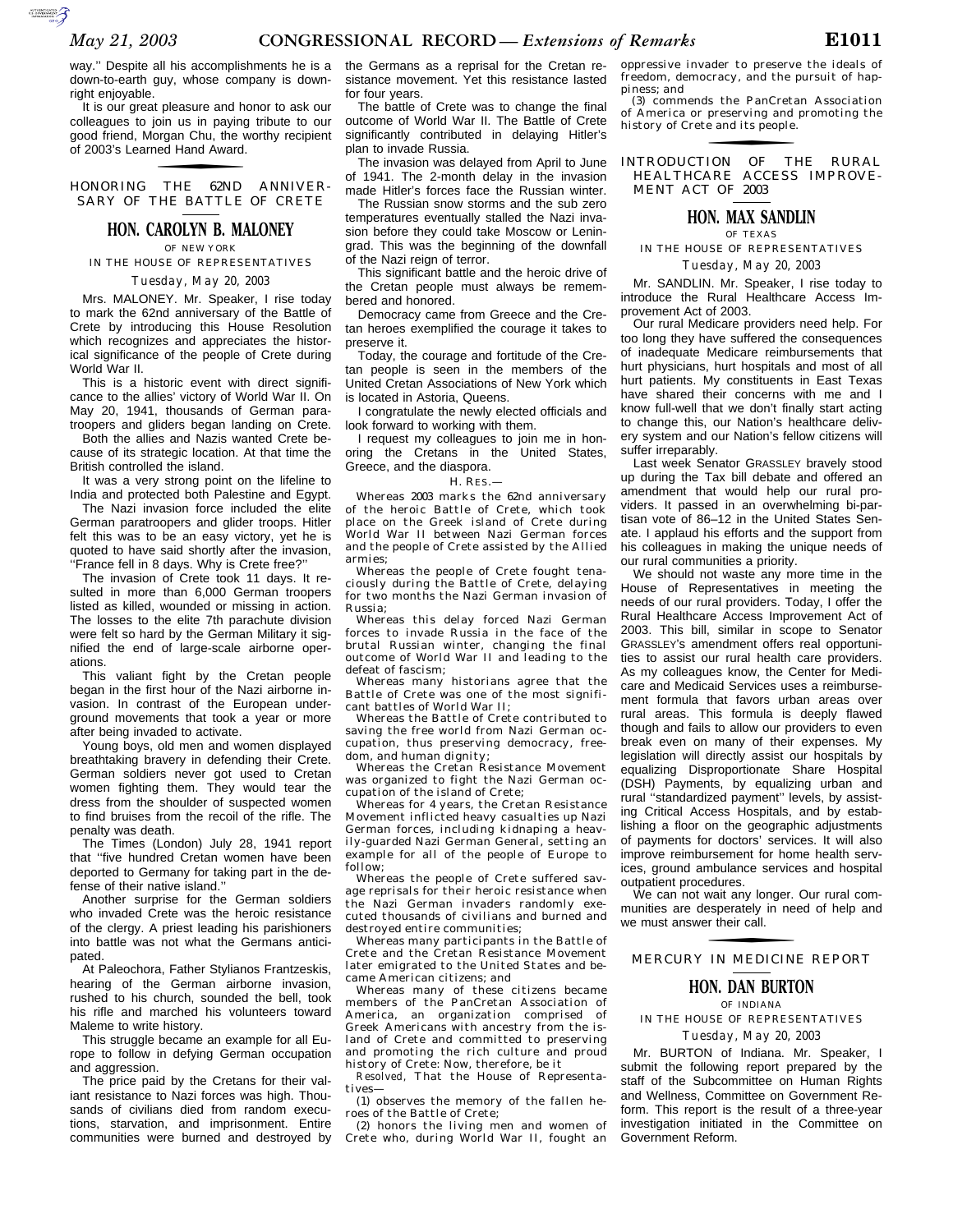### MERCURY IN MEDICINE—TAKING UNNECESSARY RISKS

# I. EXECUTIVE SUMMARY

Vaccines are the only medicines that American citizens are mandated to receive as a condition for school and day care attendance, and in some instances, employment. Additionally, families who receive federal assistance are also required to show proof that their children have been fully immunized. While the mandate for which vaccines must be administered is a state mandate, it is the Federal Government, through the Centers for Disease Control and Prevention (CDC) and its Advisory Committee for Immunization Practices that make the Universal Immunization Recommendations to which the majority of states defer when determining mandates. Since the early to mid– 1990s, Congress has been concerned about the danger posed by mercury in medical applications, and in 1997, directed the Food and Drug Administration (FDA) to evaluate the human exposure to mercury through foods and drugs.

In 1999, following up on the FDA evaluation and pursuant to its authority, the House Committee on Government Reform initiated an investigation into the dangers of exposure to mercury through vaccination. The investigation later expanded to examine the potential danger posed through exposure to mercury in dental amalgams. This full committee investigation complemented and built upon the investigations initiated by two of its subcommittees. In January 2003, the investigation continued in the newly formed Subcommittee on Human Rights and Wellness.

A primary concern that arose early in the investigation of vaccine safety was the exposure of infants and young children to mercury, a known toxin, through mandatory childhood immunizations. This concern had been raised as a possible underlying factor in the dramatic rise in rates of late-onset or ''acquired'' autism. The symptoms of autism are markedly similar to those of mercury poisoning.

Significant concern has been raised about the continued use of mercury in medical applications decades after the recognition that mercury can be harmful, especially to our most vulnerable population—our children. This report will address one form of mercury in medical applications, Thimerosal, as a preservative in vaccines.

In July 2000, it was estimated that 8,000 children a day were being exposed to mercury in excess of Federal guidelines through their mandatory vaccines.

One leading researcher made the following statement to the Committee in July 2000:

''There's no question that mercury does not belong in vaccines.

'There are other compounds that could be used as preservatives. And everything we know about childhood susceptibility, neurotoxicity of mercury at the fetus and at the infant level, points out that we should not have these fetuses and infants exposed to mercury. There's no need of it in the vaccines.''

The Food and Drug Administration's (FDA) mission is to ''promote and protect the public health by helping safe and effective products reach the market in a timely way, and monitoring products for continued safety after they are in use.'' However, the FDA uses a subjective barometer in determining when a product that has known risks can remain on the market. According to the agency, "at the heart of all FDA's product evaluation decisions is a judgment about whether a new product's benefits to users will outweigh its risks. No regulated product is totally risk-free, so these judgments are

important. FDA will allow a product to present more of a risk when its potential benefit is great—especially for products used to treat serious, life-threatening conditions.''

This argument—that the known risks of infectious diseases outweigh a potential risk of neurological damage from exposure to thimerosal in vaccines, is one that has continuously been presented to the Committee by government officials. FDA officials have stressed that any possible risk from thimerosal was theoretical: that no proof of harm existed. Upon a thorough review of the scientific literature and internal documents from government and industry, the Committee did in fact find evidence that thimerosal posed a risk. The possible risk for harm from either low dose chronic or one time high level (bolus dose) exposure to thimerosal is not ''theoretical,'' but very real and documented in the medical literature.

Congress has long been concerned about the human exposure to mercury through medical applications. As a result of these concerns, in 1997, Congress instructed the FDA to evaluate the human exposure to mercury through drugs and foods. Through this Congressionally mandated evaluation, the FDA realized that the amount of ethylmercury infants were exposed to in the first six months of life through their mandatory vaccinations exceeded the Environmental Protection Agency's (EPA) limit for a closely associated compound methylmercury. The FDA and other Federal agencies determined that in the absence of a specific standard for ethylmercury, the limits for ingested methylmercury should be used for injected ethylmercury. The Institute of Medicine, in 2000, evaluated the EPA's methylmercury standard and determined that based upon scientific data that it, rather than the FDA's, was the scientifically validated safe exposure standard.

Rather than acting aggressively to remove thimerosal from children's vaccines, the FDA and other agencies within the Department of Health and Human Services (HHS) adopted an incremental approach that allowed children to continue to be exposed to ethylmercury from vaccines for more than two additional years. In fact, in 2001, the Centers for Disease Control and Prevention (CDC) refused even to express a preference for thimerosal-free vaccines, despite the fact that thimerosal had been removed from almost every childhood vaccine produced for use in the United States.

On three occasions in the last 15 years, changes have been made to vaccine policies to reduce the risk of serious adverse effects. First, a transition from oral polio vaccine to injected polio was accomplished in the United States to reduce the transmission of vaccine-induced polio. Second, an acellular pertussis vaccine was developed and a transition from DTP to DTaP was accomplished to reduce the risk of pertussis—induced seizures in children. And third, when the Rotashield vaccine for rotavirus was linked to a serious bowel condition (intersucception), it was removed from the U.S. market. Ethylmercury has been largely removed from every major childhood vaccine manufactured for use in the United States, except the influenza vaccine, which continues to contain trace amounts.

This success, however, does not change the fact that millions of American children were exposed to levels of mercury through vaccines that exceeded comparable federal guidelines. Many parents, and a growing number of scientists, believe that this mercury exposure may have contributed to the explosive growth in autism spectrum disorders, and neurological and behavioral disorders that this country has experienced.

The scientific evidence in this area is considered by some to still be inconclusive, in large part due to the lack of serious, effective inquiry by our health agencies. The federal government has an obligation to vigorously pursue the necessary research to determine the extent of the impact of these heightened exposures to ethylmercury on our population.

A second concern that arose during the investigation was the continued use of mercury in dental amalgams. Mercury has been used as a component in dental fillings since the Civil War era. The American Dental Association and its member dentists have taken a position that the mercury in fillings, which are considered toxic until placed in the tooth, and is considered toxic when removed from the mouth, is completely safe while in the human mouth. This position seems counter even to the ADA-funded research that shows the daily release of small amounts of mercury vapors in the human mouth where dental amalgams are present, as well as minute chipping and swallowing of the mercury fillings over time.

Babies and young children are exposed to this additional mercury. As developing fetuses, babies are exposed to mercury through the placenta. If pregnant women have mercury amalgams, they are unknowingly excreting low levels of mercury on a daily basis to their fetuses. Additionally, children who receive dental services through Medicaid are also potentially exposed to mercury. When these children need dental fillings, because of the low cost, only mercury amalgams are available for use. This concern remains under investigation by the Subcommittee on Human Rights and Wellness.

#### II. FINDINGS AND RECOMMENDATIONS

#### *A. Findings*

Through this investigation of pediatric vaccine safety, the following findings are made:

1. Mercury is hazardous to humans. Its use in medicinal products is undesirable, unnecessary and should be minimized or eliminated entirely.

2. For decades, ethylmercury was used extensively in medical products ranging from vaccines to topical ointments as preservative and an anti-bacteriological agent.

3. Manufacturers of vaccines and thimerosal, (an ethylmercury compound used in vaccines), have never conducted adequate testing on the safety of thimerosal. The FDA has never required manufacturers to conduct adequate safety testing on thimerosal and ethylmercury compounds.

4. Studies and papers documenting the hyperallergenicity and toxicity of thimerosal (ethylmercury) have existed for decades.

5. Autism in the United States has grown at epidemic proportions during the last decade. By some estimates the number of autistic children in the United States is growing between 10 and 17 percent per year. The medical community has been unable to determine the underlying cause(s) of this explosive growth.

6. At the same time that the incidence of autism was growing, the number of childhood vaccines containing thimerosal was growing, increasing the amount of ethylmercury to which infants were exposed threefold.

7. A growing number of scientists and researchers believe that a relationship between the increase in neurodevelopmental disorders of autism, attention deficit hyperactive disorder, and speech or language delay, and the increased use of thimerosal in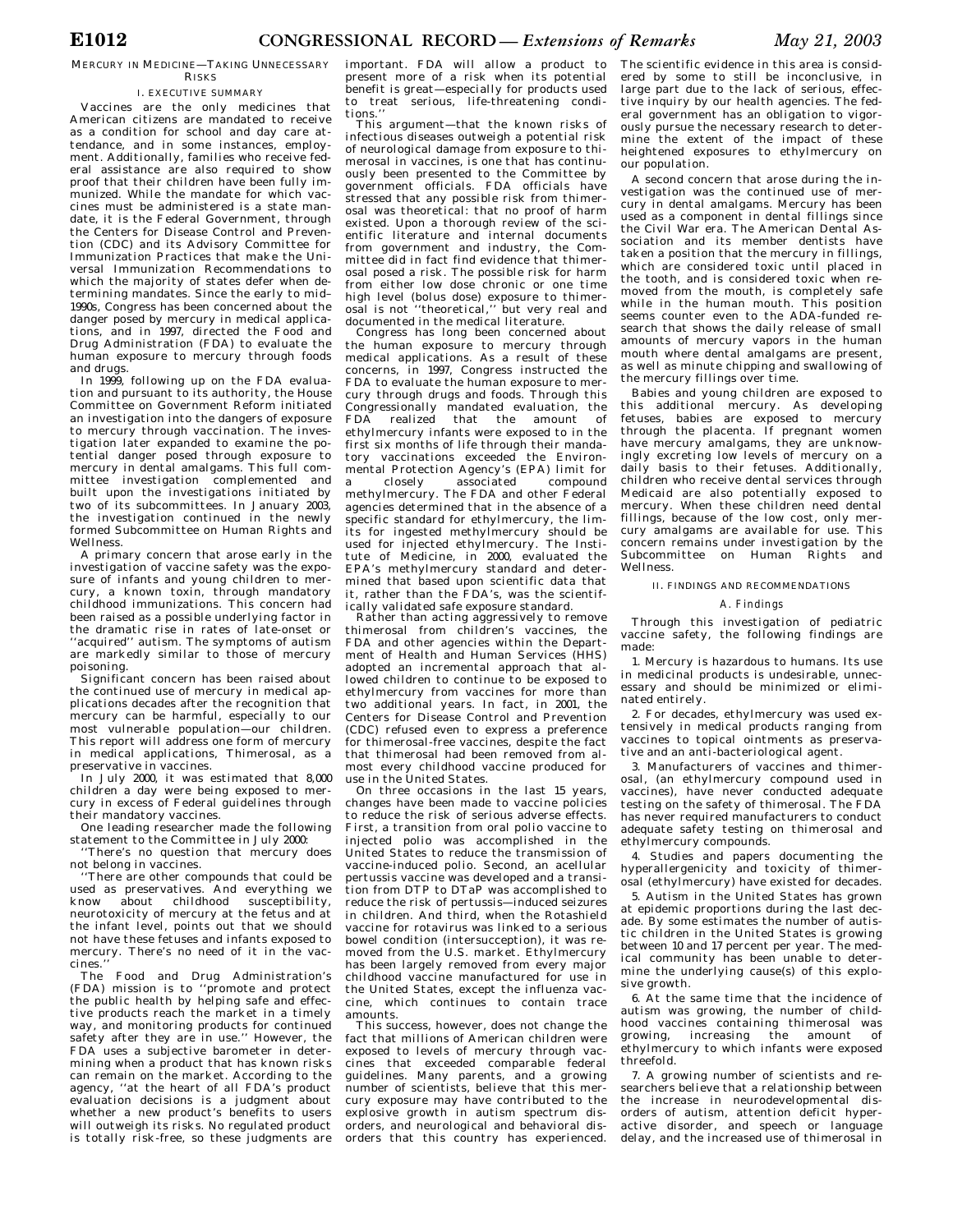#### vaccines is plausible and deserves more scrutiny. In 2001, the Institute of Medicine determined that such a relationship is biologically plausible, but that not enough evidence exists to support or reject this hypothesis.

8. The FDA acted too slowly to remove ethylmercury from over-the-counter products like topical ointments and skin creams. Although an advisory committee determined that ethylmercury was unsafe in these products in 1980, a rule requiring its removal was not finalized until 1998.

9. The FDA and the CDC failed in their duty to be vigilant as new vaccines containing thimerosal were approved and added to the immunization schedule. When the Hepatitis B and Haemophilus Influenzae Type b vaccines were added to the recommended schedule of childhood immunizations, the cumulative amount of ethylmercury to which children were exposed nearly tripled.

10. The amount of ethylmercury to which children were exposed through vaccines prior to the 1999 announcement exceeded two safety thresholds established by the Federal government for a closely related substance methylmercury. While the Federal Government has established no safety threshold for ethylmercury, experts agree that the methylmercury guidelines are a good substitute. Federal health officials have conceded that the amount of thimerosal in vaccines exceeded the EPA threshold of 0.1 micrograms per kilogram of bodyweight. In fact, the amount of mercury in one dose of DTaP or Hepatitis B vaccines (25 micrograms each) exceeded this threshold many times over. Federal health officials have not conceded that this amount of thimerosal in vaccines exceeded the FDA's more relaxed threshold of 0.4 micrograms per kilogram of body weight. In most cases, however, it clearly did.

11. The actions taken by the HHS to remove thimerosal from vaccines in 1999 were not sufficiently aggressive. As a result, thimerosal remained in some vaccines for an additional two years.

12. The CDC's failure to state a preference for thimerosal-free vaccines in 2000 and again in 2001 was an abdication of their responsibility. As a result, many children received vaccines containing thimerosal when thimerosal-free alternatives were available.

13. The Influenza vaccine appears to be the sole remaining vaccine given to children in the United States on a regular basis that contains thimerosal. Two formulations recommended for children six months of age or older continue to contain trace amounts of thimerosal. Thimerosal should be removed from these vaccines. No amount of mercury is appropriate in any childhood vaccine.

14. The CDC in general and the National Immunization Program in particular are conflicted in their duties to monitor the safety of vaccines, while also charged with the responsibility of purchasing vaccines for resale as well as promoting increased immunization rates.

15. There is inadequate research regarding ethylmercury neurotoxicity and nephrotoxicity.

16. There is inadequate research regarding the relationship between autism and the use of mercury-containing vaccines.

17. To date, studies conducted or funded by the CDC that purportedly dispute any correlation between autism and vaccine injury have been of poor design, under-powered, and fatally flawed. The CDC's rush to support and promote such research is reflective of a philosophical conflict in looking fairly at emerging theories and clinical data related to adverse reactions from vaccinations.

#### *B. Recommendations*

1. Access by independent researchers to the Vaccine Safety Datalink database is needed for independent replication and validation of CDC studies regarding exposure of infants to mercury-containing vaccines and autism. The current process to allow access remains inadequate.

2. A more integrated approach to mercury research is needed. There are different routes that mercury takes into the body, and there are different rates of absorption. Mercury bioaccumulates; the Agency for Toxic Substances and Disease Registry (ATSDR) clearly states: ''This substance may harm you.'' Studies should be conducted that pool the results of independent research that has been done thus far, and a comprehensive approach should be developed to rid humans, animals, and the environment of this dangerous toxin.

3. Greater collaboration and cooperation between federal agencies responsible for safeguarding public health in regard to heavy metals is needed.

4. The President should announce a White House conference on autism to assemble the best scientific minds from across the country and mobilize a national effort to uncover the causes of the autism epidemic.

5. Congress needs to pass legislation to include in the National Vaccine Injury Compensation Program (NVICP) provisions to allow families who believe that their children's autism is vaccine-induced the opportunity to be included in the program. Two provisions are key: First, extending the statute of limitations as recommended by the Advisory Commission on Childhood Vaccines from 3 to 6 years. Second, establishing a one to two-year window for families, whose children were injured after 1988 but who do not fit within the statute of limitations, to have the opportunity to file under the NVICP.

6. Congress should enact legislation that prohibits federal funds from being used to provide products or pharmaceuticals that<br>contain mercury, methylmercury, or contain mercury, methylmercury, or ethylmercury unless no reasonable alternative is available.

7. Congress should direct the National Institutes of Health to give priority to research projects studying causal relationships<br>between exposure to mercury, between exposure methylmercury, and ethylmercury to autism spectrum disorders, attention deficit disorders, Gulf War Syndrome, and Alzheimer's Disease.

III. THIMEROSAL HAS BEEN USED IN VACCINES AND OTHER MEDICAL PRODUCTS FOR DECADES

*A. A brief description of mercury* 

Mercury is a silver-colored metal, which unlike any other metal, is a liquid at room temperature. It flows so easily and rapidly that it is sometimes called quicksilver. The chemical symbol for Mercury is Hg.

Mercury has many properties that have made it popular for a number of commercial uses. For example, mercury expands and contracts evenly when heated or cooled. It also remains liquid over a wide range of temperatures and does not stick to glass. These properties have prompted its use in thermometers. Mercury conducts electricity and is used in some electric switches and relays to make them operate silently and efficiently. Industrial chemical manufacturers use mercury in electrolysis cells to charge substances with electricity. Mercury vapor, used in fluorescent lamps, gives off light when electricity passes through it. Before its health effects were well understood, mercury compounds were widely used in such common products as house paints and paper.

Various alloys (mixtures of metals) containing mercury have many uses. Mercury alloys are called amalgams. These would include silver amalgam, a mixture of silver

and mercury that dentists use to fill cavities in teeth.

Mercury comes in many different forms organic, inorganic, elemental, and metallic. As a result of its many practical uses, mercury became widespread in the environment. However, it is now widely recognized that overexposure to all forms of mercury can harm the central nervous system (brain) and the renal system (kidneys). This has led to regulatory actions to reduce the exposure of humans to mercury on many fronts. According to the Agency for Toxic Substances and Disease Registry (ATSDR): ''The nervous system is very sensitive to all forms of mercury.

#### *B. Thimerosal, which contains ethylmercury, has been used in medicines since the 1930's*

In addition to its many commercial applications, mercury has been used in a number of medical applications. One such product that came into frequent use during the twentieth century was thimerosal. Thimerosal is an organic compound made up of equal parts of thiosalicylic acid and ethylmercury. It is 49.6 percent ethylmercury by weight.

Thimerosal was developed by Dr. Morris Kharasch (1895–1957; Ukraine/USA), a chemist and Eli Lilly fellow first at the University of Maryland (1922–1927) and then at the University of Chicago. He filed for a patent on June 27, 1929, for what he described as an alkyl mercuric sulfur compound (thimerosal), which he felt had potential as an antiseptic and antibacterial product. Dr. Kharasch was considered a pioneer in his field, contributing to the development of plastics and the creation of synthetic rubber. .<br>He also went on to found the Journal of Organic Chemistry.

In October 1929, Eli Lilly and Company registered thimerosal under the trade name Merthiolate. Merthiolate was used to kill bacteria and prevent contamination in antiseptic ointments, creams, jellies, and sprays used by consumers and in hospitals. Thimerosal was also used in nasal sprays, eye drops, contact lens solutions, immunoglobulins, and most importantly here—vaccines.

Thimerosal was patented the same year that Alexander Fleming discovered penicillin. But because it took more than a decade for penicillin to be fully developed, and large-scale production to begin, thimerosal was widely used in the interim. To the medical profession, who were without antibiotics during the 1930's and 1940's, thimerosal (marketed as Merthiolate) and other antiseptic products were gladly received.

Dr. H. Vasken Aposhian, Professor of Molecular and Cellular Biology and Pharmacology, University of Arizona discussed thimerosal's history during Congressional testimony:

''In the early thirties, in fact the 1940's and up until the mid–1950's, mercurials were used in medicine . . . The medical community had nothing better to use. They had nothing better to use as a preservative at that time than thimerosal. And I would venture the opinion that it has just been going<br>on because no one has objected to it. And on because no one has objected to it. there's no need for it any longer. And I don't know any medical community or scientific community that would agree to the need for having thimerosal in any vaccine.''

Thimerosal became the most widely used preservative in vaccines and other medical products. Its use in antiseptic products to prevent infections was common. By the time that the FDA conducted its review of mercury in 1999, more than 50 licensed vaccines contained thimerosal.

While thimerosal became widely used, there were repeated references in the scientific literature to the lack of substantial understanding of its safety. In numerous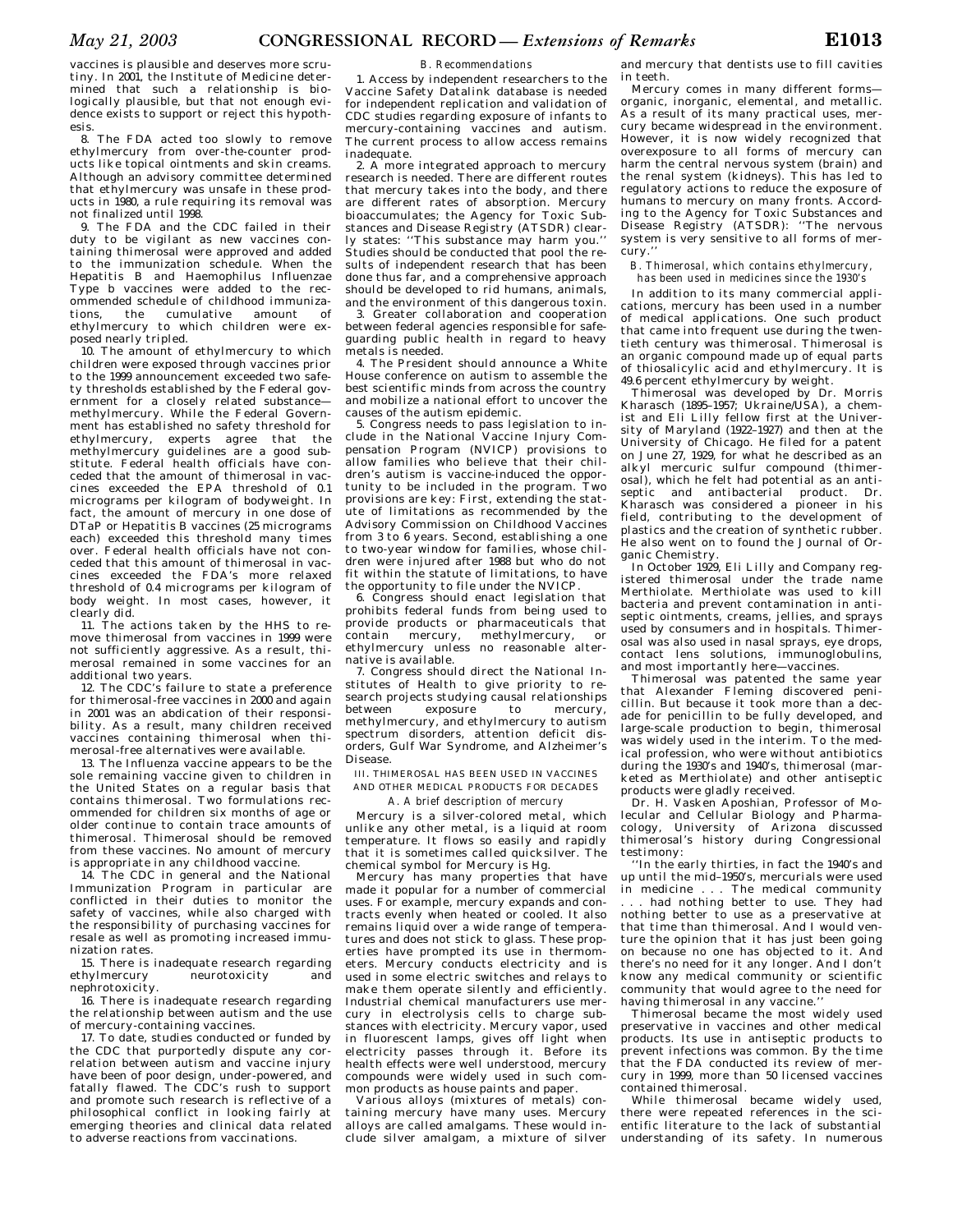publications, researchers suggested that caution be taken in human exposure. For example, a paper published in 1934 noted, ''little is known about the mercuric compounds when inoculated into humans. It is therefore preferable to use the minimum amount of this preservative.''

Eli Lilly ceased its production of vaccines in 1974. Shortly after the FDA advisory committee determined that thimerosal in overthe-counter products was no longer ''generally recognized as safe," Eli Lilly and other companies chose to cease production of<br>products such as merthiolate and products such as merthiolate and mercurichrome. By the mid–1980's, Eli Lilly was completely out of the business of manufacturing or selling thimerosal-containing products. However, thimerosal continued to be used in vaccines. In the 1990's, thimerosal was manufactured by numerous companies including Sigma-Aldrich, Inc.; EM Industries, Inc. (now EMD Chemicals Inc., the North American extension of Merck KGaA); Dow Chemical Company; Spectrum Laboratory Products, Inc. (formerly Spectrum Quality Products, Inc.); and GDL International, Inc.

*C. Mercury is a known neurotoxin, but methylmercury has been more carefully studied than ethylmercury* 

After more than a century of research, it has become widely accepted in the scientific and medical communities that mercury is a neurotoxin. While debate continues over what levels of exposure to mercury are safe, it is unquestioned today that overexposure to mercury in any form can cause neurological and renal damage. There is also a growing consensus around the theory that some individuals are more susceptible to harm from mercury than others, confounding efforts to adopt a population-level threshold for safe levels of mercury in the environment. A research paper published in 2002 summarized the scientific consensus very succinctly: ''Mercury and its compounds are cumulative toxins and in small quantities are hazardous to human health.''

Because of its many commercial applications and its widespread presence in the environment, methylmercury received the lion's share of the attention in the scientific community during the twentieth century. A concise history of the early development of scientific knowledge about methylmercury is found in Dr. Thomas Clarkson's, ''The Three Modern Faces of Mercury'':

''The first methylmercury compounds were synthesized in a chemical laboratory in London in the 1860s. Two of the laboratory technicians died of methylmercury poisoning. This so shocked the chemical community that methylmercury compounds were given a wide berth for the rest of the century . . . early in the twentieth century the potent anti-fungal properties . . . were discovered, leading to applications to seed grains, especially for cereal crops . . . Despite the widespread use, few cases of poisoning were reported for the first half of the twentieth century. However, in the late 1950s and 1960s serious outbreaks of alkyl mercury poisoning (methylmercury) erupted in several developing countries . . . Also in the late 1950s, evidence emerged of environmental damage from treated grain. It was observed in Sweden that predatory birds were developing neurological disorders . . . analysis . . . indi-

cated a sharp rise in mercury levels.'' Public health concerns about methylmercury in the edible tissue of fish suddenly erupted in 1969 when fish from Lake St. Clair bordering Michigan were found to have high levels. This and other findings . . . have maintained public health concerns over this form of mercury.

As a result of these emerging concerns, public health officials worldwide began researching methylmercury. Today, the scientific literature is replete with evidence on toxic effects of methylmercury. In 2000, the National Academy of Sciences published Toxicological Effects of Methylmercury, which concluded:

Methylmercury is highly toxic.

The data indicate that the adverse effects of methylmercury exposure can be expressed in multiple organ systems throughout the

lifespan.<br>The research The research in humans on the<br>eurodevelopmental effects of neurodevelopmental effects of methylmercury is extensive.

Damage to renal tubules and nephron has been observed following human exposure to inorganic and organic forms of mercury. Symptoms of renal damage have been seen only at mercury exposures that also caused neurological effects.

The cardiovascular system appears to be a target for methylmercury toxicity in the same dose range as neurodevelopmental effects—at very low mercury exposures.

Studies in humans on the carcinogenic effects of methylmercury are inconclusive.

Methylmercury may increase human susceptibility to infectious disease and autoimmune disorders by damaging the immune system.

Methylmercury may adversely affect the reproductive system.

The medical literature is replete with references to the dangers to methylmercury:

'The major toxic effects of methylmercury are on the central nervous system. Its toxic action on the developing brain differs in both mechanism and outcome from its action on the mature organ . . . the action of methylmercury on adults is characterized by a latent period between exposure and onset of symptoms. The period can be several weeks or even months, depending on the dose and exposure period . . . paresthesia, numbness or a 'pins and needles' sensation is the first symptom to appear at the lowest dose. This may progress to cerebella ataxia, dysarrthia, constriction of the visual fields, and loss of hearing. . . . Cardiovascular disease . . . accelerated progression of carotid arteriosclerosis.''

The research is explicit that fetal brains are more sensitive than the adult brains to the adverse effects of methylmercury, which include:

Severe brain damage

Delayed achievement of developmental  $\rm milestones$ 

Neurological abnormalities such as brisk tendon reflexes

Widespread damage to all areas of the fetal brain, as opposed to focal lesions seen in adult tissue

Microcephaly

Purkinje [neuron] cells failed to migrate to the cerebellum

Inhibition of both cell division and migration, affecting the most basic process in brain development

Additionally, elevation in both systolic and diastolic blood pressure in seven year olds correlated with prenatal exposure to methylmercury . . . indicative of later cardiovascular problems.

Despite the fact that ethylmercury has been widely used in common medical treatments, ranging from vaccines to nasal sprays to ointments, comparatively little research has been done on its health effects. The few studies that have been done tend to indicate<br>that ethylmercury is just as toxic as that ethylmercury is just as toxic methylmercury.

The FDA never required the pharmaceutical industry to conduct extensive safety studies on thimerosal or ethylmercury. It appears that our Federal regulatory framework (the FDA and its predecessor organizations) failed to require manufacturers to

prove thimerosal was safe. They failed to require industry to conduct adequate testing to determine how thimerosal is metabolized. The FDA failed to require that industry conduct studies to determine the maximum safe exposure level of thimerosal. These basic issues should have been proven prior to the introduction of thimerosal into the marketplace, but more than 70 years after its introduction, these issues have still not been adequately addressed. The introduction of thimerosal appears to have been based on a single uncontrolled and poorly reported human study in the 1920s, possibly in combination with animal and laboratory studies. However, this sole human study was not a true safety study and produced a faulty foundation on which to build a robust vaccine program in which young children would forced to be repeatedly injected with mul-

tiple doses of ethylmercury. During the pre-antibiotic 1920's, meningitis was a killer. Out of sheer desperation, the treating physician at a hospital dealing with dozens of patients facing a sure death from meningitis, tested thimerosal on about twodozen patients. He injected the thimerosal intravenously, without apparent side effects. However, the treatment was not successful and all of the patients died. The leading industry scientists of that era involved in thimerosal research published a paper that made a brief reference to this study: ''Merthiolate was injected intravenously into 22 persons . . . these large doses did not produce any anaphylactoid or shock symptoms.'' In the paper, the authors acknowl-edge that Dr. K.C. Smithburn, the clinician who treated the meningitis patients, was not convinced of its efficacy: ''beneficial effects of the drug were not definitely proven.'' Drs. Powell and Jamieson also noted in 1930 that a ''wide range of toxicity and injury tests should be done.'' There is no evidence that Drs. Powell and Jamieson took their own advice and conducted studies to address these concerns.

As a result, in 1999, 70 years after the product was first licensed, neither the FDA nor the industry had followed through on determining a safe exposure level to thimerosal or ethylmercury. Thus, when facing a policy decision on thimerosal and vaccines, the FDA had to work from an ''assumption'' that the toxicity of ingested methylmercury was the same as injected ethylmercury.

One study that compared the toxicology of ethyl and methylmercury was published in 1985 in the Archives of Toxicology, written by researchers from the Toxicology Unit of the Medical Research Council of England. The researchers exposed rats to ethyl and methylmercury to ''compare total and inorganic mercury concentrations in selected tissues, including the brain, after the daily administration of methyl or ethylmercury and to relate these findings to damage in the brain and kidneys.'' This study found that both ethyl and methylmercury caused damage to the brains and the kidneys. It also found that male and female rats were affected differently:

It has been well documented that one of the first toxic effects of methylmercury in rats is depressed weight gain or even weight loss . . . based on this criteria, ethylmercury proved to be more toxic than methylmercury .. in both sexes ... the concentration of total mercury (the sum of organic and inorganic mercury) and organic mercury was consistently higher in the blood of ethylmercury-treated rats . . . both alkymercurials damaged the dorsal root ganglia and 9.6 mg Hg/kg/day ethylmercury caused more damage than 8.0 mg Hg/kg/day methylmercury. Ethylmercury was more renotoxic than methylmercury . . . tubular dilation was frequently present . . . in kidneys . . . both damage and mercury deposits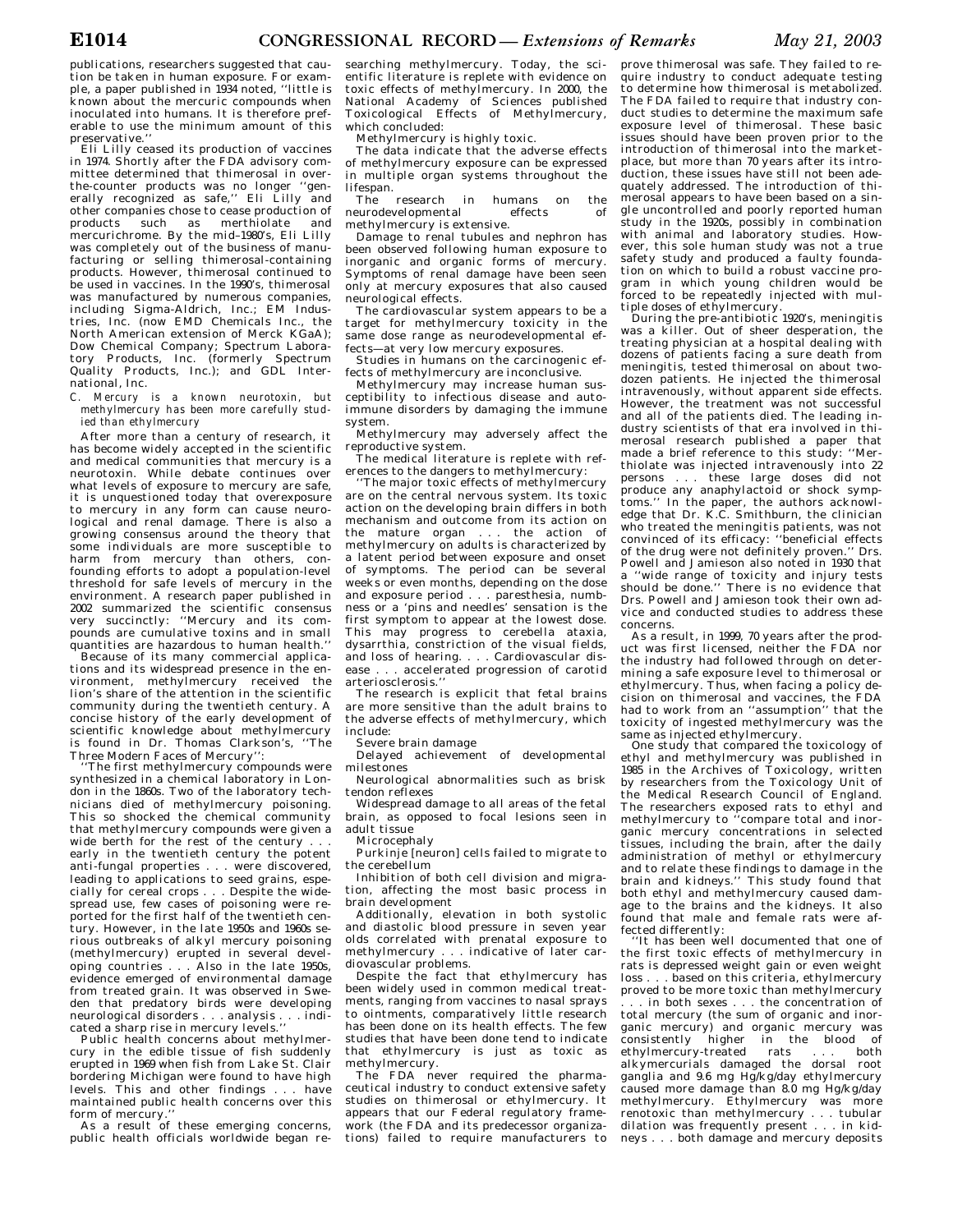were more widely spread in ethylmercurytreated rats.''

While there is frequent reference to the paucity of science in understanding the harm that ethylmercury can do, there is more understanding in the scientific community than government officials have shared with the Committee. The following dialogue between Congressman Dave Weldon (R-FL) and Dr. David Baskin during the Committee's December 10, 2002 hearing sheds a great deal of light onto the true nature of ethyl versus

methylmercury. Dr. Weldon: ''I have a couple of questions for Dr. Baskin about ethylmercury versus methylmercury. I have had some people say that data on methylmercury is fairly good,<br>but we don't have good data on  $h$ ave good data on ethylmercury. I take it from your testimony there is actually quite a bit of data on  $ethylmercury$  and it's as toxic

methylmercury.'' Dr. Baskin: ''There is more data, more and more data on ethylmercury. The cells that I showed you dying in cell culture are dying from ethylmercury. Those are human frontal brain cells. You know, there has been a debate about . . . ethyl versus methyl. But from a chemical point of view, most chemical compounds that are ethyl penetrate into cells better than methyl. Cells have a membrane on them, and the membrane is made of lipids, fats. And ethyl as a chemical compound pierces fat and penetrates fat much better than methyl. And so, you know, when I began to work with some of the Ph.D.s in my laboratory and discuss this everyone said, 'oh gosh, you know, we've got to adjust for ethyl because it's going to be worse; the levels are going to be much higher in the cells.' So . . . I think at best they're equal, but it's probably highly likely that they are worse. And some of the results that we are

seeing in cell culture would support that.'' Dr. Baskin explained that according to scientific research in humans and animals brain tissue absorbs five times more mercury than other tissues in the body.

Dr. Weldon: ''Now, you said several times in your testimony that uptake in the brain is probably much higher than in other tissues. What do you base that statement on?'' Dr. Baskin: "Well, the literature on methylmercury is much better than ethyl on this issue. And if you look at the studies, the brain is 2 percent of the body weight but took 10 percent of the exposure. So that's a

five-fold preferential uptake.'' The testimony of Dr. Baskin builds upon earlier testimony that the Committee received from recognized experts in chemistry, toxicology and pharmacology. It includes the following statement from Dr. H. Vasken Aposhian, Professor of Molecular and Cellular Biology, and Pharmacology at the University of Arizona, who provided the Committee the following information about the evidence on mercury toxicity at the July 18, 2000 hearing:

''The mercury amalgams in your mouth, the so-called silver fillings, contain 48 to 50 percent of elemental mercury. These fillings continuously emit mercury vapor, which will go to the brain and is converted to mercuric mercury . . . Certain fish contain methylmercury; again, very rapidly taken up from the GI tract, transported quickly to the brain, and converted very slowly to mercuric mercury . . . thimerosal, which again will be taken up by the brain and quickly converted to mercuric mercury—all three forms are neurotoxic.

''By neurotoxic, we mean it will damage nerves and it will damage brain tissues.

''Let me just say as a final statement that there is no need to have thimerosal in a vaccine.''

In making a presentation to the Institute of Medicine's Immunization Safety Review Committee, in July 2001, the former Director of the Environmental Toxicology Program at the National Institutes of Health, Dr. George Lucier, proffered the following conclusions:

Ethylmercury is a neurotoxin. Infants may be more susceptible than adults.

Ethylmercury should be considered equipotent to methylmercury as a developmental neurotoxin. This conclusion is clearly public health protective.

Ethylmercury exposure from vaccines (added to dietary exposures to methylmercury) probably caused neurotoxic responses (likely subtle) in some children.

While the debate over whether ethyl or methylmercury is more toxic will probably not be resolved in the near future, a consensus appears to be emerging that exposure to these different types of mercury cannot be considered in isolation. Rather, witnesses before the Committee stressed that in determining safe levels of mercury exposure, the cumulative level of exposure to all types of mercury must be considered. Dr. Jeffrey Bradstreet made the following observation at the July 19, 2002 hearing:

'More concerning to me in the Institute's treatment of mercury problems, was the almost complete absence of regard for compounding effect of thimerosal on preexisting mercury levels. The NHANES Study from the CDC had already established that perhaps one in ten children is born to mothers with elevated mercury burden.''

#### *D. Because of its toxicity, mercury has become heavily regulated.*

As the dangers of mercury have become better understood, the United States and other governments around the world have taken actions to reduce the release of mercury into the environment. In 1972, the federal government halted the use of mercury compounds for many industrial uses, such the paint used on the hulls of ships and compounds used to prevent the growth of fungi in lumber, because the mercury had leached into the environment and found its way into the human food chain.

In 1972, while certain agencies within the federal government recognized that mercury was a cumulative poison that damaged brain cells, the FDA's vaccine division seems to have ignored the issue until 1999.

1. The EPA is Regulating the Release of

# Mercury Into the Environment

The Environmental Protection Agency (EPA) under the Clean Air Act regulates airborne emissions of mercury. In December 2000, the EPA announced that it would issue new regulations on the emissions of mercury from coal and oil-fired power plants. That action was taken because, ''mercury has been identified as the toxic of greatest concern among all the air toxics emitted from power plants.''

More recently, President Bush announced on February 14, 2002, that mercury emissions from power plants would be reduced 69% under his Clear Skies Initiative. Under this plan, mercury emissions would be reduced from the current level of 48 tons nationally to 15 tons by 2018. The EPA also regulates mercury emissions from municipal waste combustors, medical waste incinerators, and hazardous waste incinerators.

The EPA works both domestically and internationally to reduce mercury exposures in the environment. The ''Canada-United States Strategy for the Virtual Elimination of Persistent Toxic Substances in the Great Lakes Basin'' is an example of these activities.

2. Different Limits to Exposure to Mercury

Have Been Established by Different Agencies In the course of regulating mercury, different government agencies have established different minimum risk levels for daily exposure to mercury. Exposure to less than the minimum risk level is believed to be safe, while exposure that exceeds that level is believed to increase the chances of injury. All of the levels apply specifically to ingested methylmercury.

The EPA established the most conservative level: 0.1 micrograms of mercury per kilogram of body weight per day. Under this standard, an 11–pound baby (roughly 5 kilograms) could be exposed to up to 0.5 micrograms of mercury per day and be considered safe. This exposure standard is a marked contrast to the 25 micrograms of mercury that was contained in several childhood vaccines until very recently.

The most lenient federal minimum risk level for mercury is the FDA's, which sets its limit at 0.4 micrograms per kilogram of body weight per day. (The United Nations' World Health Organization sets a slightly higher limit of 0.47 micrograms per kilogram of bodyweight per day.) Falling in between is the U.S. Agency for Toxic Substances and<br>Disease Registry (ATSDR) at 0.3 Registry (ATSDR) at micrograms.

In 2000, the National Academy of Sciences issued a report titled, Toxicological Effects of Methylmercury, validating the EPA's lower limit as a ''scientifically appropriate level that adequately protects the public.''

| Methylmercury guidelines                        |                                                                                                                               |                                                                                                                                                              |  |  |  |  |  |
|-------------------------------------------------|-------------------------------------------------------------------------------------------------------------------------------|--------------------------------------------------------------------------------------------------------------------------------------------------------------|--|--|--|--|--|
| Agency                                          | Guideline value<br>for maximum<br>daily consumption<br>(µg/kg/day)<br>(micrograms per<br>kilogram of body-<br>weight per dav) | Guideline 'type'                                                                                                                                             |  |  |  |  |  |
| <b>FPA</b><br>ATSDR<br><b>FDA</b><br><b>WHO</b> | 0.1<br>0.3<br>0.4<br>0.47                                                                                                     | Reference dose (RfD).<br>Minimal risk level.<br>Tolerable daily intake.<br>Provisional daily tolerable intake (converted<br>from a weekly tolerable intake). |  |  |  |  |  |

The Committee repeatedly heard from government officials that merely exceeding the guideline was not cause for concern. One Merck official, in teaching a Grand Rounds session to staff in November of 1999, postulated that the minimum risk level would need to be multiplied by ten to reach a level at which harm would be expected through exposure. Dr. Roberta McKee of Merck wrote:

''A number of environmental and public health agencies have set a Minimum Risk Level (MRL) for toxic substances. An MRL for ingestion is conceptually equivalent to the Reference Dose of the US Environmental Protection Agency, the Acceptable Daily Intake of the US FDA, and the Tolerable Daily Intake of the WHO. Any exposure to the substance below the MRL is assured to be safe, while exposure to ten times the MRL is assumed to place one at risk of overdose. Exposure at or near the MRL is assumed to be safe but should trigger deliberate and careful review.

Based on Dr. McKee's explanation, many babies were exposed to levels of mercury that ''placed one at risk of overdose,'' and were exposed to amounts well over ten times the EPA's scientifically validated reference dose. For example, at a recent Committee hearing, Chairman Dan Burton (R–IN) discussed his own family's experience with vaccine injuries:

''My grandson received vaccines for nine different diseases in one day. He may have been exposed to 62.5 micrograms of mercury in one day through his vaccines. According to his weight, the maximum safe level of mercury he should have been exposed to in one day is 1.5 micrograms, so that is 41 times the amount at which harm can be caused.''

According to the analysis of Dr. McKee, based on the methylmercury ingestion guidelines, the Chairman's grandson would have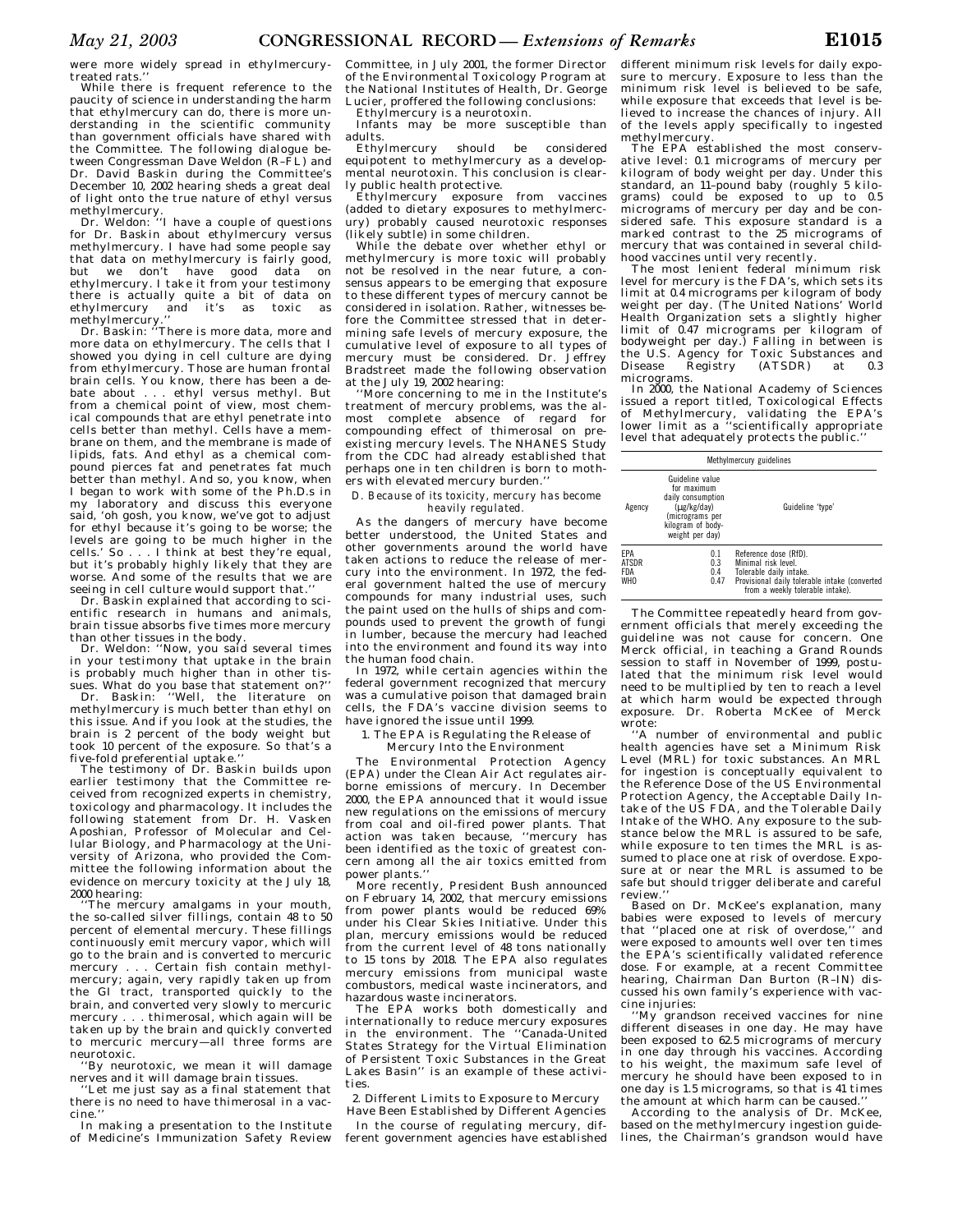exceeded the ''ten times the MRL'' and therefore was placed ''at risk of overdose.'' In fact, with a 62.5 microgram exposure alone, the EPA, ATSDR, and FDA levels would have been exceeded by 10 times. Because the FDA chose not to recall thimerosal-containing vaccines in 1999, in addition to all of those already injured, 8,000 children a day continued to be placed ''at risk for overdose" for at least an additional two years.

It should also be noted that none of the Federal guidelines on mercury exposure have been included specific provisions for safe exposure limits for infants and children. It is widely accepted that infants and young children would be five times more sensitive to the toxic effect of mercury or other neurotoxins than adults. ''Exposures early in life are reasonably of greater health concern . because of greater brain organ susceptibility.''

The FDA has conceded in recent years that many children received doses of ethylmercury through their vaccinations that exceeded the EPA's minimal risk level for methylmercury. However, it is also clear that many infants received doses of ethylmercury that exceeded the FDA's higher threshold.

3. Warnings Have Been Issued About Mercury in Seafood

The FDA's actions regarding the risk of medical exposures to mercury have differed greatly from their actions regarding food exposures to mercury. The agency has a long history of issuing warnings to the public to monitor their fish consumption due to concerns about mercury exposure. During the 1990's, the FDA repeatedly issued warnings advising pregnant women and young children to avoid certain fish, or to limit their consumption of these fish because of their mercury content. In September of 1994, the FDA issued an advisory entitled, ''Mercury in Fish: Cause for Concern?" in which they stated:

''Swordfish and Shark taste great—especially grilled or broiled. But reports which state that these and other large predatory fish may contain methylmercury levels in excess of the Food and Drug Administration's 1 part per million (ppm) limit has dampened some fish lover's appetites. . . 'there is no doubt that when humans are exposed to high levels of methylmercury that poisoning and problems in the nervous system can occur' . . . the types of symptoms reflect the degree of exposure . . .

''During prenatal life, humans are susceptible to the toxic effects of high methylmercury exposure because of the sensitivity of the developing nervous system . . . Methylmercury easily crosses the placenta, and the mercury concentration rises to 30 percent higher in fetal red blood cells than in those of the mother . . . none of the studies of methylmercury poisoning victims have clearly shown the level at which newborns can tolerate exposure . . . Pregnant women and women of child bearing age, who may become pregnant, however, are advised by FDA experts to limit their consumption of shark and swordfish to no more than once a month.''

Similarly, a March 2001 FDA advisory states:

''Some fish contain high levels of a form of mercury called methylmercury that can harm an unborn child's developing nervous system if eaten regularly. By being informed about methylmercury and knowing the kinds of fish that are safe to eat, you can prevent any harm to your unborn child and still enjoy the health benefits of eating seafood.. . . While it is true that the primary danger from methylmercury in fish is to the developing nervous system of the unborn child, it is prudent for nursing mothers and young children not to eat these fish as well.''

In addition to the public advisories, the FDA, in January of 2001, established an aggressive "Education Plan on Methyl Mercury.'' In January 2001, Associate FDA Commissioner Melinda Plaiser, responding to Congressman William J. Coyne (D–PA) regarding the National Academy of Sciences' report on Methylmercury, wrote:

[L]et me reiterate, the FDA's commitment to protecting the public's health and the environment regarding mercury.''

Furthermore, in their training materials for employees, the FDA reflects a slightly different emphasis on mercury's toxicity than what they presented to the Committee:

'People are exposed every day to a tremendous number of substances in our environment. These substances include major and trace elements that may or may not be essential for sustaining life . . . Other elements are not known to be essential but are constantly found in living tissues . . . Of these elements that have no known nutritional value, some have been found to be toxic at concentrations well below those of other nonessential elements. Lead, cadmium, and mercury are examples of elements that are toxic when present at relatively low levels.''

Other HHS entities have taken very strong mercury reduction positions. For example, the National Institutes of Health's (NIH) Division of Safety has initiated a program to make the NIH mercury-free. According to the Division's own website:

Elemental (metallic) mercury and its compounds are toxic and exposure to excessive levels can permanently damage or fatally injure the brain and kidneys. Elemental mercury can also be absorbed through the skin and cause allergic reactions. Ingestion of inorganic mercury compounds can cause severe renal and gastrointestinal toxicity. Organic compounds of mercury such as methylmercury are considered the most toxic forms of the element. Exposures to very small amounts of these compounds can result in devastating neurological damage and death.

For fetuses, infants, and children, the primary health effects of mercury are on neurological development. Even low levels of mercury exposure, such as result from a mother's consumption of methylmercury in dietary sources, can adversely affect the brain and nervous system. Impacts on memory, attention, language and other skills have been found in children exposed to moderate levels in the womb.

The Campaign for a Mercury Free at the NIH seeks to eliminate, as far as possible, the use of mercury in NIH facilities; to encourage the use of safer alternatives in biomedical research; to increase general awareness of mercury hazards; and to prevent mercury pollution.''

This NIH program has initiated a ''Hatters Pledge'' program to recruit scientists to reduce the use of mercury at the NIH and to educate children on the dangers of mercury. The NIH Hatters Pledge:

I will: Improve my awareness of mercury hazards

and how to reduce them. Replace mercury thermometers and other

mercury-containing items with non- or lowmercury alternatives if suitable alternatives are available.

Dispose of mercury wastes following NIH procedures.

Report spills of mercury. On the NIH campus, call the Fire Department (911) who are the NIH hazardous material (HAZMAT) emergency responder.

Off campus, call the local fire department or facility's hazardous material (HAZMAT) emergency responder.

Have areas that might have been contaminated by mercury surveyed and decontaminated, if necessary.

4. Over the Course of Two Decades, the FDA Slowly Removed Ethylmercury From Many Medicinal Products

In 1980, the FDA began a lengthy regulatory process to remove ethylmercury products from over-the counter products like topical ointments, diaper rash creams, and contraceptives. Topical ointments are products used on the skin either for the treatment or prevention of skin infections or inflammatory processes. They are typically divided into four categories, first-aid products to be applied to small superficial wounds to prevent infection; skin wound protectant to provide a protective barrier to small wounds; antibiotic or antifungal creams to prevent or treat overt skin infection; and anti-inflammatory agents used to reduce inflammation and inhibit pruritis.

In 1980, the FDA asked their Over-the-Counter (OTC) Review Panel to conduct a massive review of OTC products. The panel opted to divide the task into categories, one of which was a review of OTC products containing ethylmercury.

As a result of the panel's work, in 1982, the FDA issued a proposed rule to ban thimerosal from OTC topical ointments. In addition to raising questions about the general effectiveness of thimerosal for preventing infections, the FDA found that thimerosal was too toxic for OTC use. Among the findings that they published were the following:

At the cellular level, thimerosal has been found to be more toxic for human epithelial cells in vitro than mercuric chloride, mercuric nitrate, and merbromim (mercurichrome).

It was found to be 35.3 times more toxic for embryonic chick heart tissue than for staphylococcus aureus.

Delayed hypersensitivity in 50 percent of the guinea pigs tested, indicating that thimerosal is highly allergic and that it is reasonable to expect humans to be equally allergic.

The FDA concluded that while it has been suggested that hypersensitivity may be due to the thiosalicylate portion of the molecule and not the ethylmercury, this was not confirmed.

They noted a Swedish study which found in healthy subjects the following levels of hypersensitivity to thimerosal:  $10\%$  of school children; 16% of military recruits; 18% of twins, and 26% of medical students.

In 1982, the FDA advisory panel concluded that thimerosal was not generally recognized as safe: ''The Panel concludes that thimerosal is not safe for OTC topical use because of its potential for cell damage if applied to broken skin and its allergy potential. It is not effective as a topical antimicrobial because its bacteriostatic action can be reversed.

Despite this strong finding, the FDA's proposed ban on the OTC use of thimerosal was not finalized until 1998, 18 years later. At the time of the OTC review, the industry chose not to challenge the findings of the Panel regarding the toxicity of thimerosal in OTC products. It is unclear why the FDA chose to do nothing for 18 years after a ''not generally

recognized as safe'' finding. Although the FDA went through that 18– year regulatory process to remove thimerosal from topical ointments, apparently no one at the FDA was prompted to review the use of thimerosal in vaccines. Action to remove thimerosal from vaccines did not begin until 1999, in response to the Congressionally mandated review. This will be discussed in more detail later in this report.

At the time of the 1999 FDA review on thimerosal, it was learned that over 50 vaccines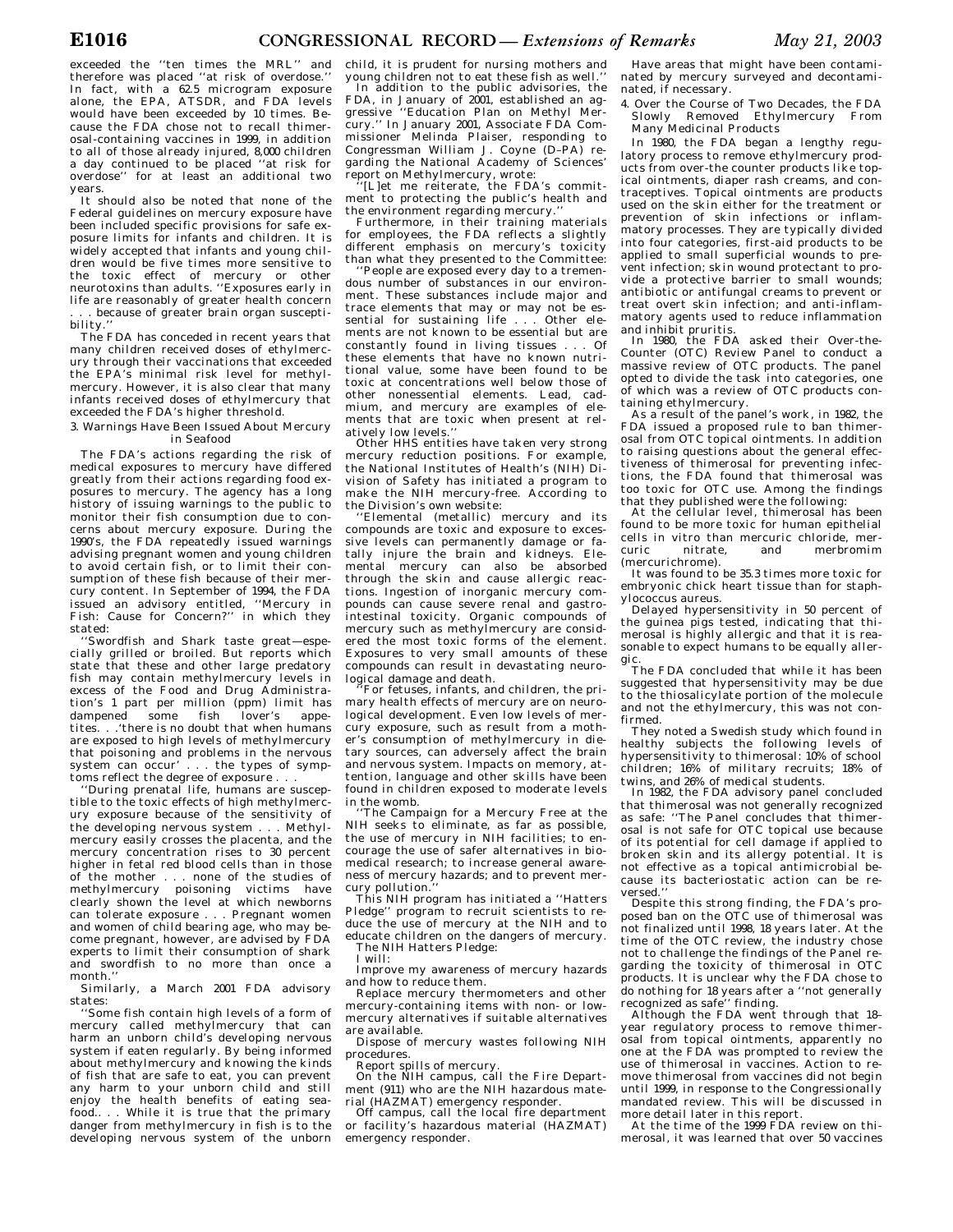contained thimerosal. On July 9, 1999, the American Academy of Pediatrics joined the U.S. Public Health Service in issuing a joint statement recommending the removal of all thimerosal from vaccines. On its website, the FDA provides the following rationale for its policy on thimerosal:

''Over the past several years, because of an increasing awareness of the theoretical potential for neurotoxicity of even low levels of organomercurials, and because of the increased number of thimerosal-containing vaccines that have been added to the infant immunization schedule, concerns about the use of thimerosal in vaccines and other products have been raised. Indeed, because of these concerns, the Food and Drug Administration has worked with, and continues to work with, vaccine manufacturers to reduce or eliminate thimerosal from vaccines.''

In 1999, the FDA was criticized by some for not taking more forceful action to remove

thimerosal from vaccinations; as a result of the FDA decision to seek a gradual removal, many children continued to receive injections of the DTaP, Hib, and Hepatitis B vaccine that contained mercury well into 2001. Mercury-containing vaccines manufactured in the United States, up to today, continue to be administered to infants and small children in the United States and abroad.

*E. Thimerosal is still used in some medical products* 

While the FDA has taken steps over the last 20 years to remove ethylmercury from topical ointments and most pediatric vaccines, a number of medical products continue to contain this preservative.

Some nasal and ophthalmic products containing thimerosal remain on the market.

About 75 percent of the flu vaccines, recently recommended to be given to children as young as six months, contain at least trace amounts of thimerosal.

### U.S. MILITARY VACCINE SCHEDULE

transportation issues. Of additional concern to the Committee, but not discussed in detail within this report, is the continued use of thimerosal in adult vaccines. There is a growing emphasis on adult immunizations, including getting boosters to childhood immunizations. Addi-

tionally, all new military recruits, active duty, and reserve forces that are deploying overseas are routinely given a large number of vaccines, many containing ethylmercury. These vaccines are often given consecutively and all in the same day.

Many adult vaccines contain thimerosal. Vaccines containing thimerosal continue to be manufactured in the United States and delivered through the World Health Organization (WHO) to Third World Countries. The WHO has continued to require the use of multi-dose vials and to use preservatives, including thimerosal, to address storage and

| Vaccine                                                                                | No. Doses                                                          | Initial entry   | Troops in US | Deployed                                       | Region or other                                                                                 | Thimerosal content                                          |
|----------------------------------------------------------------------------------------|--------------------------------------------------------------------|-----------------|--------------|------------------------------------------------|-------------------------------------------------------------------------------------------------|-------------------------------------------------------------|
|                                                                                        |                                                                    |                 |              |                                                | (People without spleens)                                                                        | $0$ (or $0.5$ mcg/dose)                                     |
|                                                                                        |                                                                    |                 |              |                                                | 3 (Korea), Health Care Workers,<br>STD <sub>s</sub>                                             | $0$ (or $0.5$ mcg/dose)                                     |
| Influenza A&B                                                                          |                                                                    |                 |              |                                                | 1 Annual (Health workers)                                                                       | 25 mcg/dose or 24.5, mcg/dose<br>or 1, mcg/dose or .98 mcg/ |
|                                                                                        |                                                                    |                 |              |                                                | Rural Asia).                                                                                    | 35 mcg per 1 mL dose or 17.5<br>mcg/0.5 mL dose             |
|                                                                                        |                                                                    |                 |              | Seldom needed                                  | NA (Health workers)<br>Travel to mid-Africa, Arabia<br>(No spleen, other chronic dis-<br>eases) | 25 mcg/dose<br>0 or 25 mcg/dose                             |
| Polio Inactivated IPV<br>Typhoid Injectable<br>Varicella (Live)<br>Yellow Fever (Live) | 1 booster dose<br>$Pre:(3$ doses $+$ booster)<br>2 doses if needed | Screen, 2 doses |              | 1 every 10 years                               | (Travel Africa Asia)<br>(Veterinary bites)<br>1 every 10 years<br>Pacific. South Am).           | 8 mcg/dose or 25 mcg/dose.                                  |
| Possible Total Thimerosal Expo-<br>sure.                                               |                                                                    |                 |              | 110.5 mcg per shot day  135.5 mcg per shot day |                                                                                                 |                                                             |

*(EPA Safety Limit: 0.1 mcg/kg of body weight per day)* 

The Committee calculated the bolus dose exposure of adult males and females below: *Adult weight with exposure rates according to* 

- *EPA Safety Limit*  100 pound: 0.1 mcg/45.359 kg of body weight
- per day = 4.54 120 pound: 0.1 mcg/54.431 kg of body weight
- per day  $= 5.44$ 150 pound: 0.1 mcg/68.039 kg of body weight
- per day  $= 6.8$
- 180 pound: 0.1 mcg/81.647 kg of body weight per day  $= 8.16$

It is clear from this chart that with a maximum safe limit of 8.16 micrograms in a day, individuals receiving either 110.5 micrograms or 135.5 micrograms in one day may be at risk for injury from mercury exposure. Even in keeping with the safety margin of 10 times the safety limit, purported by Dr. Roberta McKee of Merck, individuals at each of these weights would be exposed to levels of mercury that would be expected to put them at risk for adverse reactions.

The Committee received documentation from one Air Force pilot who suffered from serious symptoms of Gulf War Syndrome. After failing to have his medical issues resolved through the military or the Veterans Administration (VA) medical system, Captain Frank Schmuck, a pilot, became so ill that he was no longer able to fly. He sought medical treatment outside the military medical system and was tested for heavy metals, and was found to have toxic levels of mercury in his system. After chelation therapy, he returned to good health and has resumed flying. Gulf War Syndrome victims are not routinely tested for heavy metal toxicity or treated with chelation therapy by the military or the VA. Given the lack of progress in finding other successes with recovery from this condition, this is an issue that both the Department of Defense (DOD) and the VA should be aggressively evaluating on behalf of Gulf War veterans.

IV. THERE ARE GROWING QUESTIONS ABOUT WHETHER MERCURY IN CHILDHOOD VACCINES

IS RELATED TO AUTISM SPECTRUM DISORDERS *A. Autism Is Growing at Epidemic Proportions* 

## 1. Introduction

Autism was once considered a rare disease that affected an estimated 1 in 10,000 individuals in the United States. The Committee held its first hearing on the dramatic rise in autism in April of 2000. At the time, Federal agencies were estimating that autism affected 1 in 500 children in the United States. By 2002, the National Institutes of Health had adjusted that rate to 1 in 250 children in the United States. The Autism Society of America estimates that the number of autistic children is growing by 10 to 17 percent each year.

In that first hearing, Chairman Burton reported that according to U.S. Department of Education statistics, requests for services for school-age children with autism spectrum disorders had risen dramatically in every state.

Mr. Burton: ''California has reported a 273 percent increase in children with autism since 1988 . . . Florida has reported a 571 percent increase in autism. Maryland has reported a 513 percent increase between 1993 and 1998 . . . In 1999, there were 2,462 children ages 3 to 21 in Indiana diagnosed with autism. That is one-fourth of 1 percent of all the school children in Indiana, or 1 out of every 400 . . . This increase is not just better counting. If we want to find a cure, we must first look to the cause.'

In July 2000, Dr. Stephanie Cave shared her observations about the rapid growth of autism and the pressures it is placing on families and medical professionals:

''I am in family practice in Baton Rouge, LA. I want to express my deep appreciation to you and to the members of the committee for allowing me to testify. I am presently treating over 300 autistic children, with an additional 150 waiting to get in.

''We are treating children from all over the United States and getting calls from many places around the globe. This is truly an epidemic. If you have any idea that it is not, I invite you to sit in my office for 2 hours.

#### 2. Studies Are Documenting the Incredible Growth of Autism

In the 1990's, the CDC conducted two prevalence studies that confirmed dramatic spikes in autism cases. One was conducted in Brick Township, New Jersey, the other in Atlanta, Georgia.

In late 1997, after noticing an apparently larger than expected number of children with autism in their community, a citizen's group in Brick Township, New Jersey, contacted the New Jersey Department of Health and Senior Services (DHSS). Because of the complexity of the disorder and the concerns that environmental factors might play a role, the New Jersey DHSS, U.S. Senator Robert Torricelli, and U.S. Representative Christopher Smith contacted the CDC and the ATSDR for assistance. In response, the CDC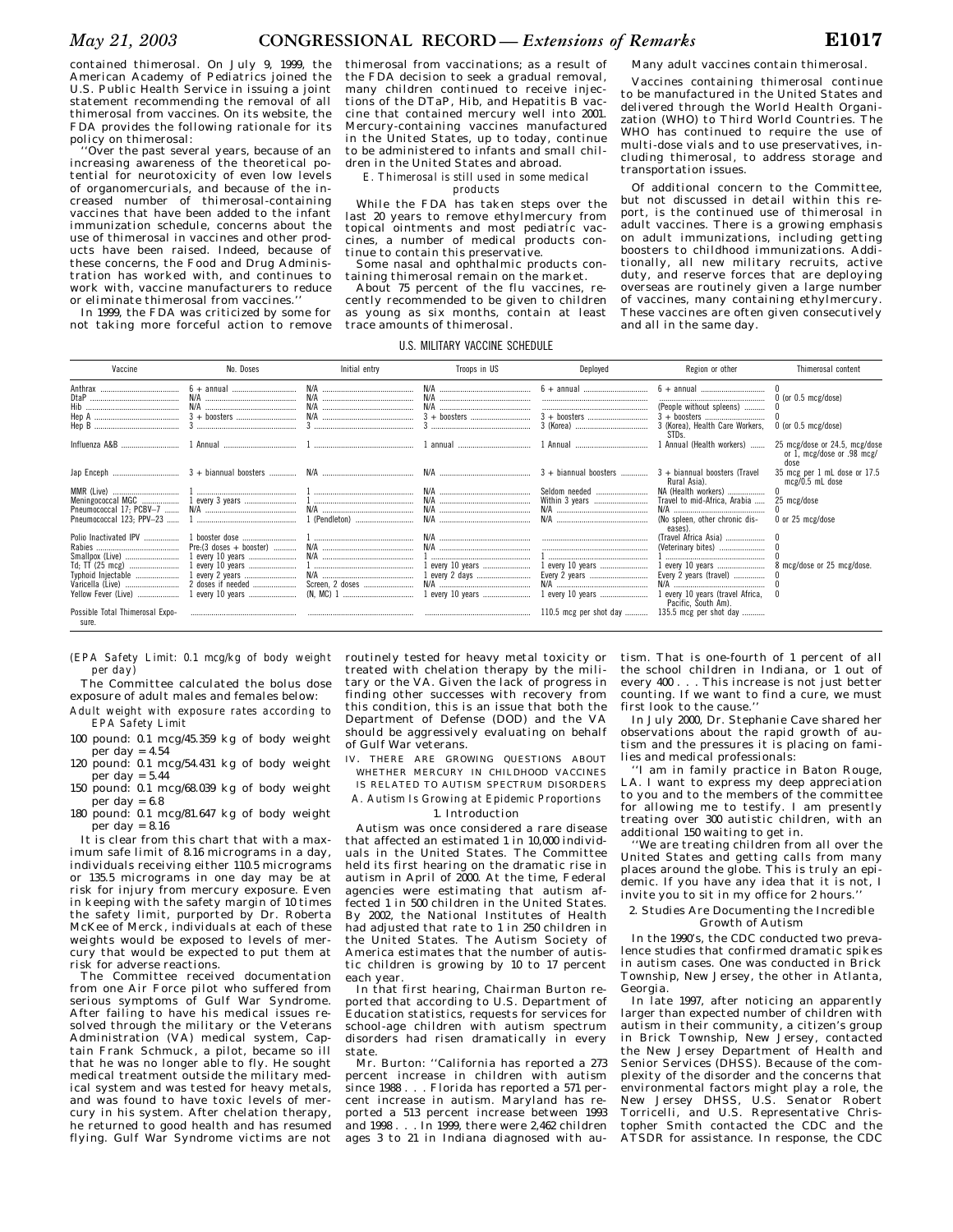conducted an extensive prevalence investigation.

The rate of autism among children in Brick Township was 4 per 1,000 (1 in 250) children aged 3 through 10 years. The prevalence of the more broadly defined autism spectrum disorder was 6.7 per 1,000 (1 in 150) children. It is important to note that even though the families of Brick Township requested that the CDC include an evaluation of a possible link between autism and their children's immunization, the CDC chose not to do so. Their evaluation of the cause of the cluster of autism in Brick Township was inconclusive.

The CDC's Atlanta study confirmed the dramatic results of the Brick Township study. The CDC found that 1,987 of the 289,456 children aged 3 to 10 years in metropolitan Atlanta in 1996 were autistic (1 in 146). These numbers were 10 times higher than studies conducted in the 1980s and early 1990s.

Last November, a study on autism in California determined that the number of autistic individuals in that state has nearly tripled. Equally important, the study stated that the increase was real, and could not be explained by changes in diagnostic criteria or better diagnoses. The study, funded by the state legislature and conducted by the University of California at Davis, determined that the number of autistic people in that state grew by 273% between 1987 and 1998.

The main author of the study, Dr. Robert Byrd, said, ''It is astounding to see a threefold increase in autism with no explanation . . . there's a number of things that need to be answered. We need to rethink the causes of autism.''

The 2002 report confirmed a 210 percent increase in the number of new children professionally diagnosed with the most severe cases of autism entering the developmental services system between 2001 and 2002. The system added 3,577 new cases in 2002.

It is important to note that the figures reported in California do not include persons with Pervasive Developmental Disorder (PDD), PDD-Not Otherwise Specified (PDD-NOS), Asperger's Syndrome, or any of the other milder autism spectrum disorders. The California data reflect only those children who have received a professional diagnosis of level one, DSM IV autism—the most severe form of autism.

#### 3. The Causes of the Autism Epidemic Are Not Known

The underlying causes of the explosion in autism remains a mystery. While the medical community has made many advances over the years in developing treatments and better diagnostic tools, little progress has been made in understanding why some children become autistic.

Mr. Waxman: ''Autism is a particularly frustrating disease. We still do not understand what causes it and we still do not have a cure. All we know for sure is that its impact on families can be devastating. During the hearings held in this committee, we have heard parents tell tragic stories of children who appear to be developing normally and then all of a sudden retreat into themselves, stop communicating, and develop autistic behavior. Other parents have testified that their children never start to develop language skills, and instead early on manifest symptoms of autism. I can only imagine how frustrating and difficult this must be for families. And I appreciate how urgently we need to understand what causes autism, how to treat it, and if possible, how to prevent it.

A summary of the developing theories on the causes of autism, as described in ''Autism & Vaccines: A New Look At An Old Story'' by Barbara Loe Fisher is paraphrased below:

In 1943, when child psychiatrist Leo Kanner first described 11 cases of a new mental illness in children he said was distinguished by self-absorbed detachment from other people and repetitive and bizarre behavior, he used the word ''autistic'' (from the Greek word auto, meaning ''self.'') Pointing out similarities with some behaviors exhibited by adult schizophrenics, Kanner and other psychiatrists assumed autistic children were exhibiting early-onset adult-type psychoses. Kanner's young patients came from well-educated middle and upper class families in Baltimore with mothers and fathers who were doctors, lawyers and professors. In 1954, Kanner said, ''We have not encountered any one autistic child who came of unintelligent parents.'' This concentration of autistic children in educated and professionally successful families led Kanner to develop the ''re-frigerator Mom'' theory as the cause of autism, theorizing that the warm maternal instincts of educated working mothers was absent or diminished. Influenced by Kanner pediatricians for decades were persuaded to blame mothers of autistic children for being cold and emotionally rejecting, causing the children in turn to coldly reject contact with

other people. By 1954, Kanner began modifying his ''Blame the Mother'' position in light of evidence that brothers and sisters of autistic children were often well-adjusted, high functioning children. These findings suggested that the development of autism was also a result of genetic or ''constitutional inadequacies'' as well as bad parenting. In 1971, Kanner admitted that Mothers were not to blame. However, psychoanalyst Bruno Bettleheim continued purporting the ''rejecting parent'' theme. Bettleheim, a holocaust death-camp survivor, insisted that the autistic child was behaving in abnormal ways in retaliation against a rejecting mother who had traumatized the child by failing to provide enough love or attention.

However, a California psychologist and father of an autistic child, Bernard Rimland, Ph.D., in 1964 disproved Dr. Bettleheim's theories through the publication of his landmark book Infantile Autism: The Syndrome and Its Implications for a Neural Theory of Behavior. In this book, Dr. Rimland methodically dismantled the psychoanalytic theory of autism and argued for a biological, specifically a neurological, basis for autistic behavior. Dr. Rimland documented the similarities between brain injured children and autistic children, liberating parents from the destructive guilt associated with having an autistic child and pointing autism research in the direction of investigating the biological mechanisms underlying the brain and immune dysfunction symptoms and their possible causes.

In 1965, Dr. Rimland established the Autism Society of America (ASA). In 1967 he established the Autism Research Institute (ARI) and began distributing a questionnaire to parents of autistic children. Some 36 years later, his databank includes information on more than 30,000 cases of autism from around the world. In analyzing the data for age of onset of autism, he discovered that before the early 1980's, most of the parents reported their children first showed signs of abnormal behavior from birth or in the first year of life. But after the mid-1980's, there was a reversal of this pattern. The numbers of parents reporting that their children developed normally in the first year and a half of life and then suddenly became autistic doubled. Today, Rimland says that the onset-at-18 months children outnumber the onset-atbirth children by 2 to 1.

Today, no one can pinpoint the exact cause or causes of autism. Nor is there any conclusive explanation for the rapid growth in

cases of late-onset autism. Most experts believe that some combination of genetic and environmental factors must be at work. A leading and prominent theory is that the growing amount of mercury in childhood vaccines may have triggered an autistic response in children who are genetically predisposed to being vulnerable to mercury damage.

*B. The alarming growth in autism coincided with an increase in the number of childhood vaccines containing thimerosal on the recommended schedule* 

Through most of the twentieth century, individuals were required to receive very few vaccines. However, with the licensing of the Hepatitis B (Hep B) vaccine and the Haemophilus Influenzae Type b (Hib) vaccine starting in the mid-to-late 1980's, and their subsequent recommendation for universal use in 1991, the amount of mercury to which infants were exposed rose dramatically. It was during this period of increased exposure to thimerosal and its ethylmercury component that the growing wave of late-onset autism became apparent. This confluence of events led many to suspect a correlation between the two and call for more research into the relationship between ethylmercury in vaccines and autism spectrum disorders.

A number of vaccines never contained thimerosal. These classes of vaccines are generally live-virus vaccines. The ethylmercury in thimerosal would kill the living virus, making it unsuitable for such vaccines. These shots include the Measles-Mumps-Rubella (MMR) vaccine, the oral polio vaccines (which are no longer recommended for use in the United States), and the chicken pox (varicella zoster) vaccines.

Prior to the approval of the recombinant Hepatitis B vaccine in 1986, the only vaccine containing thimerosal routinely given to infants was the DTP vaccine. DTP contained 25 micrograms of ethylmercury and was given 3 times in the first six months of life (75 micrograms of ethylmercury) and a total of four times in two years (100 micrograms of ethylmercury).

The polysaccaride Haemophulus Influenzae B (Hib) vaccine was first licensed in 1985. It had 25 micrograms of ethylmercury and was given 3 times in the first six months of life (75 micrograms of ethylmercury) and a total of four times in the first two years of life.

The approval of the Hep B vaccine in 1986 added another thimerosal-containing shot to the recommended schedule. This vaccine contained 12.5 micrograms of ethylmercury and was given within hours of birth and a total of 3 times in the first six months of life (37.5 micrograms of ethylmercury).

After 1986, some children went from getting 25 micrograms in one day or 75 micrograms in the first six months of life to getting 62.5 micrograms of ethylmercury in a day or 187.5 micrograms in the first six months of life. This would be in addition to any fetal exposure to mercury from the mother. In 1991, the CDC recommended that both Hib and Hep B be added to the universal recommendations for childhood immunization.

As was noted previously, the effects of ethylmercury have not been studied as carefully as methylmercury, and the Federal Government has not established safety thresholds for ethylmercury exposure. Because of the obvious similarities between the two, however, when the FDA reviewed the amount of injected ethylmercury in vaccines in 1999, they compared it to the Federal limits for (ingested) methylmercury exposure. They were compelled to admit at that point that the cumulative amount of ethylmercury in vaccines exceeded the EPA's threshold for exposure to methylmercury. This led the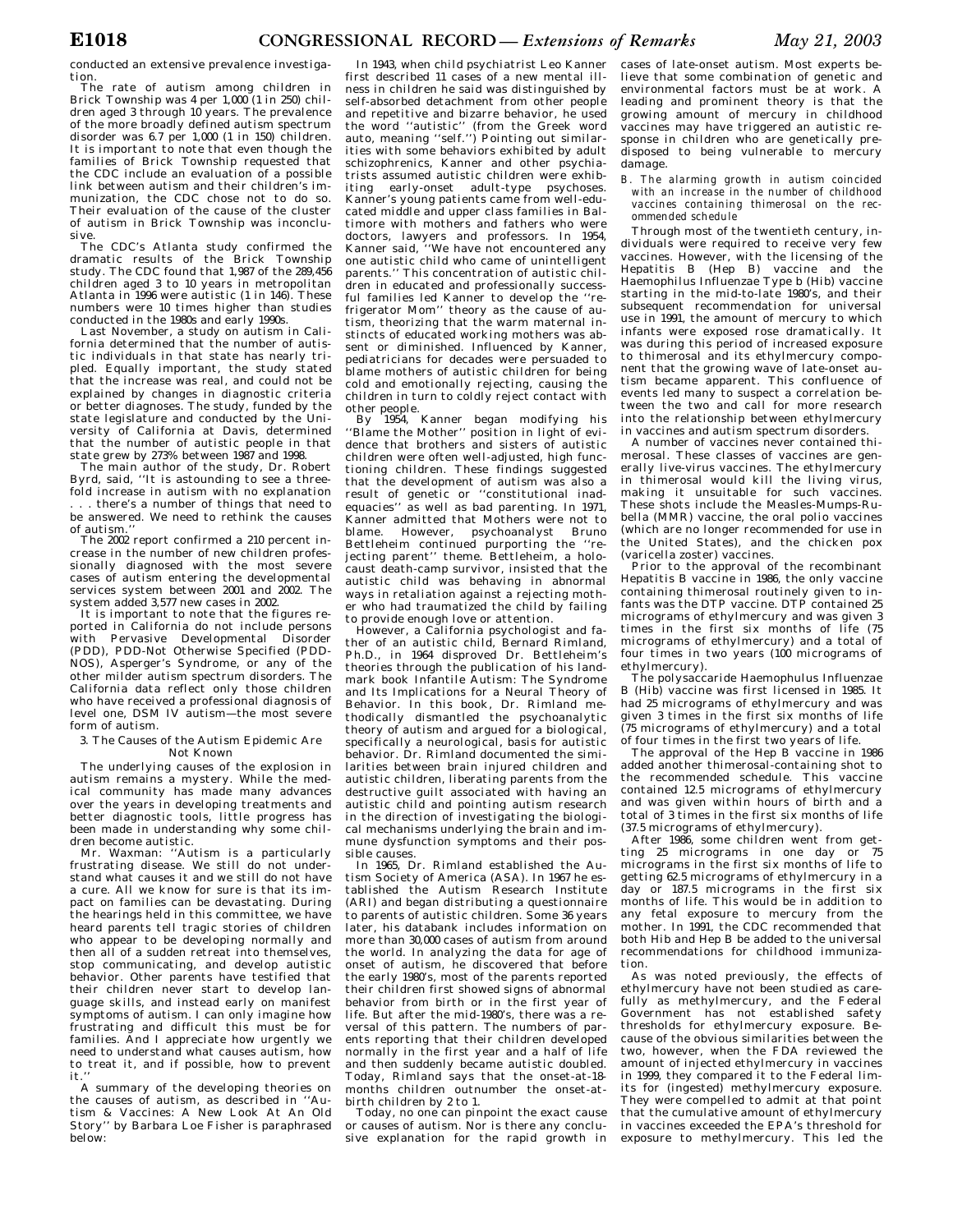FDA to recommend the removal of thimerosal from most pediatric vaccines in 1999, more than a decade after the Hepatitis B vaccine was added to the schedule.

In point of fact, the potential problem was worse than the FDA suggested. Not only did the cumulative amount of ethylmercury on the routine schedule exceed the EPA's limit, the amount of ethylmercury in each individual shot of DTP (or DTaP) and Hepatitis B exceeded the limit. Young children were getting three boosters of each shot. The EPA's threshold is 0.1 micrograms of methylmercury for each kilogram of body weight. This does not mean that injury would definitely occur above this level because a significant safety margin is built in. However, the chances of injury increase as the exposure rises above this level. For an 11–pound baby (five kilograms), the threshold would be roughly 0.5 micrograms. For a 22–pound baby (ten kilograms), the threshold would be 1 microgram. The DTP (and DTaP) vaccine contained 25 micrograms of thimerosal per dose, as does the Hepatitis B vaccine. The Hib vaccine contained 12.5 micrograms per dose. In addition, it is clear that for many, many children, the amount of thimerosal they received in vaccines in the 1990's also exceeded the FDA's higher threshold of 0.4 micrograms per kilogram of body

weight. Of particular concern to many parents are those instances in which children received several vaccines in one visit to their pediatrician. This practice has become commonplace with the new vaccine schedules recommending 26 doses of vaccines before school attendance.

Chairman Burton spoke about one such incident at a recent hearing: ''The FDA recently acknowledged that in the first 6 months of life children get more mercury than is considered safe by the EPA. The truth is that sometimes kids go to their doctor's office and get four or five vaccines at the same time. My grandson received vaccines for nine different diseases in 1 day. He may have been exposed to 62.5 micrograms of mercury in 1 day through his vaccines. According to his weight, the maximum safe level of mercury he should have been exposed to in 1 day is 1.5 micrograms, so that is 41 times the amount at which harm can be caused.

When testifying before the Committee, Mrs. Lynn Redwood made the following observation regarding her son's bolus exposure to mercury through vaccinations: ''According to the EPA criteria, his allowable dose was only 0.5 micrograms based on his weight. He had received 125 times his allowable exposure on that day. The large injected bolus exposures continued at two months, four months, 12 months, and 18 months to a total mercury exposure of 237.5 micrograms. I also discovered that the injections that I received during my pregnancy, the first and third trimesters, and hours after the delivery of my son to prevent RH blood incompatibility dis-

ease also contained mercury.'' Concern that autism may be linked to vaccines is not a new debate. Twelve years ago, the Institute of Medicine was asked to evaluate the science on a possible connection. The Institute of Medicine published Adverse Effects of Pertussis and Rubella Vaccines and confirmed that pertussis and rubella vaccines can cause brain and immune system damage. At the time, an increasing number of parents reported that their previously normal children were regressing into autism after DTP or MMR vaccination. However, the IOM physician committee charged with analyzing the medical literature for evidence of cause and effect, rejected the reported link between pertussis vaccine and autism, because 'no data were identified [in the med-

ical literature] that address the question of a relation between vaccination with DTP or its pertussis component and autism.'

Dr. Stephanie Cave, who provided testimony to the Committee, is a doctor in Baton Rouge, Louisiana whose medical practice is focused on treating children with the symptoms of autism. She concurs with other experts from whom the Committee received testimony that there appears to be a correlation between increased use of vaccines con-

taining thimerosal and a rise in autism: ''I believe that the introduction of the hepatitis B vaccine in 1991 has sparked this recent epidemic because of thimerosal. When added to the mercury imparted through the DTP and HIB, the exposure to mercury exceeds EPA safe limits for the metal if you consider a bolus dose on a single day.

''The EPA limits are usually related to ingested mercury, which is partially cleared by the liver. Injecting boluses of ethylmercury presents an entirely different, another scenario. The 2–month dose of mercury is at least 30 times higher than the recommended daily maximum exposure set by the EPA. During the 1990's, infants received 12.5 micrograms of mercury at birth, followed by 12.5 micrograms at 1 month, 62.5 micrograms at 2 months, 50 micrograms at 4 months, 50 micrograms at 6 months, 50 micrograms at 15 to 18 months; a total of 237.5 micrograms for a child who at best weighs 10 kilograms. This far exceeds the safety limits if you consider bolus dosing. Safety limits would be more like 1 to 1.5 micrograms.

''The bile production is minimal in infancy, making it more difficult for metals to be cleared from the body. When added to a vaccine, the metals are even more dangerous because the vaccines trigger immune reactions that increase the permeability of the GI tract and the blood/brain barrier.

The injection of mercury appears to affect only certain children, but I fear that we've underestimated the devastation by concentrating only on the autistic children. We're measuring elevated levels of mercury in other children with milder difficulties like learning disabilities, ADHD, Asperger's Syndrome and many others. We do not have any idea what the scope of this problem is at this point. And there are no safety standards for infants getting bolus doses of ethylmercury.''

V. VALID CONCERNS ABOUT MERCURY IN VAC-CINES WERE IGNORED BY FEDERAL POLICY-MAKERS AND VACCINE MANUFACTURERS FOR **DECADES** 

As early as 1931, scientists were noting adverse reactions to thimerosal. In fact, Dr. Kharasch filed a new patent application because he reformulated the product to ''stabilize merthiolate due to its tendency to acquire 'certain burning qualities'

In 1932, in a paper published by Lilly researchers who found Merthiolate to be a skin-disinfecting agent, it was noted that another researcher has seen adverse reactions. ''Reimann has reported that some individuals display a sensitiveness to thio [thimerosal] compounds, which is characterized by reddening of the treated area and the appearance of small papules and vesicles.''

In 1935, in a letter from the Director of Biological Services, of the Pittman-Moore Company to Dr. Jamieson of Eli Lilly, ''we have obtained marked local reaction in about 50 percent of the dogs injected with serum containing dilutions of Merthiolate varying from 1 in 40,000 to 1 in 5,000 . . . no connection between the lot of serum and the reaction. In other words, Merthiolate is unsatisfactory as a preservative for serum intended for use on dogs . . . I might say that we have tested Merthiolate on humans and find that it gives a more marked local reaction than does phenol and tricresol.''

In 1942, an Army doctor in Baltimore, Maryland published a journal paper in which he raised concerns about thimerosal: ''Some investigators claim that if a patient's skin is sensitive to one of the mercurials he may be sensitive to any compound containing mercury. We have investigated 5 patients with dermatitis due to Merthiolate and found that four were sensitive to Merthiolate and not to any other organic or inorganic mercury compounds with which they were tested .

Sulzberger found that in performing routine patch tests with 10 percent ammoniated mercury ointment and 10 percent salicylic acid ointment he obtained relatively few positive reactions; but if the two ointments were combined so that the concentration was five percent of each, then 50 percent of all patients tested gave positive reactions.'' Dr. Elliss further explained in his paper, ''Dr. J. H. Mitchell in a lecture before the American Academy of Dermatology in New York in December 1941, stated that he had observed a number of cases of severe dermatitis following the treatment of dermatophytosis with preparations of Merthiolate.''

In 1943, Dr. Elliss published a case report in the Archives of Opthalmology, which states:

''The positive results of patch tests demonstrated that the two patients were sensitive to tincture of merthiolate were also sensitive to 1:5000 merthiolate ophthalmic ointment and that merthiolate is capable of causing an inflammation of the mucous membrane in patients who are sensitive to the drug. In view of these facts it is recommended: 1. That Merthiolate ophthalmic ointment should not be used in or about the eye unless it has been previously demonstrated by patch tests that the patient is not sensitive to the ointment. 2. That the package should be labeled to warn the consumer that such tests should be made previous to the use of merthiolate ophthalmic ointment in or about the eye. Since a patient may become sensitized to Merthiolate while using the ophthalmic ointment, it may be advisable to withdraw this product from the market before a case of permanent ocular damage occurs, in spite of the fact that no cases of ocular injury due to merthiolate have been reported.

Taken from an October 1978, letter from William R. Gibson to Dr. Alan Baskett, of the Commonwealth Laboratories in Victoria Australia regarding a concern that thimerosal in the Australian pertussis vaccine was linked to intersucception in mice:

''I discussed the possible effect of ethylmercury with Bordetella pertussis to supplement B-adrenergic blockade. Again, it was not believed that this blockade should predispose toward intessusception, although it was recognized that increased motility resulted and that this could be causative. As with other chemicals of its generation, data relating to its safety and pharmacological effects in animal models are sparse.''

In August of 1998, an FDA internal ''Point Paper'' was prepared for the Maternal Immunization Working Group. This document, prepared almost a full year before the Public Health Service—American Academy of Pediatrics joint statement made the following recommendation:

'For investigational vaccines indicated for maternal immunization, the use of single dose vials should be required to avoid the need of preservative in multi-dose vials . . . Of concern here is the potential neurotoxic effect of mercury especially when considering cumulative doses of this component in

early infancy . . .'' On September 8, 1998, the Safety Working Party of the European Agency for the Evaluation of Medicinal Products issued its working paper, ''Assessment of the Toxicity of Thimerosal in Relation to Its Use in Medicinal Products.'' The Working Party concluded: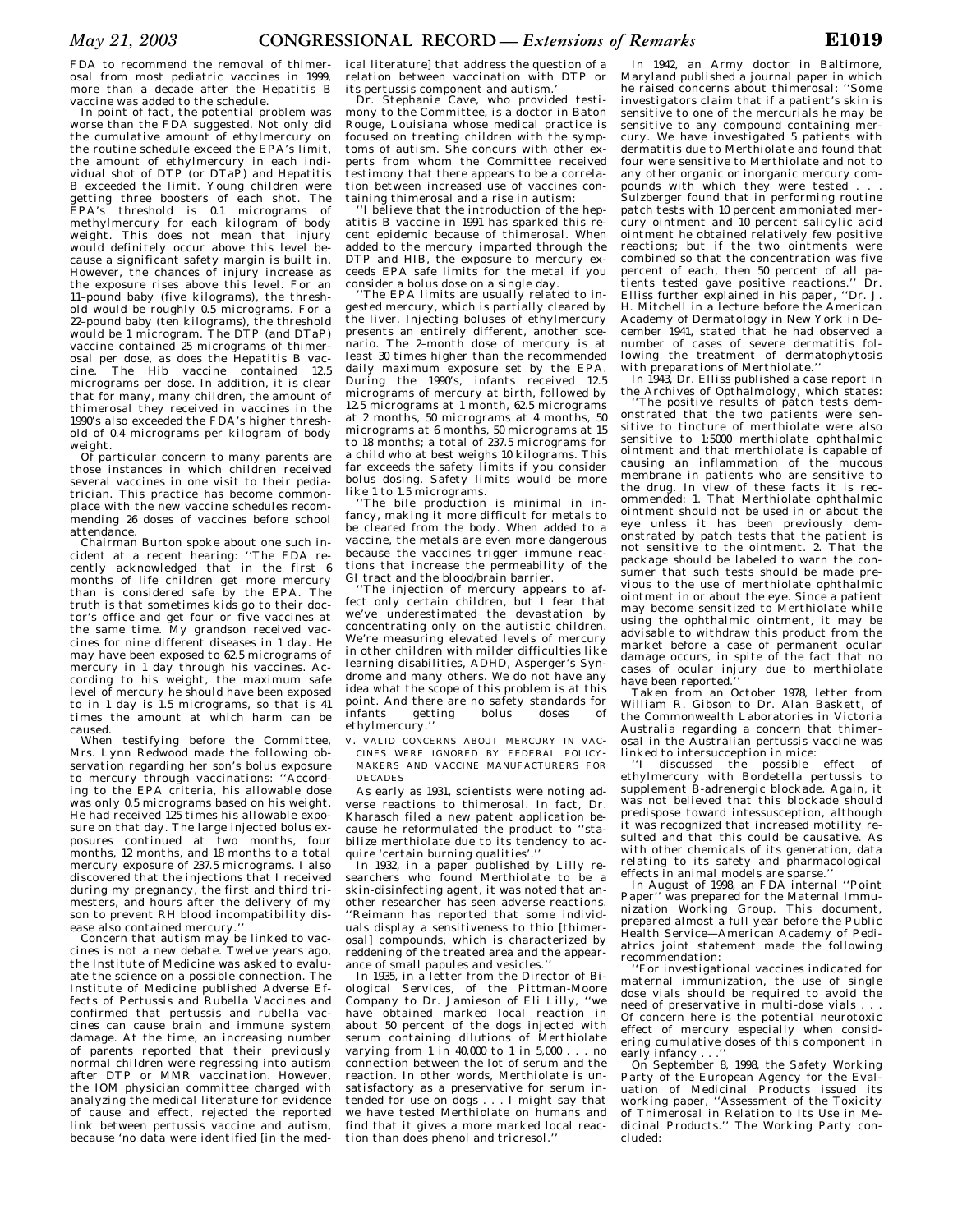''There is ample evidence from the literature that thiomersal (thimerosal) may cause sensitization and subsequent allergic reactions . . . the use of thimerosal is vaccines given to infants in accordance with various national vaccine programs may in certain cases result in approximately two times higher intake of ethylmercury during the first year of life than what can be considered reasonably safe. Given the great uncertainty of the estimations of safe levels in young children, it is suggested to restrict the use of thimerosal in vaccines.''

In June of 2000, the CDC convened a closed meeting to discuss research evidence that showed a connection between thimerosal in vaccines and neurological injury. Dr. Thomas Verstraeten, a CDC employee who has since left the agency to work in Belgium for a vaccine manufacturer, utilized the Vaccine Safety Datalink to evaluate any possible connection between thimerosal-preserved vaccines and neurological or renal impairment. He found, ''a statistically significant positive correlation between the cumulative exposure at 2 months and unspecified developmental delay; the cumulative exposure at 3 months and tics; the cumulative exposure at 6 months and attention deficit disorder . . . 1, 3 and 6 months and language and speech delay . . . 1, 3, and 6 months of age and neurodevelopmental delays in general.'' He concludes:

''This analysis suggests that in our study population, the risks of tics, ADD, language and speech delays, and developmental delays in general may be increased by exposures to mercury from thimerosal-containing vaccines during the first six months of life.

This issue will be discussed in more detail in another section of this report.

The Committee and the public have been frustrated by the Department of Health and Human Services reluctance to accept that all forms of mercury are toxic and that children have likely been harmed from the FDA's negligence in assuring the safety of thimerosal and in not monitoring the increased exposure to mercury through vaccines.

During the July of 2000 hearing on mercury, Congresswoman Helen Chenoweth-Hage (R–ID) eloquently expressed the views of many.

Mrs. Chenoweth-Hage:

... I have a staffer who is in the Navy Reserve right now, but he used to be active with the airborne divisions, and he was in for a test in one of the medical military hospitals, and upon taking his temperature, they broke a thermometer, and mercury splattered across his glasses and some got in his eye. Well, the first thing they did was cutoff his clothes. The second thing was call in OSHA to clean up the mercury. And then they worked on him to make sure his eyes were irrigated, and you guys, you witnesses, absolutely amaze me. I wonder where the disconnect is, for Pete's sake.

'You listened to the testimony just as I did, and you are willing to, with a straight face, tell us that you are eventually going to phase this out after we know that a small baby's body is slammed with 62 times the amount of mercury that it is supposed to have, and OSHA reacts like they did in the case of this accident of this naval man. It doesn't make sense. No wonder people are losing faith in their government. And to have one of the witnesses tell us it is because mothers eat too much fish? Come on. We expect you to get real. We heard devastating testimony in this hearing today, and we heard it last April. And this is the kind of response we get from our government agencies?

I am sorry. When I was a little girl, my daddy talked to me about something about a

duck test. I would ask each one of you to read this very excellent work by Sallie Bernard and Albert Enayati, who testified here today. My daddy used to say if it walks like a duck and talks like a duck and sounds like a duck, for Pete's sake it is a duck.

''I recommend that you read this, side-byside, page after page of analysis of the symptoms of people who are affected with mercury poisoning compared to autism, this is the duck test, and you folks are trying to tell us that you can't take this off the market when 8,000 children are going to be injected tomorrow; 80 children may be coming down, beginning tomorrow, with autism? What if there was an E. coli scare? What if there was a problem with an automobile? The recall would be like that.

'We are asking you to do more than analyze it. We are asking you to tell this body and the American people that it is more inconclusive. It passes the duck test, and we need you to respond. We need that to come off the market now because you think that this is—do you think that we are elevating the case today? Just wait until it gets in the courts. This case could dwarf the tobacco case. And we would expect you to do something now before that circus starts taking place. Denial is not proper right now.

''You know, I still go back to the fact—I still want to talk about the duck test. Mr. Egan, [FDA] I will address this to you. You know, it was shown in the last panel that autistic symptoms emerge after vaccination. It was shown that vaccines contain toxic doses of mercury. It was shown that autism and mercury poisoning, the physiological comparison is striking. There is altered neurotransmitter activity, abnormal brain neuronal organization, immune system disturbance, EEG abnormalities. It goes on and on and on, the comparisons. That is why I say, I back up what the Chairman and the ranking member are all asking you, that we cannot wait until 2001 to have this pulled off.

'You know, if a jury were to look at this, the circumstantial evidence would be overwhelming. Let's do something before we see it in the courts.''

In 2003, thimerosal remains in some vaccines.

*A. Many parents of autistic children believe that adverse reactions to vaccines are responsible for their children's condition* 

Based on their personal experiences, many parents believe that the autistic condition of their children is related to an adverse reaction to a childhood vaccine, or a series of vaccinations. This is particularly true of parents of children who have developed ''late onset autism,'' in which symptoms do not begin to emerge until the child is between one and two years old. This time period coincides with a number of vaccinations on the childhood schedule. While this belief is not universal, many parents hold it passionately.

Dr. Jeffrey Bradstreet, when testifying before the Committee in 2001, made the following statement:

'At a recent autism conference in Chicago, and prior to either my own presentation or that of Dr. Wakefield, I asked the audience of 500 parents if they felt their child regressed following a vaccine. In that obviously non-scientific survey, approximately 90 percent the parents raised their hands to affirm vaccines were what they suspected had caused their child's symptoms. When I asked for how many had reported the event under the VAERS system, fewer than 15 said they had. Then I asked if their pediatrician had offered to report this, they just laughed. I have now conducted this simple survey with over 5000 parents at conferences around the world with similar findings. Yes, media attention creates bias. But despite the infor-

mal nature of this survey, it does tell us something about this debate we are currently engaged in: (1) parents of children with autism suspect vaccines damaged their child, (2) parents are not reporting this using VAERS forms, (3) pediatricians are not reporting to VAERS either, (4) and despite efforts by policymakers at CDC, FDA, AAP, IOM and elsewhere to reassure parents of the safety of vaccines, they remain unconvinced.''

The Committee has heard moving testimony from parents in support of this belief, as well as from parent-advocates. Shelley Reynolds is a mother of two from Baton Rouge, Louisiana. When she testified before the Committee in April of 2000, her autistic son, Liam, was four years old. Her testimony left no doubt as to her views:

''Liam was a normally developing baby until June 27, 1997, when he received his MMR and Hib vaccines. He did everything he was supposed to do. He cooed, rolled over, crept, crawled, pulled up and walked on time. He said 'Mama,' he said 'Daddy,' he said 'Love you.' He learned how to sing 'Itsy Bitsy Spider.' He played finger games with us. He loved to interact, and he especially loved to show off for his grandparents.''

\* \* \* \* \* ''But when he was 17 months old, shortly after he had received the shots, he started exhibiting some different behaviors. He was constantly taking off his shoes; he screamed if we dressed or undressed him; he would stare for hours in front of the television and would not move if you blocked the view. He could not tolerate playing in the sandbox anymore. He did not want to sing any of his favorite songs; he would cover his ears and scream 'No.

\* \* \* \* \* 'In Liam's case, we have no doubt that he developed his autism as a direct result of an adverse vaccine reaction.''

\* \* \* \* \* ''Many in the medical community continue to dismiss this as mere happenstance because autism often coincides with the time of vaccination, and state that there is no scientific evidence to back this up. My question to you is: How long does it take for a coincidence to surface time and time and time again, case after case after case, before it can become a viable hypothesis, especially when the solution to solving the problem seems so apparent?''

At the same hearing, the Committee heard testimony from Jeana Smith of Denham Springs, Louisiana. At the time, she was the mother of five-year-old twins, one of whom was autistic. Her testimony made equally clear her conviction that her son's autism was related to a series of vaccinations given on the same day:

'Jacob met every developmental milestone that first year, right along with Jesse. They were two little peas in a pod and went everywhere together. At only 16 months of age, Jacob and Jesse received their first MMR vaccine. On this same day, they also received their fourth DTP, their fourth Hib, and their third hepatitis B. The following 24 hours, both twins slept most of the time, with over 100-degree temperatures, in spite of receiving the recommended Tylenol dosage every 6 hours. Immediately following that, Jacob began exhibiting strange behaviors. He was no longer excited or responsive when Daddy would come home from work. He began to become preoccupied with certain toys. He would spend long periods of time studying the way their wheels would spin or whether or not they were lined up just right. Any attempt to interrupt or distract him was met with great resistance and an eventual fit.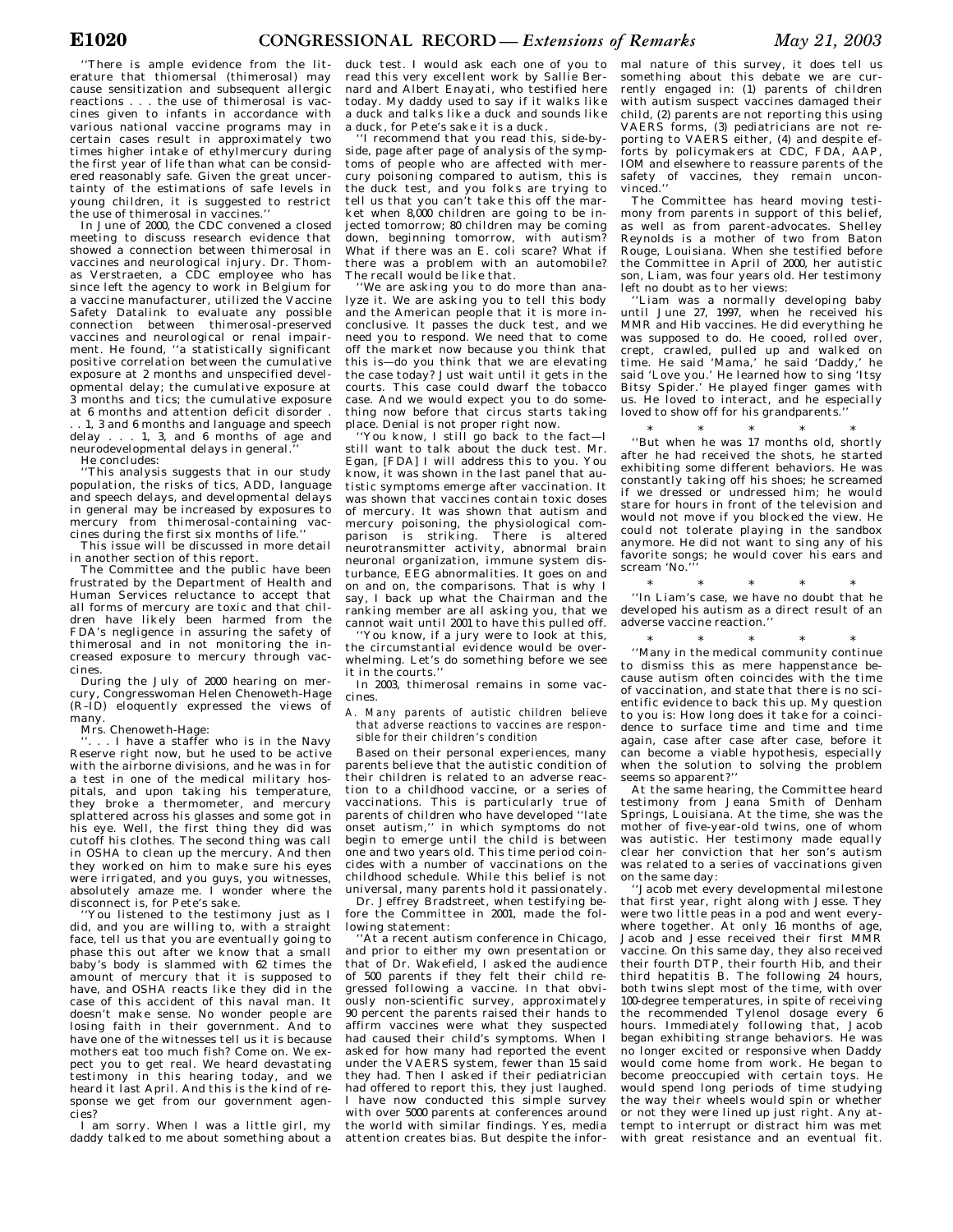During this time, Jesse continued to In the second part of the two-part procedure, progress, starting to talk and interact with all the children around him.''

\* \* \* \* \* ''At times, Jacob was so withdrawn that we could absolutely not reach him.''

\* \* \* \* \* ''For us, there is no denying that in Jacob's case of autism, the answer does not lie in genetics, but in a catalyst. The thousands of hours of research that we have spent searching and retracing his regression continue to point to the fact that the road of Jacob's autism began when his immune system was damaged by the hepatitis B vaccine he received when he was ill. The final blow was the adverse reaction to the host of vaccines he received 16 months later. We are certain that for Jacob, the catalyst was his vaccine.''

Testifying two years later, on April 18, 2002, Autism Society of America President Lee Grossman testified about the strongly held views of many of the Society's members:

''A substantial number of families within our autism community believe some forms of autism may be caused by some use of vaccines. While we do not know this to be specifically proved at this time, we should not ignore the body of evidence that calls into question the source of many children with autism. If causation is found, those injured must be provided recourse and compensation.''

\* \* \* \* \* ''I think the stories that I have heard that many of our members tell, that many of these people in the audience will tell you, is that they believe that there is evidence that there is a direct linkage, a direct causation of vaccines causing their child's autism. I think it is imperative for us, the advocates in the room, for ASA, and for Congress, for the lay public, to stand together to get this question answered, answered immediately.''

*B. Many parents of autistic children have filed petitions for compensation or lawsuits against vaccine manufacturers* 

Not surprisingly, suspicions that there may be a causal relationship between some vaccines and autism have spawned a significant amount of litigation.

As of October 2002, more than 875 families had filed petitions for compensation under the Federal Vaccine Injury Compensation Program (VICP), alleging that a vaccine or a series of vaccines caused their child's autism. It has been estimated that as many as 3,000 to 5,000 such petitions may be filed in the near future.

Congress established the VICP in 1987 to provide compensation to families of individuals who suffer vaccine injuries. The Federal government maintains a trust fund out of which awards are paid and which is funded by an excise tax on vaccines. Petitions for compensation are adjudicated before a team of special masters, with the Justice Department representing the Federal government.

With the knowledge that the growing number of petitions seeking compensation for autism spectrum disorders poses a difficult challenge for the VICP, the Chief Special Master laid out a special two-part procedure for resolving these claims. First, a general causation inquiry known as the ''Omnibus Autism Proceeding'' will be conducted to determine generally if vaccines can cause autism disorders, and if so, under what circumstances. The two-year schedule for completing this omnibus proceeding includes a discovery period for establishing an evidentiary record, testimony of expert witnesses, an evidentiary hearing, and a ruling on general causation issues by July of 2004.

the Special Master's determination in the omnibus proceeding will be applied to individual cases.

Thus far, there are two primary contentions underlying all of the autism cases filed in the VICP. The first is that the MMR vaccine has caused autism in some children. The second alleges that the mercury contained in several other vaccines caused neurological damage, resulting in autism spectrum disorders. These contentions are summarized in the Master Autism Petition For Vaccine Compensation filed by the families:

''As a direct result of one or more vaccinations covered under the National Vaccine Injury Compensation Program, the vaccine in question has developed a neurodevelopmental disorder, consisting of an 'Autism Spectrum Disorder' or a similar disorder. This disorder was caused by a measles-mumps-rubella (MMR) vaccination; by 'thimerosal' Diptheria-Tetanus-Pertussis (DTP), Diphtheria-Tetanus-acellular Pertussis (DTaP), Hepatitis B, and Hemophilus Influenza Type B (HIB) vaccinations; or by some combination of the two [vaccine administrations].''

In addition to petitions filed under the VICP, many parents have filed lawsuits against vaccine manufacturers and manufacturers of thimerosal. The first such lawsuit was filed in Texas in May of 2001 on behalf of five-year-old Joseph Alexander Counter (Counter v. American Home Products). According to his parents and attorneys, he was diagnosed with autism and then was found to have high levels of mercury exposure. Later that year, a group of law firms calling themselves the "Mercury Vaccine Alliance" filed class action lawsuits in nine different states.

While dozens of lawsuits have been filed they generally fall into three different categories:

1. Actions claiming that thimerosal is an adulterant or a contaminant in a vaccine;

2. Actions seeking compensation for loss of consortium (love and companionship) on behalf of parents of autistic children; and

3. Class actions seeking compensation for autistic children and medical monitoring for broad populations of children who were exposed to mercury in vaccines.

Under the National Childhood Vaccine Injury Act, which created the Vaccine Injury Compensation Program, victims of vaccine injuries are not allowed to file lawsuits against vaccine manufacturers unless they have first sought compensation through the VICP. However, one exception allows lawsuits for vaccine injuries allegedly caused by an ''adulterant'' or a ''contaminant'' intentionally added to the vaccine. In twin decisions in May of 2002, a Federal judge ruled that thimerosal could not be considered an adulterant or a contaminant, and claims filed on that basis were dismissed. However, in those same decisions, the court ruled that parents of vaccine-injured children are entitled to seek damages in court for loss of consortium without going through the VICP.

As these cases work their way through the courts, procedural rulings in different jurisdictions will have a great influence on whether potentially thousands of families seek compensation through the courts or through the VICP.

VI. A GROWING NUMBER OF SCIENTISTS AND DOC-

TORS BELIEVE THAT A RELATIONSHIP BE-TWEEN THIMEROSAL IN VACCINES AND AUTISM SPECTRUM DISORDERS IS PLAUSIBLE

#### *A. Introduction*

A growing number of respected scientists and researchers are convinced that there is a relationship between the use of thimerosal in childhood vaccines and the growing incidence of autism. A number of these scientists have testified before the Committee. At the same time, senior officials from Federal health care agencies and other public health experts continue to insist that there is no evidence of such a relationship.

Two things appear to be clear in this debate. First, concerns about the use of thimerosal in vaccines existed in public health agencies for more than two decades before action was taken to remove them from vaccines. The lethargic response to these legitimate concerns will be discussed in the following section of this report. Second, much more research needs to be done before any conclusive determinations can be made about vaccines and autism spectrum disorders. Developing more and better research data will be critically important to resolving the legal disputes over compensation for children with autism, and restoring the confidence of the American public in vaccines.

This section will review the current state of the scientific debate over vaccines and autism.

#### *B. Institute of Medicine reports call for more research*

In 2001, the Institute of Medicine (IOM) released two reports after reviewing the evidence they received related to possible connections between vaccines and autism. The IOM was created by the National Academy of Sciences in 1970 to conduct independent analyses of public policy matters related to health care. The first report dealt with the MMR vaccine. The second dealt with vaccines containing thimerosal. The common thread linking both reports was the conclusion that much more research needed to be done before firm conclusions could be drawn.

In April of 2001, the IOM issued its report on the MMR vaccine, entitled, ''Immunization Safety Review—Measles-Mumps-Rubella Vaccine and Autism.'' After reviewing the available scientific studies, the IOM determined that: ''The evidence favors rejection of a causal relationship at the population level between MMR vaccine and autism spectrum disorders.''

The IOM stated that the epidemiological evidence available at the time showed no association at a population level between the MMR vaccine and autism. However, the authors cautioned that if the vaccine triggered autistic disorders among a small number of children who were predisposed to an adverse reaction, the population studies that had been done to-date would be too imprecise to detect them:

''It is important to recognize the inherent methodological limitations of such studies in establishing causality. Studies may not have sufficient precision to detect very rare occurrences on a population level. A poor understanding of the risk factors and failure to use a standard case definition may also hamper the ability of epidemiological studies to detect rare adverse events.''

The IOM recommended further research to determine if exposure to the MMR vaccine is a risk factor for autism disorders in a small number of children. They also called for targeted studies to follow up on a groundbreaking series of case studies by Dr. Andrew Wakefield of Great Britain, who determined that 12 British children who suffered from autism spectrum disorders and chronic bowel inflammation also had vaccine-strain measles virus in their tissues. Although the parents of eight of the twelve children traced the onset of autistic symptoms to the time period when the MMR vaccination was given, the IOM stated that the study was of limited utility because of its small sample size.''

Six months later, the IOM issued its second report, entitled, ''Immunization Safety Review—Thimerosal-Containing Vaccines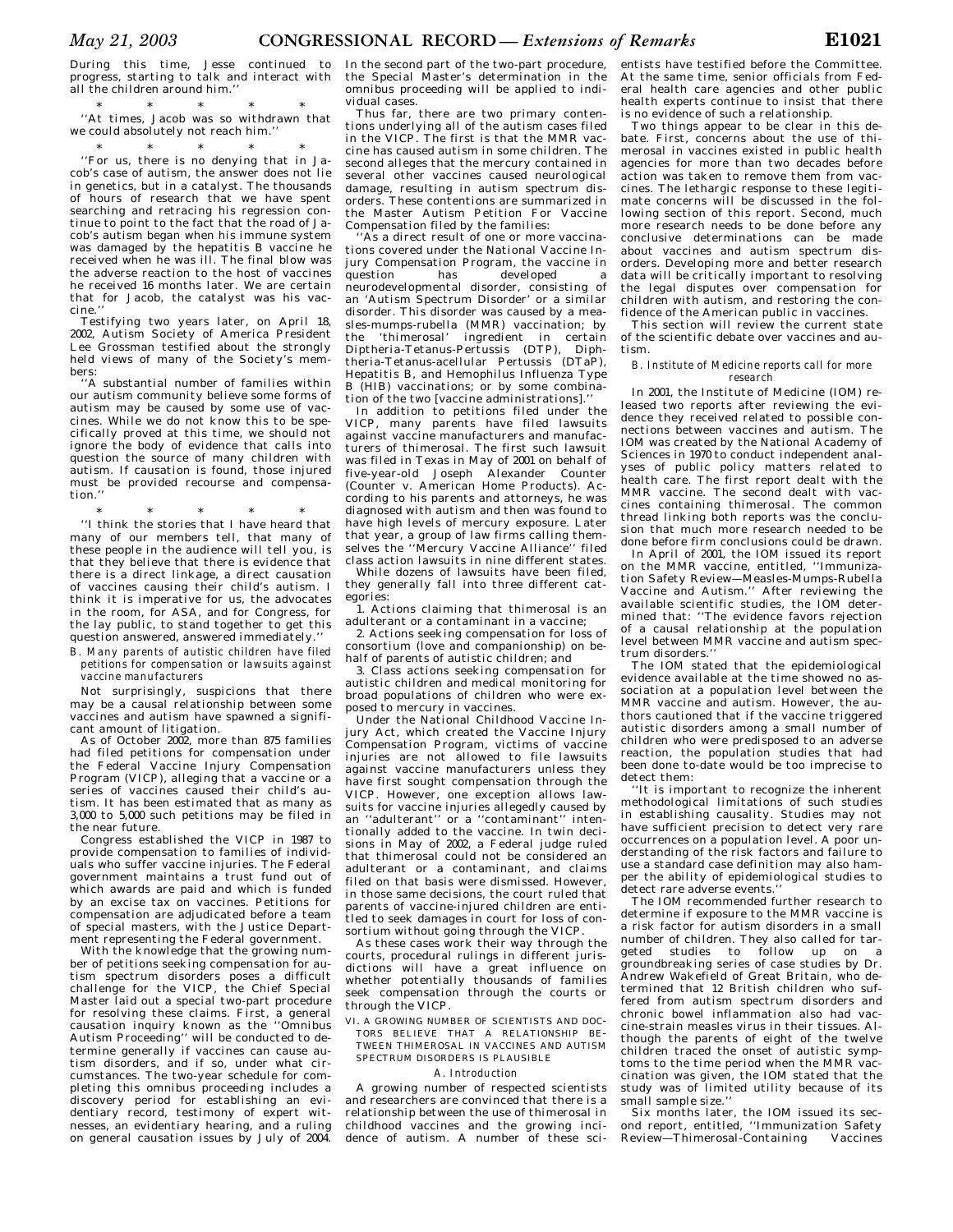and Neurodevelopmental Disorders.'' They found insufficient evidence to accept or reject a connection between thimerosal in vaccines and autism. They did, however, state that such a connection is ''biologically plausible,'' and recommended much more research on the issue.

The report summarized:

''The committee concludes that although the hypothesis that exposure to thimerosalcontaining vaccines could be associated with neurodevelopmental disorders is not established and rests on indirect and incomplete information, primarily from analogies with methylmercury and levels of maximum mercury exposure from vaccines given in children, the hypothesis is biologically plausible.''

\* \* \* \* \* ''The committee concludes that the evidence is inadequate to accept or reject a causal relationship between exposure to thimerosal from vaccines and the neurodevelopmental disorders of autism, ADHD, and speech or language delay.''

The IOM noted that it had reviewed the results of one unpublished epidemiological study that detected a ''statistically significant but weak association'' between exposure to thimerosal-containing vaccines and several types of developmental disorders, including attention deficit disorder, speech and language delay, tics, and general neurodevelopmental delays. Phase I of the study, which was performed with data from the CDC's Vaccine Safety Datalink, (VSD) uncovered the aforementioned associations.

Phase II of the study, which provided enough data to analyze only speech delays and attention deficit disorder, did not detect an association between those disorders and thimerosal, as had Phase I. After being briefed on both phases of the study, the IOM's Immunization Safety Review Committee agreed that they were inconclusive. The ''VSD Study'' is discussed at greater length in Section VII.

The IOM also noted with some discomfort that thimerosal had not been removed from all vaccines and medicines given to children and pregnant women. The report specifically cited the influenza vaccine, the diphtheriatetanus toxoid vaccine, and some nasal sprays. They urged that, ''full consideration be given by appropriate professional societies and government agencies to removing thimerosal from vaccines administered to infants, children or pregnant women in the United States.'' It was also recommended that any remaining stocks of childhood vaccines containing mercury be removed from doctor's offices and replaced with mercuryfree alternatives.

Finally, the report recommended that numerous types of research be conducted to help the scientific community better determine if there is a causal relationship between thimerosal and autism or other disorders. The IOM called for:

Case-control studies examining the potential link between neurodevelopmental disorders and thimerosal-containing vaccines;

Further analysis of cohorts of children who did not receive thimerosal-containing doses of vaccines during clinical trials;

Epidemiological studies comparing the prevalence of neurological disorders in children, who received vaccines before thimerosal was removed, to children who received vaccines after it was removed;

An increased effort to identify the primary sources and levels of prenatal and postnatal exposure to thimerosal;

Clinical research on how children metabolize and excrete metals;

Theoretical modeling of ethylmercury exposures, including the incremental burden of

thimerosal on background mercury exposures from other sources;

Research in appropriate animal models on neurodevelopmental effects of ethylmercury;

Rigorous scientific investigations of chelation as a treatment for neurodevelopmental disorders; and

Research to identify a safe, effective and inexpensive alternative to thimerosal for countries that decide they want to follow the example of Europe and the United States and terminate its use in vaccines.

*C. A growing number of researchers believe that there may be a relationship between vaccines and autism spectrum disorders* 

A growing number of researchers and medical professionals believe that there may be a link between the mercury preservative used in vaccines and autism spectrum disorders and other neurodevelopmental disorders. Few, if any, would make such a statement categorically until more research is done. However, judging by testimony received by the Committee, many researchers believe that this hypothesis is plausible based on work they have done to-date. They believe that this is a promising field of research that may yield breakthroughs on the question of the underlying causes of the growing incidence of autism and other neurodevelopmental disorders.

On April 25, 2001, the Committee heard testimony from Dr. Boyd E. Haley, who is the Chairman of the Chemistry Department at the University of Kentucky. Dr. Haley has spent many years studying the effects of mercury on the human body. Dr. Haley summarized his views in this way:

''I cannot say, nor would I say, that vaccinations cause autism. However, if the data holds up that I have been seeing with the relationship, I think it is an awfully good suspect, at least one of the co-factors that might aid in the onset of this disease. So I would really recommend and encourage you to put some pressure on the National Institutes of Health (NIH) to look at the contribution of different forms of mercury we put in our medicines and in our dentistry to see what effect they have on the neurological health of Americans.''

In his testimony, Dr. Haley described his laboratory research on thimerosal:

'I was requested to do an evaluation of the potential toxicity of vaccines containing thimerosal as a ''preservative'' versus those vaccines not containing thimerosal. The results were very dramatic as shown in the accompanying Table attached to this document. In our preliminary studies, vaccines containing thimerosal as a preservative consistently demonstrated in-vitro toxicity that was dramatically greater than the non-thimerosal or low-thimerosal containing vaccines.''

\* \* \* \* \*

''Our results are very consistent with the reported toxicity of thimerosal-containing vaccines versus non-thimerosal containing vaccines as observed in cell culture studies reported in 1986. The chemical rationale for the neurotoxicity of thimerosal is that this compound would release ethyl-mercury as one of its breakdown products. Ethyl-mercury is a well-known neurotoxin. Further, combining thimerosal with millimolar levels of aluminum cation plus significant levels of formaldehyde, also found in these vaccines, would make the vaccine mixture of even greater risk as a neurotoxic mixture.

Dr. Haley went on to state that infants are more susceptible to damage from mercury, because the defense mechanisms in their bodies are less well developed:

''Infants, with their immature physiology and metabolism, would not be expected to handle mercury as efficiently as mature adults.

\* \* \* \* \* ''Using this vaccine mixture on infants, who do not have fully developed bilary (liver) and renal (kidney) systems, could dramatically increase the toxic effects, especially if they are spuriously ill. The toxic effects of exposure to thimerosal in infants cannot be reasonably compared to those observed in adults made toxic by exposure to<br>similar ethvl-mercury containing comethyl-mercury containing compounds. Mercury is primarily removed through the bilary system and aluminum is removed by the renal system. Inability to rid the body of these toxicants would greatly increase the damage they are capable of doing in infants.''

Dr. Haley's concerns about the inability of infants to fend off the adverse effects of mercury were echoed by Dr. David Baskin. Dr. Baskin is a neurosurgeon and a professor of neurosurgery and anesthesiology at Baylor College of Medicine. He has been involved in extensive research on the central nervous system and serves on scientific advisory boards of the National Institutes of Health. Testifying before the Committee in December of 2002, Dr. Baskin said:

''We clearly know infants' brains are more sensitive. We know the blood-brain barrier, the barrier to drugs between the blood and the brain, is virtually gone in infants.''

Virtually all researchers who have testified before the committee have hypothesized that some children must have a genetic predisposition that makes them more vulnerable to neurological damage from mercury. An exchange between Congressman Burton and Dr. Baskin at the December 10, 2002, hearing reflected this emerging consensus:

Mr. Burton: ''Do you personally believe from your studies that the mercury is a contributing factor to the cases of autism we have in this country?

Dr. Baskin: ''Yes.''

Mr. Burton: ''Do you think it's a large contributing factor, or do you have any percentages? I mean, I know this is a tough question and everything, but you have done a lot of research.

Dr. Baskin: ''I think it's hard to look at a percentage. I think that, as NIH is focusing on, there is probably an environment-gene interaction. In other words, a lot of children get the injection and don't become autistic, and so there must be something specific or different about the way a certain subgroup of children are able to handle toxins. . . . I don't think we yet know the answer to that.''

In his testimony the previous year, Dr. Haley of the University of Kentucky described one possible genetic risk factor. He stated that there is a protein in the brain called APO–E that removes dangerous waste materials from the brain. He added that some individuals are born with a variety of this protein that is very efficient at removing mercury, and some individuals are born with a variety of this protein that is very inefficient at removing mercury:

''If you look at the chemistry of the APO– E proteins, this can be reflected in the fact that it is a housekeeping protein that clears the brain of waste materials. If you have APO–E2, you can carry out two atoms of mercury for every atom of APO–E that goes out. If you have APO–E4, you can carry out none.

''He [Dr. Mike Godfrey of New Zealand] took this and looked at autistic children. When he did the screen of autistic children, there was a huge preponderance of them that had APO–E4, indicating that there is a genetic risk factor, which deserves further study. And it does imply that the inability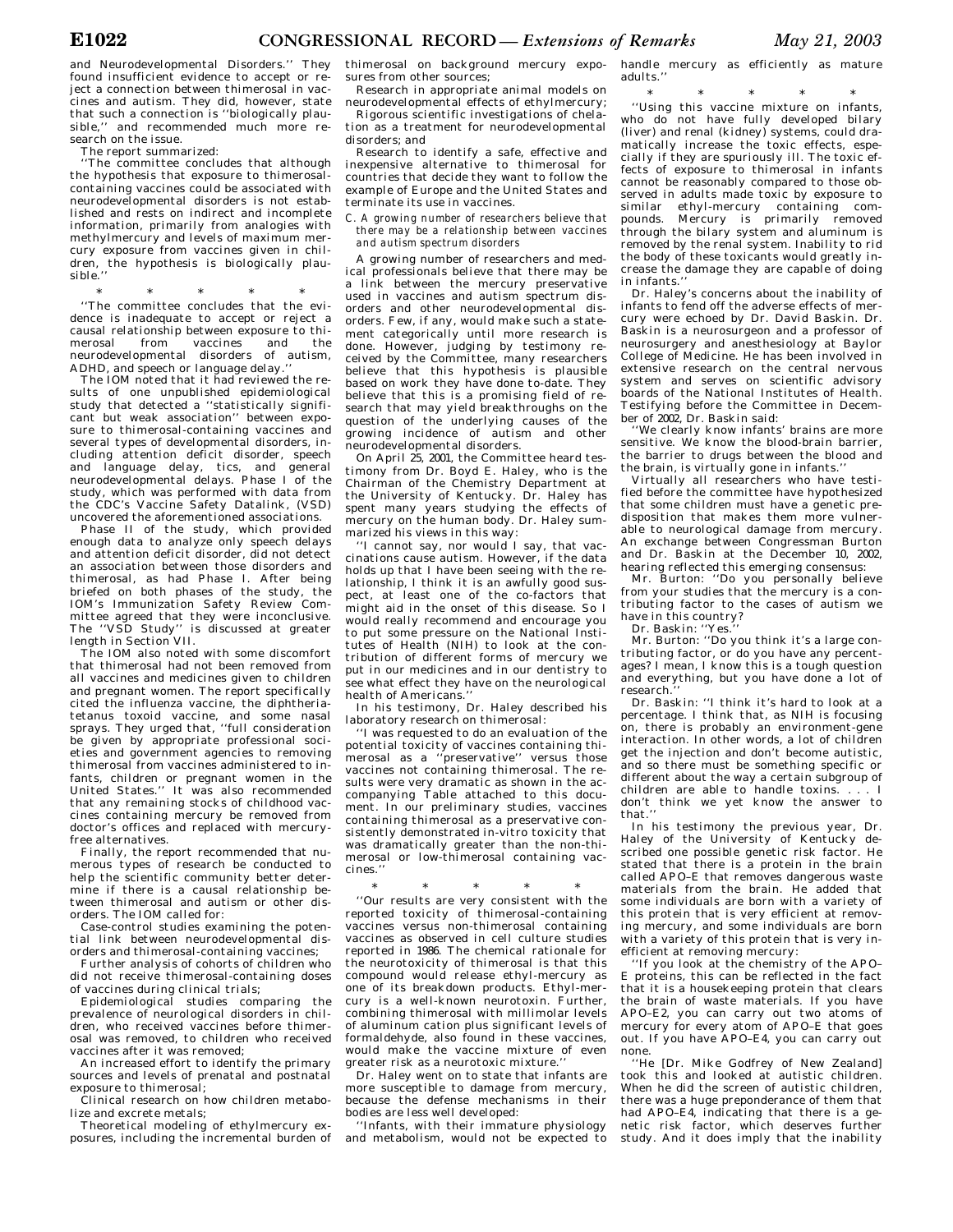to detoxify the cerebral spinal fluid may be at least part of the neurological aspect of this disease.''

Dr. Baskin described research he is conducting which demonstrates what the effects of mercury are when it is not removed from brain tissue:

''Let me turn to some studies that we're doing at Baylor College of Medicine. We have the opportunity to actually grow human frontal cortex cells in cell culture. So these are cells from the front part of the brain that grow in culture. We incubate these cells with thimerosal at various doses, and we use a number of very sophisticated techniques to detect cell death and cell damage.''

\* \* \* \* \* ''Here are some pictures from our cell cul-

ture experience, and you can see the arrows pointing to those little knobs sticking off the cell. These are the cells committing the suicide program and breaking themselves into tiny little pieces with a very low dose of mercury.

''Here is a slide where you see a lot of blue cells. This is a blue dye that normal cells don't take up. In order for something to turn blue, the cell has to have holes punched in their membranes. And guess what: At an extraordinarily low dose of thimerosal, most of the cells are blue. It means that this stuff grabs a hold of the membrane and punches holes into it, so that the dye can penetrate, not only into the cytoplasm but into the very center of the cell, the nucleus, where all the DNA exists.''

\* \* \* \* \* 'Don't forget, we did this in adult brain cells. Remember that infant brain cells are much more sensitive, so there's a real cause for concern.''

Dr. Baskin testified that other researchers in his field are finding similar results:

'At the recent International Meeting for Autism Research at the Society for Neuroscience, a number of investigators around the world are finding similar things. At Columbia University, there's now a model in mice who were injected with low doses of thimerosal very similar to what's given in human vaccines. These mice develop neurological deficits that look like autism, and when you take their brains out and you analyze them, they have the same type of brain damage.''

#### *D. Public health officials continue to defend the use of thimerosal in vaccines*

Public health officials continue to resist the idea that thimerosal may have contributed to the growth in autism spectrum disorders. In public statements as recently as December of 2002, Federal officials have continued to defend the use of thimerosal, despite the fact that:

They asked vaccine manufacturers to remove thimerosal from childhood vaccines more than three years ago;

In the 1990's, they acknowledged that many children received a cumulative amount of ethylmercury in vaccines that exceeded the EPA's safe limits for methylmercury;

One Federally sponsored study showed an association between thimerosal in vaccines and some developmental disorders.

On April 18, 2002, the Committee heard testimony from Melinda Wharton, Director of the Epidemiology and Surveillance Division of the CDC's National Immunization Program. Her response to a question about mercury in vaccines hinted at the skeptical attitude that prevails at the CDC and the FDA:

"As far as the thimerosal issue is concerned, the evidence is too incomplete and fragmentary to make any decisions about causation. Of course, many substances are known to be dangerous when administered in high concentrations, but the additives that are included in vaccines are present in trace amounts, and even when multiple vaccines are given, these are still very small amounts of products. It is not established even that thimerosal is associated with any harm as a vaccine additive.

'That said, we have committed a large amount of staff time and funding to try to further elaborate these issues and have designed a whole series of studies that have been described in our written testimony that we believe will help address these issues.

She further stated:

''There are not data to—there are no established harms associated with this. I know this is a subject of great concern, and a number of studies are underway, but we do not have data that support known hazards associated with thimerosal contained in vaccines at this point.''

Later in 2002, Dr. Karen Midthun, Director of the FDA's Office of Vaccines Research and Review, expressed almost identical views:

'Our review showed no evidence of harm caused by thimerosal used as a preservative in vaccines except for local hypersensitivity reactions.''

\* \* \* \* \* ''To date, the existing data do not demonstrate a causal relationship between vaccines and autism. Nonetheless, I want to assure this committee, the public, and especially parents, that the FDA continues to take these issues seriously.''

In her testimony, Dr. Midthun attempted to downplay the extent to which the exposure to ethylmercury from vaccines in the 1990s exceeded the EPA's threshold for methylmercury exposure:

''During the first 6 months of life, cumulative exposure to mercury could have exceeded the more conservative limits of the EPA in some cases, depending on the specific vaccine formulations used and the weight of the infant.''

There is no question that the cumulative amount of ethylmercury on the recommended schedule of childhood vaccinations exceeded the EPA's threshold for methylmercury. In fact, there is little doubt that the amount of ethylmercury in individual vaccines exceeded the threshold. The EPA's threshold is 0.1 micrograms per kilogram of body weight. For an eleven-pound baby, the EPA's safe threshold would be 0.5 micrograms. Although thimerosal has been removed from these vaccines today in the United States, in the 1990's, Aventis Pasteur's DTaP vaccine contained 25 micrograms of thimerosal. GlaxoSmithKline's Hepatitis B vaccine contained 12.5 micrograms of thimerosal. Wyeth Lederle's Hib vaccine contained 25 micrograms of thimerosal.

Dr. Midthun's carefully couched statement suggested that there were many instances in which U.S. infants were exposed to cumulative levels of ethylmercury from their vaccines that were significantly lower than the EPA threshold for methylmercury. In the 1990's, at least, this does not appear to have been the case. It is clear that the DTaP, Hepatitis B and Hib vaccines exceeded the EPA's threshold individually for almost all infants, without even considering cumulative amounts. In fact, as will be discussed in the next section of this report, the amount of ethylmercury in these vaccines also exceeded the FDA's higher threshold of 0.4 micrograms per kilogram for most babies.

One vaccine policymaker, who was at least partially swayed by the Faroe Islands studies and other evidence, was Dr. Neal Halsey, Director of the Institute of Vaccine Safety at Johns Hopkins University. Dr. Halsey was an influential member of Federal advisory committees that oversaw the expansion of the Federally recommended schedule of childhood vaccines in the 1990s. By all accounts, Dr. Halsey was instrumental in the decision to seek the removal of Thimerosal from childhood vaccines in 1999.

In contrast to Dr. Midthun's statements, Dr. Halsey told the New York Times that he was astonished when he reviewed an FDA analysis of how much mercury was in vaccines being given to children:

'My first reaction was simply disbelief, which was the reaction of almost everybody involved in vaccines. In most vaccine containers, thimerosal is listed as a mercury derivative, a hundredth of a percent. And what I believed, and what everybody else believed, was that it was truly a trace, a biologicallyinsignificant amount. My honest belief is that if the labels had had the mercury content in micrograms, this would have been uncovered years ago. But the fact is, no one did the calculation.'

'My first concern was that it would harm the credibility of the immunization program. But gradually it came home to me that maybe there was some real risk to the children.''

In a statement released by Johns Hopkins University after the publication of the profile in the New York Times, Dr. Halsey clarified that he still does not believe that there is a connection between thimerosal and autism:

''Neal Halsey, MD, . . . does not and has not supported the belief that thimerosal or vaccines themselves cause autism in children, saying scientific evidence does not suggest any causal association between any vaccine and autism.''

However, Dr. Halsey's statement made it equally clear that he believes that there may be an association between exposures to low levels of mercury and other neurological impairments. His statement referred specifically to the Faroe Islands studies and the calculation that the cumulative amount of thimerosal in childhood vaccines exceeded the EPA's limits for methylmercury:

'In 1999, Dr. Halsey became concerned that the use of thimerosal as a preservative in many vaccines led to some children being exposed to more ethylmercury than was recommended, based on guidelines from the Environmental Protection Agency for exposure to methylmercury, a related product. Recent studies have determined that children who as fetuses were exposed to low to moderate amounts of methylmercury through fish consumed by their mothers were at an increased risk for having mild neurological learning deficiencies. The findings from the studies did not show an association between methylmercury exposure and autism.

\* \* \* \* \* ''As a precaution and in an effort to make vaccines as safe as possible, Dr. Halsey worked with the American Academy of Pediatrics and the Public Health Service in 1999 to urge reductions in exposure to mercury, in all its forms, for infants and children, and to discontinue using thimerosal as a preservative whenever possible.''

#### *E. Research on the effects of thimerosal has been too limited to draw conclusions*

To date, very little epidemiological or clinical research has been done on the neurological effects of thimerosal, and particularly its ethyl-mercury component. As the IOM noted in its report on thimerosal, ''the data regarding toxicity of low doses of thimerosal and ethylmercury are very limited,'' and most of the conclusions that have been drawn about ethylmercury are based on analogies to methylmercury, which has been more widely studied. The few studies that have been performed on ethylmercury have been of limited value, for several reasons.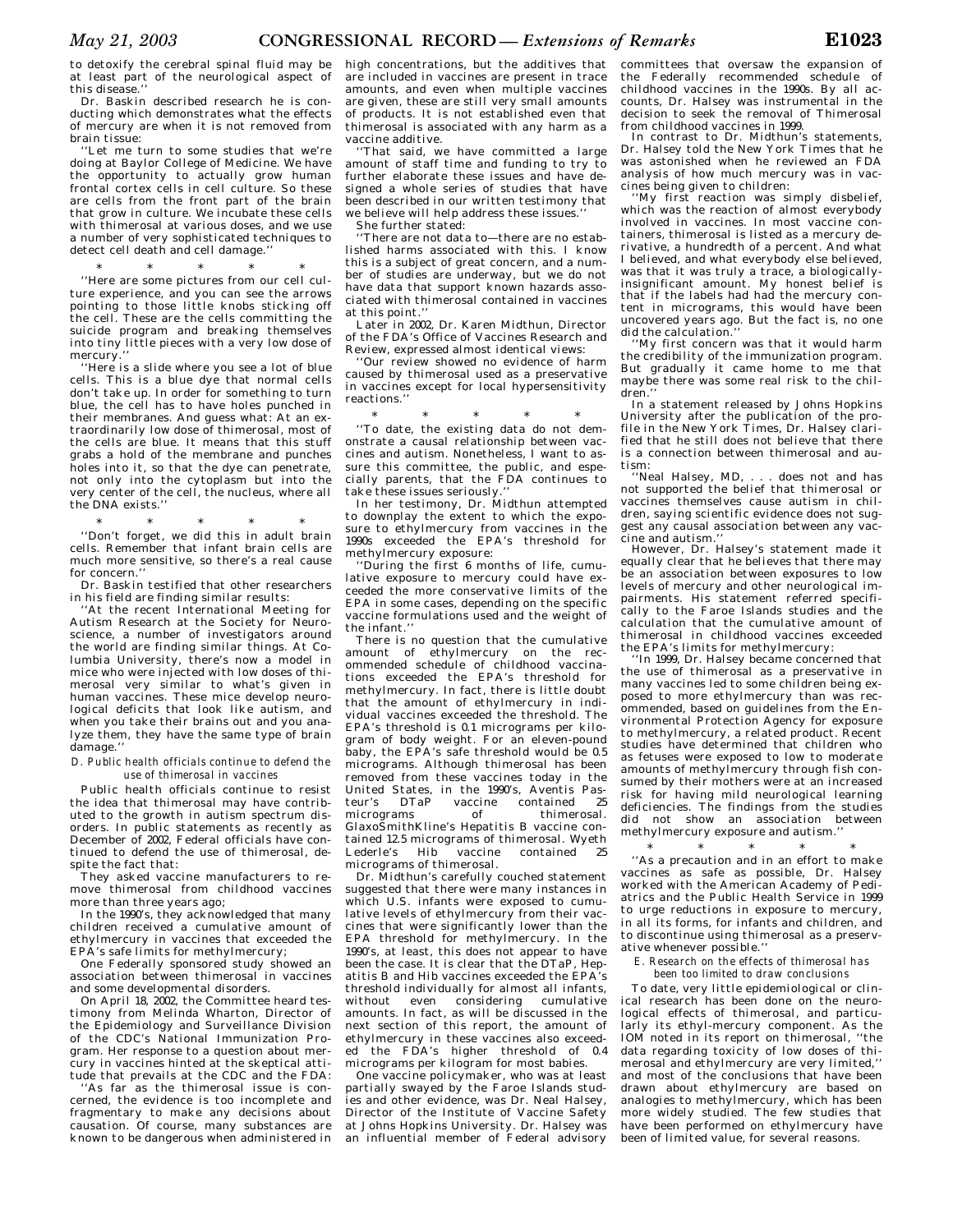Perhaps Dr. Thomas Verstraeten conducted the broadest review of a possible relationship between thimerosal and neurological disorders in 2000. This study reviewed several years of medical records from the Vaccine Safety Datalink maintained by the CDC. As noted earlier, Phase I of this study purported to find a statistically significant association between exposure to thimerosal and some neurological disorders. However, this study has never been published. Moreover, because the data used in the study comes from the Vaccine Safety Datalink, and because the medical records in this database are jealously guarded by the CDC, the data used in this study has never been made public. It is discussed at greater length in the next section of this report.

In November of 2002, a study on thimerosal conducted at the University of Rochester was published in The Lancet, Great Britain's premiere medical journal. The authors studied 40 children who were given vaccines containing thimerosal, and 21 children who were given vaccines without thimerosal. Samples of blood, stools and urine were obtained from 3 to 28 days after vaccination to determine how much mercury remained in the blood and how much was expelled in the urine and in stools.

The authors found low levels of mercury in the blood of infants exposed to thimerosal, and high levels of mercury in their stools, indicating to them that ethylmercury has a shorter half life then methylmercury, and that most of the mercury was excreted through the gastro-intestinal tract. According to the authors:

We have shown that very low concentrations of blood mercury can be detected in infants aged 2–6 months who have been given vaccines containing thiomersal [sic]. However, no children had a concentration of blood mercury exceeding 29 . . . parts per billion, which is the concentration thought to be safe in cord blood.''

The authors went on to conclude:

'Overall, the results of this study show that amounts of mercury in the blood of infants receiving vaccines formulated with thiomersal [sic] are well below concentrations potentially associated with toxic effects. Coupled with 60 years of experience with administration of thiomersal-containing vaccines, we conclude that the thiomersal in routine vaccines poses very little risk to full-term infants, but that thiomersal-containing vaccines should not be administered at birth to very low birth weight, premature infants.''

Skeptics of a vaccine-autism connection hailed this study. However, its value is limited by a number of criticisms that have been raised since its publication. Some of the most commonly cited shortcomings were discussed in testimony at the Committee's December 10, 2002, hearing by Baylor University's Dr. Baskin.

1. The sample size was very small:

Only 40 children who received thimerosal were studied. If a small number of children were genetically predisposed to injury by mercury, the chances of a sample of 40 children detecting such a trend would be very low. In his testimony, Dr. Baskin stated:

''The sample size, as you said, Dr. Weldon, was small. Autism occurs in one in 150 kids. So if a child had some different tendency in their blood to absorb more mercury or have it remain in the blood longer or be more sensitive in their brain, if they only checked 40 kids, they may well not have found even one kid with a predisposition to autism.

2. The sample was not random:

In his testimony, Dr. Baskin commented on the importance of a random sample size: The sample wasn't random. They didn't take kids from different portions of the pop-

ulation in different areas. If there's some metabolic difference based on race or sex or where you live or other things, they wouldn't have found it.''

3. Blood samples were drawn too late to detect peak levels of mercury:

In an effort to determine how long it takes ethylmercury to be expelled from an infant's body, and what the expected half-life of injected ethylmercury is, the authors drew blood from their subjects at varying times between three and 28 days after shots were administered. However, as Dr. Baskin notes, peak levels of mercury in the blood are expected to appear within 24 hours:

We know the stool levels were high, but if you look at when they actually measured the blood levels, they said it was somewhere between 3 and 27 days later. The peak mercury levels after injection occur within hours or at least within the first 24 hours. So if they were drawing blood later than that, and much later than that, of course the levels weren't going to be high. But the mercury doesn't jump from the injection to the stool; it goes through the blood. At some point it was high because it was high in the stool.''

\* \* \* \* \* ''You can't do a pharmacokinetic study if you don't have the peak level. They clearly didn't have the peak level because they have high stool mercury, and they have low blood

mercury—it doesn't make sense.'' 4. The study did not measure the effects of mercury on infants, only the levels of mercury:

While the University of Rochester study measured the levels of mercury in infants' bodies at various times beyond peak levels, it did not attempt to determine the effects of the mercury on their bodies. This limitation was clearly brought out in an exchange between Congressman Burton and Dr. Christopher Portier, Director of the Environmental Toxicology Program at the National Institute of Environmental Health Sciences:

Mr. Burton: ''Does the study recently published in The Lancet identify the effects of mercury on infants who are vaccinated with thimerosal?''

Dr. Portier: ''No.''

Given the small sample size, the failure to measure mercury at peak levels, and the study's inability to measure the effects of the ethylmercury present in the bodies of the subjects, it is difficult to understand how the authors can come to the broad conclusion that, ''the thimerosal in routine vaccines poses very little risk to full-term infants.'' If anything, the limitations of this study point out the need for much more research to be done. As Dr. Baskin pointed out:

''They described this as a descriptive study, and that's exactly what it was. It provides some interesting information, it's a start, but the interpretation is inaccurate.'' VII. EVIDENCE OF ETHYL MERCURY'S TOXICITY

WAS NEGLECTED BY MANUFACTURERS AND FEDERAL REGULATORS FOR YEARS

*A. Introduction* 

Evidence of ethylmercury's toxicity was available to Federal regulators and the private sector almost from the product's inception. For far too long, both neglected this evidence. Despite evidence dating to the 1930s that ethylmercury in medicines was potentially hazardous, little was done to remove it from a number of products until the 1980's. Even then, regulatory actions to remove thimerosal and other mercury compounds from medical products proceeded at a glacial pace. The decision to remove thimerosal from topical ointments was not finalized until 1998. The removal of thimerosal from several childhood vaccines in the United States wasn't accomplished until after the turn of the century. Today, the vaccine for influenza given to infants still contains trace amounts of ethylmercury.

For decades, ethylmercury was used as a preservative or anti-bacterial agent in a range of products, including antiseptic ointments for treating cuts, nasal sprays, eye solutions, diaper rash treatments, contraceptive products, and perhaps most importantly, vaccines. Several years after an FDA advisory committee found that thimerosal wasn't safe for use in topical ointments, new childhood vaccines containing thimerosal were being approved and added to the recommended schedule. It appears that nobody analyzed the potential impact of the increased cumulative amount of mercury to which young children were being exposed. In fact, if Congress had not enacted legislation in 1997 requiring the FDA to study the amounts of mercury being used in FDA-approved products, it is questionable that the FDA would have analyzed mercury in vaccines at all.

It is no wonder that, in its report on thimerosal, the Institute of Medicine commented:

The presence of mercury in some vaccines can raise doubts about the entire system of ensuring vaccine safety, and late recognition of the potential risk of thimerosal in vaccines may contribute to a perception among some that careful attention to vaccine components has been lacking.''

It is clear that the guiding principal for FDA policymakers has been to avoid shaking the public's confidence in the safety of vaccines. For this reason, many FDA officials have stubbornly denied that thimerosal may cause adverse reactions. Ironically, the FDA's unwillingness to address this issue more forcefully, and remove thimerosal from vaccines earlier, may have done more longterm damage to the public's trust in vaccines than confronting the problem head-on. Given the serious concerns about the safety of thimerosal, the FDA should have acted years earlier to remove this preservative from vaccines and other medicines.

*B. Thimerosal manufacturers accumulated evidence of the toxicity of thimerosal* 

Eli Lilly and Company of Indianapolis licensed thimerosal in 1930. It was marketed under the brand name ''Merthiolate.'' It was used extensively both in topical ointments to prevent infections and as a preservative in a variety of medicines. However, it now appears that very little research on the safety or effectiveness of thimerosal was ever done.

Eli Lilly was not the only manufacturer of thimerosal or other ethylmercury products. In fact, they phased out their production of thimerosal in 1974. However, Eli Lilly initially patented this product and had a longer history with it than any other company. Therefore, it is appropriate to review Lilly's track record in ensuring the safety and reliability of this product.

A review of internal Eli Lilly documents dating back 70 years suggests that the only study of thimerosal involving human subjects was done prior to 1930. For the next Lilly spokespeople would refer to that original study as evidence of thimerosal's safety. However, it is now clear that this uncontrolled study was woefully inadequate.

As previously discussed in this study, an intravenous solution containing thimerosal was tried as an experimental treatment for 22 men who were seriously ill with Meningitis. While the treatment was found to be ineffective, the doctor who conducted the study concluded that the solution caused no harmful side effects. It is clear today that such a limited number of subjects, all suffering from the same serious illness, would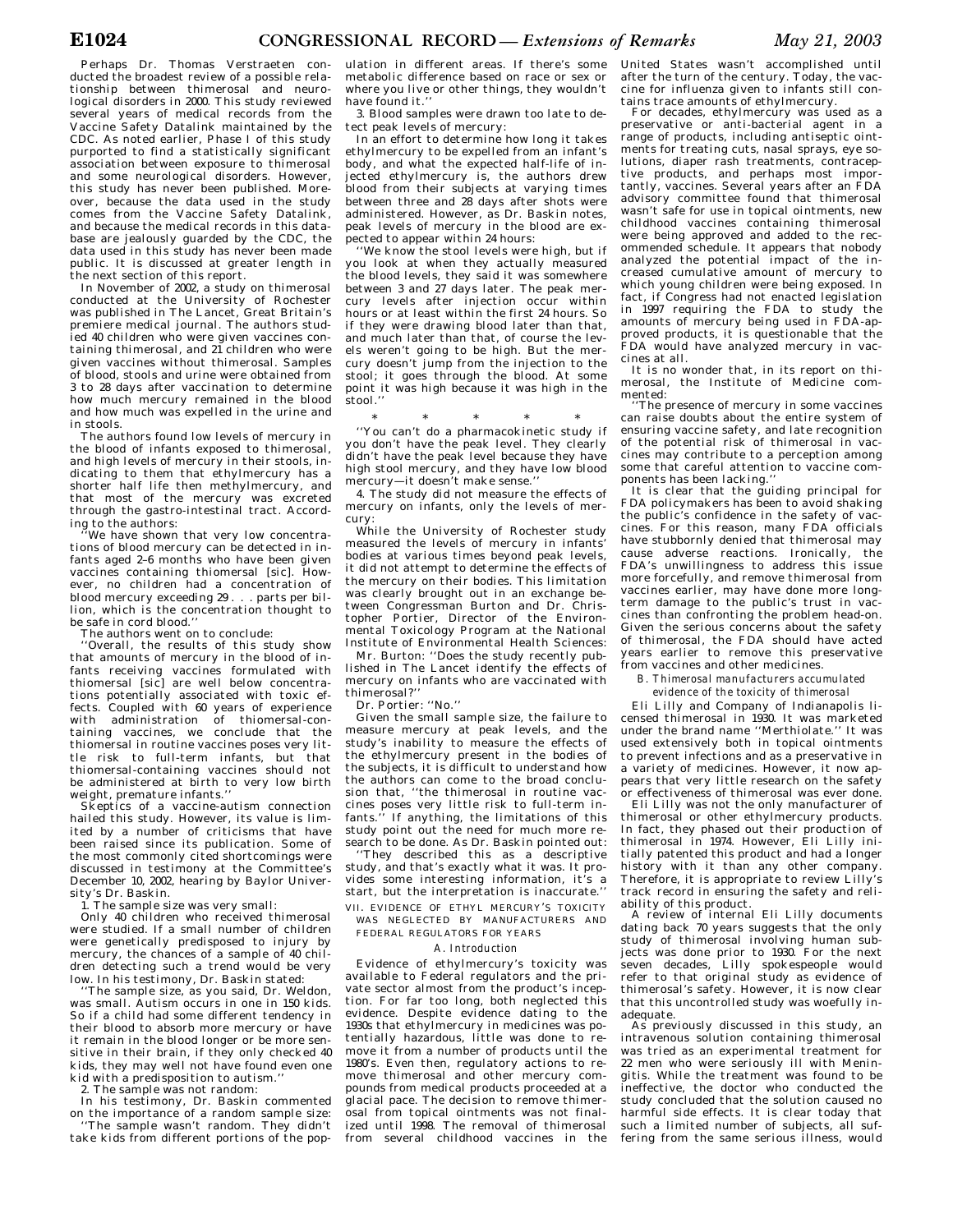hardly qualify as a sufficiently sized random sample, and a study such as this one would be of very little value by today's standards. In fact, an internal Eli Lilly memo from 1972 candidly notes the study's shortcomings:

''Considering the type of patient involved, one might question these observations (the appearance of no deleterious action) as providing adequate indication of any harmful effects of high doses of Merthiolate in humans, in particular, more long term effects.''

In 1973, the FDA requested additional data on Merthiolate from Eli Lilly. Lilly's Director of Regulatory Affairs, E.A. Burrows, responded with a ringing defense of Lilly's product on February 14, 1973:

'Due to the length of time this product has been on the market, its efficacy and safety have been proven by over forty years of use throughout the world. Because of this long period of use, it would be difficult to get recognized researchers to conduct new studies for safety or efficacy. They believe that over forty years of wide usage has proven efficacy and safety beyond that which could be done in special studies.''

Despite Mr. Burrow's contention, numerous internal Lilly documents recognized the lack of data on thimerosal and suggested the need for more research:

An April 24, 1930, intra-office memo stated: in view of our experience with the merthiolate solution, we have to know pretty definitely what to expect from merthiolate ointment and jelly before they are put on the market . . . Can we expect to have the stronger ointment and jelly used without complaint which attended the use of the solution in the same strengths? . . . Our experience with the solution ought to serve as a warning and certainly in the face of that warning we ought not to advocate the use of the stronger products without some pretty definite evidence that we will not repeat our solution experience.''

A September 1934, paper from Lilly's files states:

'[L]ittle is known about the effect of mercuric compounds when inoculated into humans. It is therefore preferable to use the minimum amount of this preservative necessary to maintain the sterility of the product.''

An April 1969, memo regarding the possible use of thimerosal in contact lens solution states:

''When Merthiolate breaks down, are the degradation products toxic or irritating? Our files yield no test information on the irritancy of degraded merthiolate.''

\* \* \* \* \* ''Would we recommend the use of merthiolate solution to store and sterilize contact lenses? In the absence of appropriate data, a positive recommendation could not be made, this use does not seem unreasonable and probably would not be hazardous.''

A December 1972, memo states:

'A review of some data being generated by the current concern for mercury in the environment suggests it would be advisable to obtain data on the metabolic deposition of Merthiolate.

An August 1973, memo entitled, ''Merthiolate Toxicity,'' acknowledged:

The effects of long-term, intravenous use in man is not known, no long-term toxicity tests have been performed.''

Perhaps more disturbing is that Lilly's files contained numerous papers and reports documenting the toxicity and hypersensitivity of Merthiolate. Although these papers and case reports strongly suggested the need for much more research, there apparently was little follow-up.

A July 1935, letter from the Pittman-Moore Company indicated that Merthiolate was not appropriate for use in dogs:

''We have obtained marked local reaction in about 50% of the dogs injected with serum containing dilutions of Merthiolate, varying in 1 in 40,000 to 1 in 5,000, and we have demonstrated conclusively that there is no connection between the lot of serum and the reaction. In other words, Merthiolate is unsatisfactory as a preservative for serum intended for use on dogs. Occasional dogs do not show the local reaction, but in some instances, the reaction is extremely severe. I might say that we have tested Merthiolate on humans and find that it gives a more marked local reaction than does phenol or tricresol.''

A 1947 paper published by an Army physician in Baltimore reported that Merthiolate was causing contact dermatitis in his patients. He concluded:

''No eruptions or reactions have been observed or reported to Merthiolate internally, but it may be dangerous to inject a serum containing Merthiolate into a patient sensitive to Merthiolate.''

A 1948 paper from an Arizona doctor reported the case of a woman who suffered repeated multiple reactions to Merthiolate applied to her skin prior to surgery. She reportedly suffered chills and fevers and had small vesicles and erythema in the area of her Merthiolate application. After her recovery, the patient indicated that the ulcer for which she was being surgically treated appeared after repeated application of a tincture of Merthiolate. She continued applying the Merthiolate until her skin became too raw and painful to continue use, and then sought medical care.

A 1950 New York Academy of Sciences article entitled, ''Mercurials as Antiseptics,'' found that Merthiolate ''is toxic when injected parenterally and therefore cannot be used in chemotherapy.

A 1973 article, entitled, ''Dangers of Skin Burns from Thimerosal,'' reported the case of a woman who received severe burns resulting from a chemical interaction between thimerosal and aluminum. The article suggested that thimerosal and aluminum should not be used together. Later in 1973, Lilly's legal department recommended new labeling language for thimerosal products: ''Do not use when aluminum may come in contact with treated skin.'' Unfortunately, thimerosal and aluminum were used together in the DTP and DTaP vaccines for years.

*C. The FDA was painfully slow to require the removal of mercury from over-the-counter (OTC) products.* 

In 1974, the FDA undertook a comprehensive review of the safety and effectiveness of over-the-counter medicines. As one facet of this review, a panel of experts was assembled to review the safety and efficacy of over-thecounter drugs containing mercury. The Advisory Review Panel on OTC Miscellaneous External Drug Products began this review in 1975. In 1980, the panel delivered its report to the FDA. It reviewed 18 products containing mercury, and found them all either unsafe or ineffective for their stated purpose of killing bacteria to prevent infections.

In terms of effectiveness, the panel stated that, ''mercury compounds as a class are of dubious value for anti-microbial use.'' They stated that, ''mercury inhibits the growth of bacteria, but does not act swiftly to kill them." In fact, the panel cited a 1935 study of the effectiveness of thimerosal in killing staphylococcus bacteria on chick heart tissue. The study determined that thimerosal was 35 times more toxic to the heart tissue it was meant to protect than the bacteria it was meant to kill.

In terms of safety, the panel cited a number of studies demonstrating the highly allergenic nature of thimerosal and related organic mercury products. For instance, they cited a Swedish study that showed that 10 percent of school children, 16 percent of military recruits, 18 percent of twins, and 26 percent of medical students had hypersensitivity to thimerosal. They stated that while organic mercury compounds like thimerosal were initially developed to decrease the toxicity of the mercury ion, thimerosal was actually found to be more toxic than bichloride of mercury for certain human cells.

By way of summary, they stated the following:

''The Panel concludes that thimerosal is not safe for OTC topical use because of its potential for cell damage if applied to broken skin, and its allergy potential. It is not effective as a topical antimicrobial because its bacteriostatic action can be reversed.''

Despite the fact that the expert committee found thimerosal and other ethyl-mercury compounds unsafe and ineffective for overthe-counter products, the FDA would not formally require the removal of mercury from these products for another 18 years. The submission of the committee's report in 1980 set in motion a tortuous bureaucratic process that would not result in the banning of mercury from over-the-counter products until 1998. The agency published Advanced Notice of Proposed Rules or Notice of Proposed Rules regarding these products in 1980, 1982, 1990, 1991, 1994 and 1995.

What makes the glacial pace of these proceedings all the more mystifying is that there appears to have been no opposition to this action throughout the process. No individuals sought to appear before the advisory committee in defense of mercury-containing products, and when the FDA sought public comment along the way on proposed rules to ban certain mercury-based products, it received none. At the time of the FDA's final action, there were 20 over-the-counter products containing mercury being marketed by eight different manufacturers. Their silence on this point is telling.

### *D. The FDA's actions to remove mercury from over-the-counter products should have prompted a review of mercury in vaccines.*

It is difficult to understand why it took the FDA 18 years to remove mercury from over-the-counter products. It is equally difficult to understand why the expert panel's 1980 findings on thimerosal's safety in topical ointments did not prompt the FDA to further and immediately review the use of thimerosal in vaccines. Surely there must have been concern that if it was not safe to apply ethylmercury to the surface of an individual's skin, it might not be safe to inject ethylmercury deep into an infant's tissue. The Director of the FDA's National Center expressed such a concern at a 1999 meeting for Toxicological Research, Dr. Bernard Schwetz, who went on to serve as the Acting Director of the FDA for nearly a year:

''One thing I haven't heard discussed, the fact that we know that ethylmercury is a skin sensitizer when it's put on the skin, and now we're injecting this IM (intramuscularly) at a time when the immune system is just developing, the functionality of the immune system is just being set at this age. So now we're injecting a sensitizer several times. During that period of time, what's the impact of a sensitizer—of something that is known to be a skin sensitizer, what is the effect on the functional development of the immune system when you give a chemical of that kind repeatedly IM?''

Different branches of the FDA regulate over-the-counter products and vaccines. OTCs are regulated by the Center for Drug Evaluation and Research (CDER). Vaccines are regulated by the Center for Biologics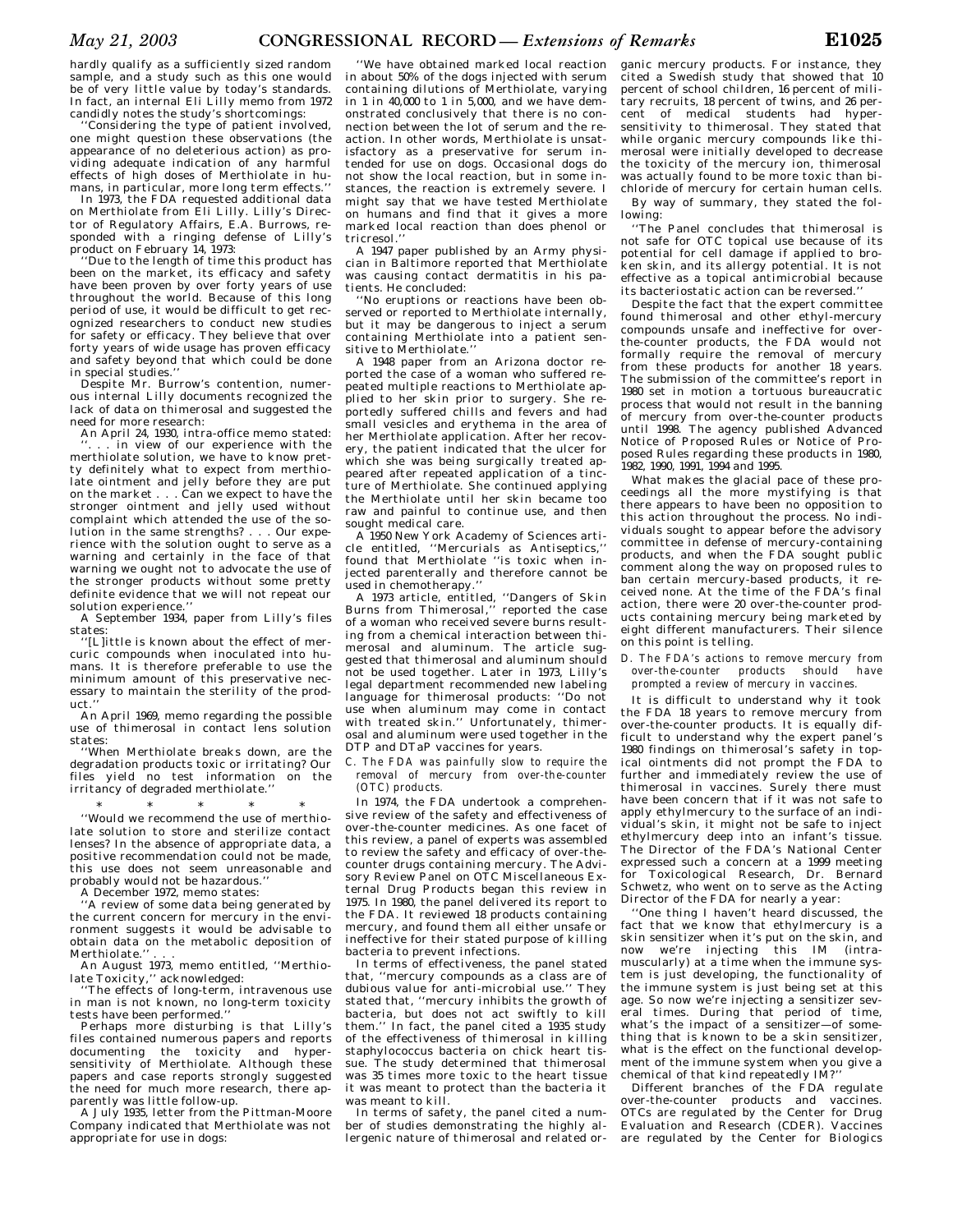Evaluation and Research (CBER). This, however, is little justification for the lack of coordination. The FDA's determination that mercury was unsafe and should be removed from over-the-counter medications was published in the Federal Register no fewer than five times prior to the FDA's belated review of mercury in vaccines.

What finally prompted the FDA to review mercury in vaccines was not its own regulatory process, but rather an act of Congress. In 1997, Congress passed and the President signed into law, the Food and Drug Administration Modernization Act (FDAMA). Among other things, this law required the FDA to compile a list of foods and drugs that contained intentionally-introduced mercury, study its effects on the human body, and restrict its use if found to be harmful.

- *E. Federal regulators moved too slowly to* 
	- *remove thimerosal from vaccines*

Once the FDA did initiate its review of mercury in vaccines, it kicked off a vigorous debate among Federal regulators over the dangers of using thimerosal in childhood vaccines. This debate, which at times pitted one health-care bureaucracy against another, spanned nearly three years. Given the fact that almost twenty years had passed since an expert panel had determined that thimerosal was unsafe in topical ointments, it is surprising that there was any further debate at all.

There was tremendous reluctance on the part of some officials to admit that a mistake had been made in allowing ethylmercury to be used in vaccines. There was great uncertainty in others caused by the lack of data specifically on ethylmercury. However, the institutional resistance to change was counter-balanced by the growing realization that there was more ethylmercury in childhood vaccines than previously thought, and that nobody had<br>thought to calculate the cumulative to calculate the cumulative amounts. The essence of the debate was captured in a 1999 e-mail from a former FDA official weighing the pros and cons of taking action. He opined that hastening the removal of thimerosal from vaccines would:

... raise questions about FDA being 'asleep at the switch' for decades by allowing a potentially hazardous compound to remain in many childhood vaccines, and not forcing manufacturers to exclude it from new products. It will also raise questions about various advisory bodies regarding aggressive recommendations for use. (We must keep in mind that the dose of ethylmercury was not generated by 'rocket science'. Conversion of the percentage thimerosal to actual micrograms of mercury involves ninth grade algebra. What took the FDA so long to do the calculations? Why didn't CDC and the advisory bodies do these calculations when they rapidly expanded the childhood immunization schedule?)''

It is clear that each time an important decision had to be made, the factions that were skeptical of thimerosal's dangers and favored a ''go-slow'' approach, were able to water down the actions. In 1999, when the Federal government could have ordered thimerosal removed from vaccines by a specific date, or stated a preference for thimerosalfree vaccines, a statement was instead issued asking for a commitment from vaccine manufacturers to eliminate or reduce mercury in vaccines as expeditiously as possible. As a result, almost two years passed before the three major thimerosal-containing vaccines—DTaP, Hib and Hepatitis B—were being manufactured in thimerosal-free formulations. In 2001, when the CDC and its influential advisory committee could have stated a preference for thimerosal-free vaccines, they chose not to do so. As a result,

thimerosal-containing vaccines that remained in stock in doctors' offices continued to be used. In point of fact, we have no proof that in 2003, some children in the United States are not still receiving thimerosal-preserved vaccines that have lingered in medical offices or clinics.

The CDC's decision not to endorse thimerosal-free vaccines in 2001 is particularly troubling. With the exception of the influenza vaccine, all major childhood vaccines were being manufactured without thimerosal at that time, so there was little threat of shortages. Their failure to state a preference was an abdication of their responsibility.

The task of analyzing the amount of mercury in vaccines and its ramifications was assigned to Dr. Leslie Ball, a pediatrician employed at the FDA and her husband and colleague Dr. Robert Ball, a medical officer at FDA's CBER. Despite the general lack of scientific research on the toxicity of ethylmercury, their review of the available literature led to two working conclusions:

1. The recommended guidelines for exposure to methylmercury were a good starting<br>point for reviewing exposure to point for reviewing exposure ethylmercury; and

2. The amount of ethylmercury in chil-dren's vaccines exceeded the EPA's guidelines for exposure to methylmercury.

An exchange of e-mails in October of 1998 makes clear that Dr. Leslie Ball was already leaning toward the removal of thimerosal from vaccines. It also makes clear that there was internal resistance to such an action. Dr. Marion Gruber of the Office of Vaccine Research and Review forwarded an internal FDA memo to Dr. Ball, which concluded that:

... no scientific database to take regulatory actions and to recommend to take thimerosal either out of vaccines or to leave it in. In fact, somebody should perform the adequate studies to come to a conclusion on the toxicity of thimerosal or its metabolized

forms.'' Dr. Ball's response on October 15, 1998, to Dr. Hasting's conclusion was sharp:

'I disagree about the conclusion regarding no basis for removal of thimerosal. On a strictly scientific basis, yes, there are no data that have looked at the specific issue of thimerosal in vaccines. However, there are factors/data that would argue for the removal of thimerosal, including data on methylmercury exposure in infants and the knowledge that thimerosal is not an essential component to vaccines. In addition, the European community is moving to ban thimerosal.''

In a 2002 interview with Committee staff, Dr. Ball confirmed that it was her opinion that, if there was any question, the safest course of action should be taken, and thimerosal should be removed.

An important part of the FDA's review was a comparison of the amount of ethylmercury in vaccines to the recommended safe levels for exposure to methylmercury established by the EPA and the FDA. In 1999, a consultant to the FDA, Dr. Barry Rumack, developed a pharmacokinetic model to analyze the amount of mercury to which infants were being exposed. The FDA produced to the Committee two charts developed from that model dated June 28, 1999. Both charts demonstrate what has now become widely acknowledged, that most children in the 1990s received doses of ethylmercury in their vaccines that exceeded the EPA's limits for exposure to methylmercury (0.1 micrograms per kilogram) for at least the first six months of their lives. Even more significantly, the charts also indicate that most children received doses of ethylmercury that exceeded the FDA's less-restrictive limits (0.4 micrograms per kilogram) for at least the first two months of their lives.

Federal officials have never publicly acknowledged this second fact. In public statements and Congressional testimony, they have acknowledged only that the EPA's lower limit was exceeded, even though simple math makes clear that most infants also breached the FDA's higher limit of 0.4 micrograms per kilogram.

Dr. Neal Halsey, Director of the Institute of Vaccine Safety at Johns Hopkins University, acknowledged this important fact, however. As previously mentioned, Dr. Halsey became convinced that thimerosal should be removed from vaccines. On June 22, 1999, Dr. Ball presented the results of her research to the Medical Policy Coordinating Committee of the FDA's Center for Biologics Evaluation and Review (CBER). Dr. Halsey attended that meeting. The next day, on June 23, 1999, Dr. Halsey wrote a letter to the members of the American Academy of Pediatricians' Committee on Infectious Diseases, which he chaired. He stated:

''In the past few days, I have become aware that the amount of thimerosal in most hepatitis B, DTaP and Hib vaccines that we administer to infants results in a total dose of mercury that exceeds the maximum exposure recommended by the EPA, the FDA, CDC and WHO . .

Dr. Halsey's admission that more than just the EPA's more conservative guideline was exceeded is a significant departure from the public statements of most Federal officials. Dr. Halsey acknowledges that the guidelines of the EPA, the CDC, the FDA and the World Health Organization were all exceeded.

Another noteworthy fact is that the charts produced by Dr. Rumack, and the FDA's analysis in general, failed to take into consideration the background levels of mercury to which children are exposed from other sources. Dr. Ball pointed out this weakness in her June 1999 e-mail:

These calculations do not account for other sources of Hg [mercury] in the environment. Even infants can have additional exposures, e.g., breast milk.''

One document written by Dr. Ball estimated that exposure to mercury from sources other than vaccines could total roughly 80 to 100 micrograms per year. Background levels were included in all calculations prepared by the European Medical Evaluation Agency, which was at the time reviewing thimerosal in vaccines in Europe. If background levels of mercury had been incorporated into the FDA's and CDC's calculations, the results would have been even more pronounced, possibly even leading to more aggressive measures to remove thimerosal. It is unfortunate that this simple, and scientifically expected step was not taken.

The issue of what to do with thimerosal in vaccines came to a head in the summer of 1999. In June and July, a series of meetings were held involving the FDA, the CDC, the Public Health Service, the American Association of Pediatricians, and other agencies. Documents reviewed by the Committee indicate that the Public Health Service opposed a public effort to remove thimerosal from vaccines. One FDA document stated that the Public Health Service was concerned that stating a preference for thimerosal-free vaccines could ''result in unwarranted loss of confidence in immunization programs in the US and internationally, shortages of childhood vaccines might ensue, and other potential far-reaching ramifications are envisioned.''

In a July 2, 1999, e-mail, Dr. Ruth Etzel of the Department of Agriculture also noted the Public Health Service's resistance:

'We must follow the three basic rules: (1) act quickly to inform pediatricians that the products have more mercury than we realized; (2) be open with consumers about why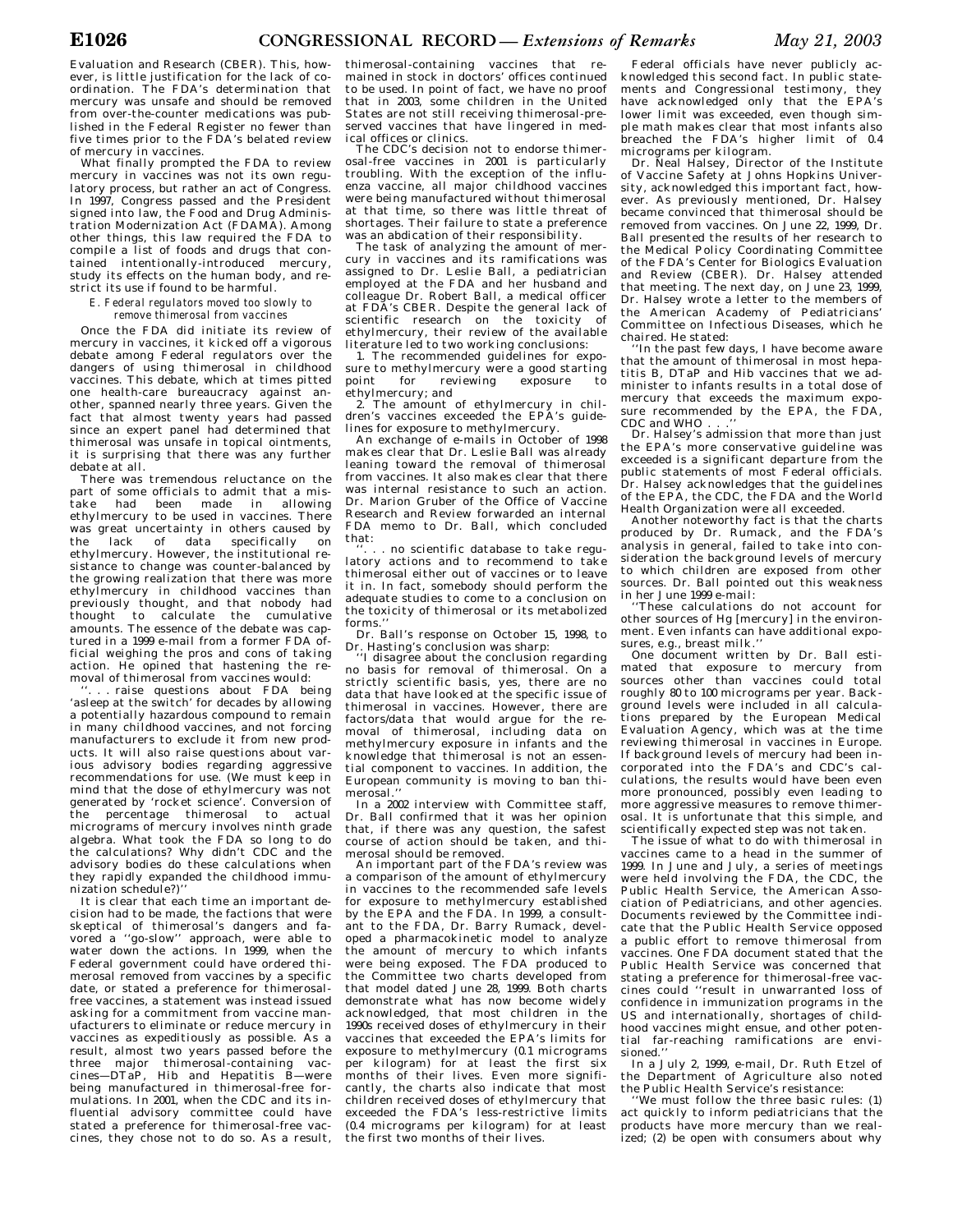we didn't catch this earlier; (3) show contrition. As you know, the Public Health Service informed us yesterday that they were planning to conduct business as usual, and would probably indicate no preference for either product. While the Public Health Service may think that their 'product' is immunizations, I think their 'product' is their recommendations. If the public loses faith in the PHS recommendations, then the immunization battle will falter. To keep faith, we must be open and honest now and move forward quickly to replace these products.

Adding to the pressure on the Federal government to act was the fact that steps were being taken in Europe to remove thimerosal from vaccines. On April 19, 1999, the European Agency for Medicinal Evaluation (EMEA) met in London. The EMEA is responsible for establishing guidelines for the use of drugs and biologics in the European Union. The FDA's Dr. Norman Baylor attended this meeting. Following this meeting, on June 29, 1999, the EMEA issued a document encouraging the removal of thimerosal from childhood vaccines:

Vaccines: The fact that the target population for vaccines in primary immunization schedules is a healthy one, and in view of the demonstrated risks of thiomersal (sic) and other mercurial containing preservatives, precautionary measures (as outlined below) could be considered.

'For vaccination in infants and toddlers, the use of vaccines without thimerosal [emphasis added] and other mercurial preservatives should be encouraged.''

By early July, a compromise on a course of action was reached in the U.S. between the competing factions. A joint statement was released by the American Academy of Pediatrics and the U.S. Public Health Service. The statement included the following points:

Acknowledged that some children may have been exposed to levels of mercury that<br>exceed one Federal guideline on exceed one Federal guideline methylmercury during the first six months of life;

Asserted that there is no evidence of any harm caused by thimerosal in vaccines;

Called on vaccine manufacturers to make a clear commitment to reduce as expeditiously as possible, the mercury content of their vaccines;

Urged doctors and parents to immunize all children, even if thimerosal-free vaccines are not available; and

Encouraged doctors and parents to postpone the Hepatitis B vaccine (which contained thimerosal at the time, and was generally given immediately after birth) until the child is two to six months old, unless the mother tested positive for Hepatitis B.

Given the information that the Federal agencies had at the time, the plan of action laid out in the joint statement was inadequate. They could have, but did not, acknowledge that the amount of thimerosal in vaccines exceeded every Federal guideline for exposure to methylmercury for the majority of infants. They could have, but did not, require vaccine manufacturers to remove thimerosal from vaccines by a specific date. They could have, but did not, urge pediatricians to choose thimerosal-free vaccines when both thimerosal-containing and thimerosal-free vaccines were available.

As a result of the limited steps taken in 1999, vaccines containing thimerosal remained on the market for nearly two years. GlaxoSmithKline's Hepatitis B vaccine did not become thimerosal-free until March of 2000, and Aventis Pasteur's DTaP vaccine did not become thimerosal-free until March 2001. In addition, thimerosal-containing vaccines on the shelves in doctor's offices around the country continued to be used in spite of the fact that thimerosal-free versions were available.

The fact that more forceful action to remove thimerosal from the vaccine marketplace was not taken in 1999 is disappointing. Just as disappointing, and even more difficult to understand, is the fact that the CDC, on two separate occasions, refused to publicly state a preference for thimerosal-

free vaccines. In June of 2000, the CDC's Advisory Committee on Immunization Practice met in Atlanta. Among other things, the Advisory Committee was called upon to recommend whether the CDC should issue a public statement of preference for thimerosal-free vaccines. At the time, the industry was in the midst of its transition to thimerosal-free childhood vaccines, and several vaccines containing thimerosal were still on the market. Of particular concern was the DTaP vaccine. In June of 2000, three of the four DTaP manufacturers (Aventis Pasteur, North American Vaccine and Wyeth) were still producing DTaP with thimerosal. Only SmithKline Beecham produced a thimerosal-free DTaP. In addition, because manufacturers of the Hib and Hepatitis B vaccines had just recently converted to formulas that were thimerosal-free or contained trace amounts of thimerosal, older versions of these vaccines containing thimerosal were still in inventories and being used around the country.

A statement of preference by the CDC would have been a clear signal to pediatricians not to use vaccines containing thimerosal, when thimerosal-free versions were available. This action would have substantially reduced the exposure to ethylmercury for many infants. Despite this knowledge, the advisory committee voted unanimously not to state a preference.

CDC officials guided the Advisory Committee toward this conclusion. For example, while three different options were presented to the Advisory Committee members, a detailed policy statement to be issued to the public had been prepared for only one of these options—a statement of no preference. In describing the three options, Dr. Roger Bernier of the CDC clearly indicated the CDC's desire not to state a preference for thimerosal-free vaccines. He said:

''We believe that such a policy would be consistent with the evidence that we have at this time. The policy seems to be working . . .

\* \* \* \* \* ''As I said, the policy seems to be working. So this indicates that on this particular factor, this policy is moving us in an upward direction towards—it's a positive thing.

In rejecting a statement of preference for thimerosal-free vaccines, the Advisory Committee considered a number of factors. These included a desire to avoid confusion, and a concern that immunization rates might fall, allowing for an outbreak of diseases such as Pertussis or Hepatitis B. However, one of the factors that were also considered was the financial health of the vaccine industry. In describing the pros and cons of each option, Dr. Bernier returned several times to financial issues:

''We think that having this type of a more staged transition reduces the potential for financial losses of existing inventories, and is somewhat akin to what was done in the transition from oral polio to inactivated polio . . .''

\* \* \* \* \* ''It could entail financial losses of inventory if current vaccine inventory is wasted. It could harm one or more manufacturers and may then decrease the number of suppliers.''

\* \* \* \* \* ''The evidence justifying this kind of abrupt policy change does not appear to exist, and it could entail financial losses for all existing stocks of vaccines that contain thimerosal.''

The financial health of the industry should never have been a factor in this decision. The financial health of vaccine manufacturers certainly should never have been more important to the Federal health officials than the health and well being and the nation's children. The CDC has a responsibility to protect the health of the American public. If there were any doubts about the neurological effects of ethylmercury in vaccines on children—and there were substantial doubts—the prevailing consideration should have been how best to protect children from potential harm. However, it appears that protecting the industry's profits took precedent over protecting children from mercury damage.

In opting not to state a preference for thimerosal-free vaccines, the Advisory Committee shrugged off two sensible proposals that were presented during the meeting. A representative of SmithKline Beecham (now GlaxoSmithKline) stated that her company could supply sufficient amounts of thimerosal-free DTaP vaccine to ensure that the youngest infants receiving the initial doses of DTaP could receive thimerosal-free doses:

'I think it's important that you know that, although we cannot supply the entire U.S. market right now for all five doses immediately, we would be able to supply the vast majority of the U.S. market for the primary series, that is with targeting of the first three doses.'

Given the repeated concerns expressed about the effects of mercury on the developing central nervous system in very young babies, ensuring thimerosal-free doses for the first three boosters of DTaP would seem to merit serious consideration. However, this suggestion was passed over without any comment.

Later in the discussion, Dr. Neal Halsey made another suggestion that would limit the exposure of infants to ethylmercury. He suggested that the Advisory Committee adopt a policy that no child should receive more than one thimerosal-containing vaccine per day:

''Roger, you said that after July, the maximum exposure will be 75 micrograms. My understanding from the information presented from the manufacturers is that there really still is some Hib out there in the market that is being used, but does contain thimerosal as a preservative. There also is hepatitis B out there that does contain it. So there's no guarantee the maximum exposure would be 75 micrograms. What I proposed last October was that they put a limit of one thimerosal-containing vaccine as a preservative per visit, which would then guarantee what you're looking for. And I think that that's the right policy because that allows for the continued use, though very limited. It eliminates the maximum exposure, but you do have the problem of what's in the pipeline.

Again, it appears that this seemingly sensible proposal received no serious consideration.

One year later, in June of 2001, the Advisory Committee again rejected the idea of expressing a preference for thimerosal-free vaccines, despite the fact that all manufacturers of Hib, Hepatitis B and DTaP had shifted to thimerosal-free products at that point. The CDC's decision not to express a preference for thimerosal-free vaccines, and the Advisory Committee's concurrence in this policy, was an abdication of their responsibility. As a result of their inaction, children continued to receive vaccinations containing ethylmercury at a time when there were serious doubts about its safety.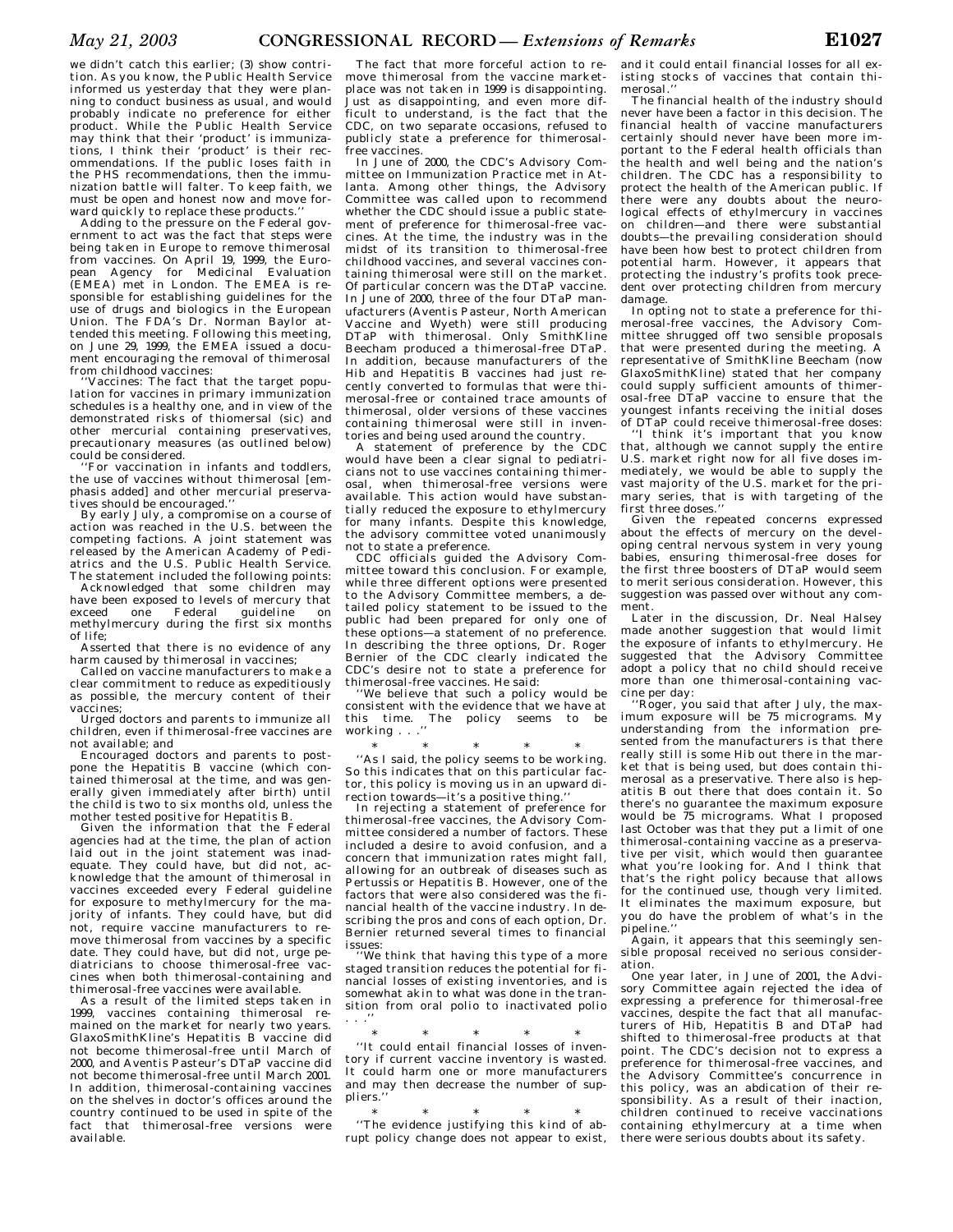What makes the CDC's decision even more vexing is that just prior to the Advisory Committee meeting in 2000, a study conducted by the CDC suggested that there was at least a weak correlation between exposure to thimerosal and several types of neurological disorders.

The study, initiated in 1999, reviewed the medical records of 110,000 children in the CDC's Vaccine Safety Datalink (VSD). The VSD is a massive database that tracks the medical records of hundreds of thousands of patients belonging to seven major health maintenance organizations. Phase I of the study was designed to screen data for potential associations between thimerosal-containing vaccines and selected neurological disorders. Phase II was designed to test the hypotheses generated in the first phase.

Phase I produced a statistically-significant association between exposure to thimerosal during the first three months of life, and tics, attention deficit disorder, language and speech delays, and general neurodevelopmental delays. The study did not find a correlation between thimerosal and autism because the sample size of children diagnosed with autism was in all probability not large enough.

The findings of Dr. Verstraeten, the primary author of the study, set off a fierce debate within the Federal health agencies when they were released in June of 2000. Enough concern was generated that a conference of medical experts was assembled at the Simpsonwood Retreat Center near Atlanta. At this conference, Dr. Verstraeten explained that the study underreported the numbers of children with developmental disorders, including autism. This occurred because the youngest subjects in the study were not yet at an age at which such disorders were likely to be diagnosed. He commented:

''But one thing that is for sure, there is certainly an under-ascertainment of all of these [disorders] because some of the children are just not old enough to be diagnosed. So the crude incidence rates are probably much lower than what you would expect be-

cause the cohort is still very young.'' Dr. Colleen Boyle of the CDC raised this issue a few months earlier. She states in an April 25, 2000, e-mail to Dr. Frank DeStefano, one of the study's co-authors:

''For me, the big issue is the missed cases—and how this relates to exposure. Clearly there is a gross underreporting—1.4% of the kids dignosed with a speech and language problem versus 4–5% reported in National surveys; less than 1% with ADHD versus 3–10% reported previously, etc.''

Had the study been extended until these children were older, a stronger correlation between thimerosal and neurological disorders might have been detected, as more children were diagnosed. However, this was not done. Ultimately, the majority of the Simpsonwood panel determined that the VSD study was not conclusive. Phase II of the VSD study failed to confirm the findings of Phase I, largely because of the small sample size employed (16,000, as opposed to 110,000 in Phase I). The Institute of Medicine determined that, ''the small sample size limited the power of the study to detect a small effect, if it exists. The committee concludes that the Phase I and II VSD analyses are inconclusive with respect to causality.

Although the panel assembled at the Simpsonwood Retreat Center had many unanswered questions about the VSD study, some members found the evidence compelling. Dr. David Johnson, Public Health Officer for the state of Michigan and a member of the Advisory Committee on Immunization Practices stated:

This association leads me to favor a recommendation that infants up to two years

old not be immunized with Thimerosal- containing vaccines if suitable alternative preparations are available . . . I do not believe that the diagnoses justifies compensation in the Vaccine Compensation Program at this point. I deal with causality, it seems pretty clear to me that the data are not sufficient one way or the other. My gut feeling? It worries me enough. Forgive this personal comment, but I got called out at eight o'clock for an emergency call and my daughter-inlaw delivered a son by C-Section. Our first male in the line of the next generation, and I do not want that grandson to get a Thimerosal-containing vaccine until we know better what is going on. It will probably take a long time. In the meantime, and I know that there are probably implications for this internationally, but in the meantime I think I want that grandson to only be given Thimerosal-free vaccines

One participant in the Simpsonwood panel later stated that, while there was general agreement that the VSD study did not prove a causal relationship between thimerosal and neurological disorders, it did indicate the need for much more research:

So what were the responses of the consultants? With regard to the first question, a need for further investigation. Overall the group expressed unanimous feeling that the findings supported a statistically significant, although weak, association, but that the implications—for obvious reasons—are profound. Therefore, the consultants were unanimous in their opinion that further investigation should be pursued with a degree of urgency and, parenthetically, not only for public health policy in this country, but for public health policy around the world.''

Documents reviewed by the Committee indicate that Dr. Verstraeten was not pleased with the response to his study. During the Simpsonwood conference, he stated:

'When I saw this, and I went back through the literature, I was actually stunned by what I saw—because I thought it was plausible.''

A month later, he sent an e-mail to Dr. Phillippe Grandjean, the author of several groundbreaking studies on the toxicity of mercury. Dr. Verstraeten wrote:

'I know that much of this is very hypothetical and, personally, I would rather not drag the Faroe and Seychelles studies into this entire thimerosal debate, as I think they are as comparable as apples and pears at the best. Unfortunately I have witnessed how many experts, looking at this thimerosal issue, do not seem bothered to compare apples to pears and insist if nothing is happening in these studies, then nothing should be feared of thimerosal. I do not wish to be the advocate of the anti-vaccine lobby and sound as if I am convinced that thimerosal is or was harmful; but at least I feel we should use sound scientific argumentation, and not let our standards be dictated by our desire to disprove an unpleasant theory.''

It appears that many who participated in the thimerosal debates allowed their standards to be dictated by their desire to disprove an unpleasant theory. The decision by the CDC not to state a preference for mercury-free vaccines is especially difficult to understand, given the deep-seated concerns many policy-makers had about the potential impact of ethylmercury on the fragile central nervous systems of developing babies. FDA officials spoke passionately about this problem at a meeting of the National Vaccine Advisory Committee in the summer of 1999. Dr. Katherine Zoon stated:

'We need to understand more about thimerosal because in the past two days, I think we have recognized that there really is a paucity of data, And I think some of the points made about looking at the developing

nervous system, looking at the developing immune systems, and the effects of these agents on that at critical times of development, hasn't been—hasn't been done—and I think that knowledge is very important.''

At the same meeting, Dr. Bernard Schwetz, the Director of the FDA's toxicology center, stated:

... the sensitivity of the fetus versus the neonate is very important, and for some of you who have forgotten about the sensitive windows during fetal development, the nervous system develops post-natally. So it isn't unreasonable to expect that there would be particular windows of sensitivity. So it isn't the matter of averaging the dose over the whole neonatal period—it's what's the week or what's the day or what's the series of hours that represent a particular event in the development of the nervous system when this whole thing might be dangerous. There may be weeks surrounding that when there isn't a major problem. We don't have that information.

### VIII. FOCUSED, INTENSIVE RESEARCH EFFORT IS BADLY NEEDED

One of the most consistent refrains heard by the Committee throughout its three-year investigation is that not enough research has been done. The Committee has heard testimony from parents, scientists and government officials that much more research is needed, and that well-designed unbiased research that addresses the specific issues of vaccine-injury must be conducted. Areas in which research is urgently needed include: The causes of autism.

Treatments for those suffering from autism spectrum disorders.

Possible relationships between vaccine ingredients like thimerosal and autism.

The neurotoxicity of ethylmercury.

The neurotoxicity of dental amalgams containing mercury.

Immune system and gastrointestinal system dysfunction after vaccination.

In 2001, the Institute of Medicine called for much more research into possible relationships between vaccines and autism spectrum disorder. In its report on an alleged relationship between the MMR vaccine and autism, the IOM noted that it ''does not exclude the possibility that MMR vaccines could contribute to ASD'' and recommended ''this issue receive continued attention.'' The IOM made the following research recommendations:

Use accepted and consistent case definitions and assessment protocols for ASD (autism spectrum disorder) in order to enhance the precision and comparability of results from surveillance, epidemiological, biological investigations.

Explore whether exposure to MMR vaccine is a risk factor for ASD in a small number of children.

Develop targeted investigations of whether or not measles vaccine-strain virus is present in the intestines of some children with ASD.

Encourage all who submit reports to VAERS of any diagnosis of ASD thought to be related to MMR vaccine to provide as much detail and as much documentation as possible.

Case Reports in VAERS or elsewhere of ''rechallenge'' should be identified, documented, and followed up. (In the context of MMR vaccine and ASD, rechallenge refers to children who appeared to have experienced some form of neurological regression after a first dose of MMR or other measles-containing vaccine and who appeared to have experienced another regression following a second dose of MMR or other measles-containing vaccine.)

Study the possible effects of different MMR immunization exposures.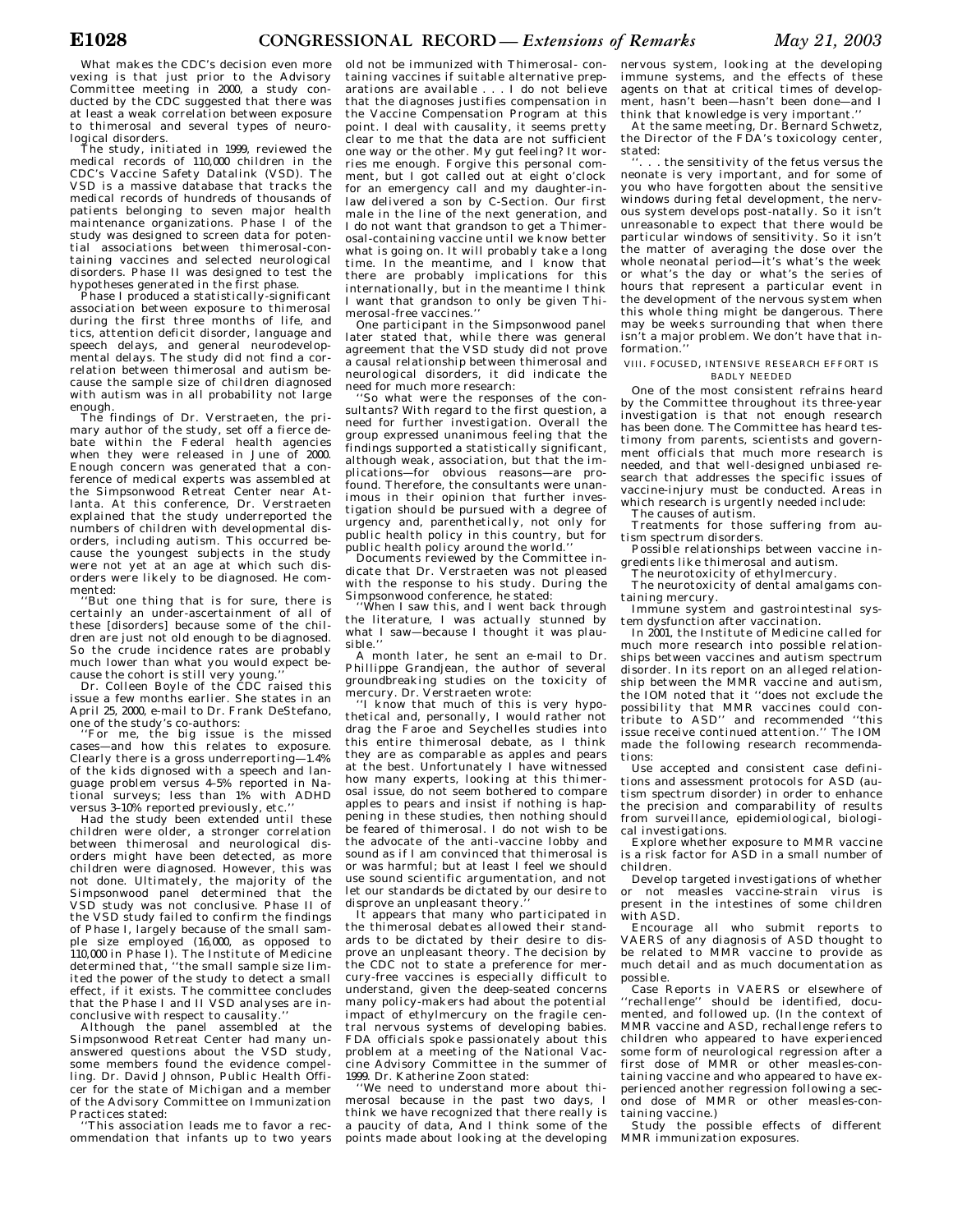Conduct further clinical and epidemiological studies of sufficient rigor to identify risk factors and biological markers of ASD in order to better understand genetic or environmental causes.

In its report on thimerosal-containing vaccines and autism, the IOM stated that there was not enough evidence to reach any conclusions about a possible relationship between thimerosal and autism spectrum disorders. The IOM called for the following types of research:

Case-control studies examining the potential link between neurodevelopmental disorders and thimerosal-containing vaccines;

Further analysis of cohorts of children who did not receive thimerosal-containing doses of vaccines during clinical trials;

Epidemiological studies comparing the prevalence of neurological disorders in children who received vaccines before thimerosal was removed to children who received vaccines after it was removed;

An increased effort to identify the primary sources and levels of prenatal and postnatal exposure to thimerosal;

Clinical research on how children metabolize and excrete metals;

Theoretical modeling of ethylmercury exposures, including the incremental burden of thimerosal on background mercury exposures from other sources:

Research in appropriate animal models on neurodevelopmental effects of ethylmercury; Rigorous scientific investigations of chela-

tion as a treatment for neurodevelopmental disorders; and

Research to identify a safe, effective and inexpensive alternative to thimerosal for countries that decide they want to follow the example of Europe and the United States and discontinue its use.

One concern that has been raised many times is that responsibility for research into autism and related issues at the NIH has been fragmented. Responsibility is divided among the National Institute of Mental Health, the National Institute of Neurological Diseases and Stroke, the National Institute of Child Health and Human Development, and the National Institute of Environmental Health Sciences. Greater overall coordination is needed. The NIH needs to develop a strategic plan on autism research to bring together the diverse activities, develop a strategy and timeline, and focus research on the most pressing research needs.

Another concern is the lack of a sufficient investment into research on autism and its causes. Autism is growing at epidemic proportions and nobody knows why. The rates of autism doubled during the Committee's investigation, yet funding for research on autism lags badly behind funding for other serious diseases. The NIH, with a budget of \$27 Billion dollars last year, invested just \$56 Million towards autism research. Much of that research has been focused on looking for genetic causes of autism, which is important, but does not address the possible connection to vaccine injury. To put the spending on autism in perspective, the Committee compared it to the spending on two other serious epidemics—HIV/AIDS and diabetes. At the same time that the NIH was spending \$56 Million on autism research, they spent \$688 Million on diabetes research and over \$2.2 Billion on HIV/AIDS research.

The Centers for Disease Control and Prevention has also been negligent in addressing the research needs regarding vaccine injury and a connection to the autism epidemic. In FY 2002, the CDC invested \$11.3 Million on autism, while spending \$62 Million on diabetes, and \$932 Million on HIV/AIDS. With spending for autism 80 times less than that for AIDS, it is obvious that CDC is not addressing the autism epidemic with enough rigor. Instead, at the time of the Committee's April 2002 hearing, the CDC actually planned to cut autism research spending to \$10.2 Million.

Of additional concern has been the CDC's bias against theories regarding vaccine-induced autism. Rather than aggressively work to replicate clinical findings with laboratory data that showed a relationship between vaccines and autism, (the Wakefield autism entercolitis studies), the CDC funded researchers who also worked for vaccine manufacturers to conduct population-based epidemiological studies to look at the possible correlation between vaccine injury and a subset of the population that might be injured. The CDC to date has relied too heavily on epidemiological findings. While epidemiological studies are important, they are not a substitute for focused, clinical research.

Chairman Burton expressed some of these concerns at the June of 2002 hearing:

'Officials at HHS have aggressively denied any possible connection between vaccines and autism. They have waged an information campaign endorsing one conclusion on an issue where the science is still out. This has significantly undermined public confidence in the career public service professionals who are charged with balancing the dual roles of assuring the safety of vaccines and increasing immunization rates. Increasingly, parents come to us with concerns that integrity and an honest public health response to a crisis have been left by the wayside in lieu of protecting the public health agenda to fully immunize children. Parents are increasingly concerned that the Department may be inherently conflicted in its multiple roles of promoting immunization, regulating manufacturers, looking for adverse events, managing the vaccine injury compensation program, and developing new vaccines. Families share my concern that vaccine manufacturers have too much influence as well. How will HHS restore the public's trust?''

It is clear that inadequate scientific evidence exists to understand fully the likely damage done to a generation of children who were repeatedly exposed to significant levels of mercury through their mandatory childhood immunizations. While the use of safe and effective vaccines for dangerous infectious diseases is very important, the lack of quality data addressing the risk of adverse reactions to vaccines and their components undermined public support for this important public health tool.

#### IX. CONCLUSIONS

It is obvious from all accounts that there is a crisis in the United States regarding the dramatic rise in autism rates and the resulting strain placed on families, the education system, and State Medicaid and disability programs. A further crisis will ensue in the next two decades when we see an explosion in the need for adult services and long-term housing.

In a further attempt to raise the level of awareness of the autism epidemic, in November of 2002, Chairman Burton called upon the President to announce a White House Conference on autism to ''galvanize a national effort to determine why autism has reached epidemic proportions in this country.'' Chairman Burton suggested this would be a valuable opportunity to ''bring together the best minds from across the country to chart a course of scientific research to uncover the underlying causes of this epidemic. . . Mr. President, you are in a unique position to provide the leadership that is necessary to organize a national effort to resolve these problems.'' In January of 2003, the response from Bradley A. Blakeman, Deputy Assistant to the President and Director of Appointments and Scheduling was, ''I do not

foresee an opportunity to add this event to the calendar.'' It is unfortunate that the re-quest of the Chairman, and the hundreds of families who personally appealed to the White House for this Conference did not appear to have been brought to the personal attention of the President, who has stated that ''no child shall be left behind.''

Vaccines are the only medicines that American citizens are mandated to receive as a condition for school and day care attendance, and in some instances for employment. Additionally, families who receive Federal assistance are required to show proof that their children have been fully immunized. While the mandate for which vaccines must be administered is a State mandate, it is the Federal Government, through the Centers for Disease Control and Prevention (CDC) and its Advisory Committee for Immunization Practices that make the Universal Immunization Recommendations to which the States refer for determining mandates. Federal programs and funding to State programs provide immunizations freeof-charge to many children. In July of 2000, it was estimated that 8,000 children a day were being exposed to mercury in excess of Federal guidelines through their mandatory vaccines. Given the importance of vaccination in our overall public health strategy, it is imperative that the Department of Health and Human Services adequately addresses the concerns of families of whose children have possible vaccine-induced autism. The continued response from agency officials that ''there is no proof of harm'' is a disingenuous response. The lack of conclusive proof does not mean that there is no connection between thimerosal and vaccine-induced autism. What the lack of conclusive proof indicates is that the agency has failed in its duties to assure that adequate safety studies were conducted prior to marketing. Furthermore, in the last two decades, after determining that thimerosal was no longer ''generally recognized as safe'' for topical ointments, the agency did not extend their evaluation to other applications of thimerosal, in particular as a vaccine preservative.

One leading researcher made the following statement to the Committee in July of 2000: 'There's no question that mercury does not belong in vaccines.

There are other compounds that could be used as preservatives. And everything we<br>know about childhood susceptibility,  $know \quad about \quad childhood$ neurotoxicity of mercury at the fetus and at the infant level, points out that we should not have these fetuses and infants exposed to mercury. There's no need of it in the vaccines.

The Food and Drug Administration's (FDA) mission is to ''promote and protect the public health by helping safe and effective products reach the market in a timely way, and monitoring products for continued safety after they are in use.'' However, the FDA uses a subjective barometer in determining when a product that has known risks can remain on the market. According to the agency, ''at the heart of all FDA's product evaluation decisions is a judgment about whether a new product's benefits to users will outweigh its risks. No regulated product is totally risk-free, so these judgments are important. FDA will allow a product to present more of a risk when its potential benefit is great—especially for products used to treat serious, life-threatening conditions.''

This argument—that the known risks of infectious diseases outweigh a potential risk of neurological damage from exposure to thimerosal in vaccines—is one that has continuously been presented to the Committee by government officials. FDA officials have stressed that any possible risk from thimerosal was theoretical, that no proof of harm